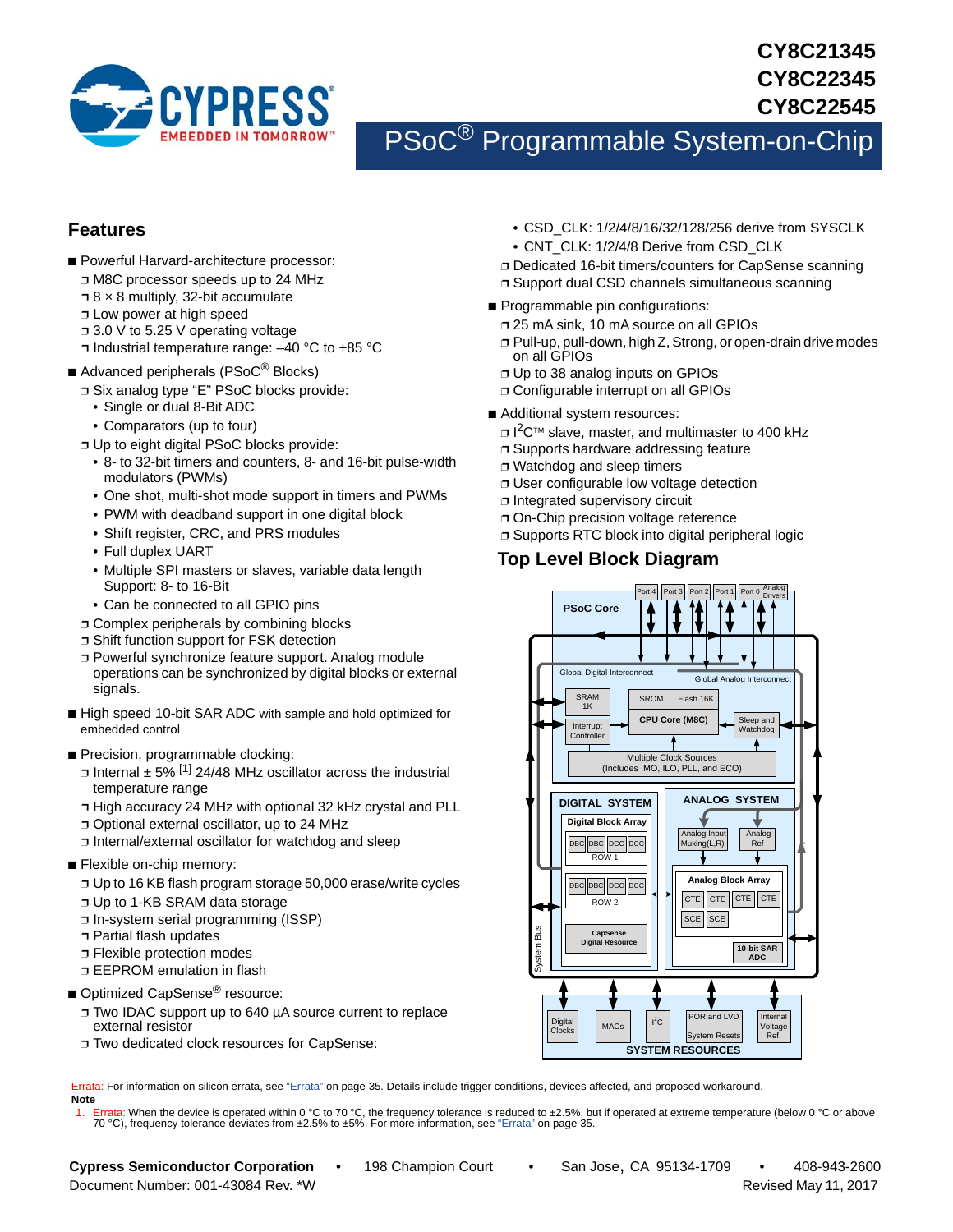

## **Contents**

| PSoC Designer Software Subsystems  6 |  |
|--------------------------------------|--|
|                                      |  |
|                                      |  |
|                                      |  |
|                                      |  |
|                                      |  |
|                                      |  |
| CY8C22345, CY8C21345 28-pin SOIC  8  |  |
|                                      |  |
|                                      |  |
|                                      |  |
|                                      |  |

| CY8C21x45, CY8C22x45 Qualification Status  35 |  |
|-----------------------------------------------|--|
|                                               |  |
|                                               |  |
| Sales, Solutions, and Legal Information  40   |  |
| Worldwide Sales and Design Support  40        |  |
|                                               |  |
|                                               |  |
| Cypress Developer Community  40               |  |
|                                               |  |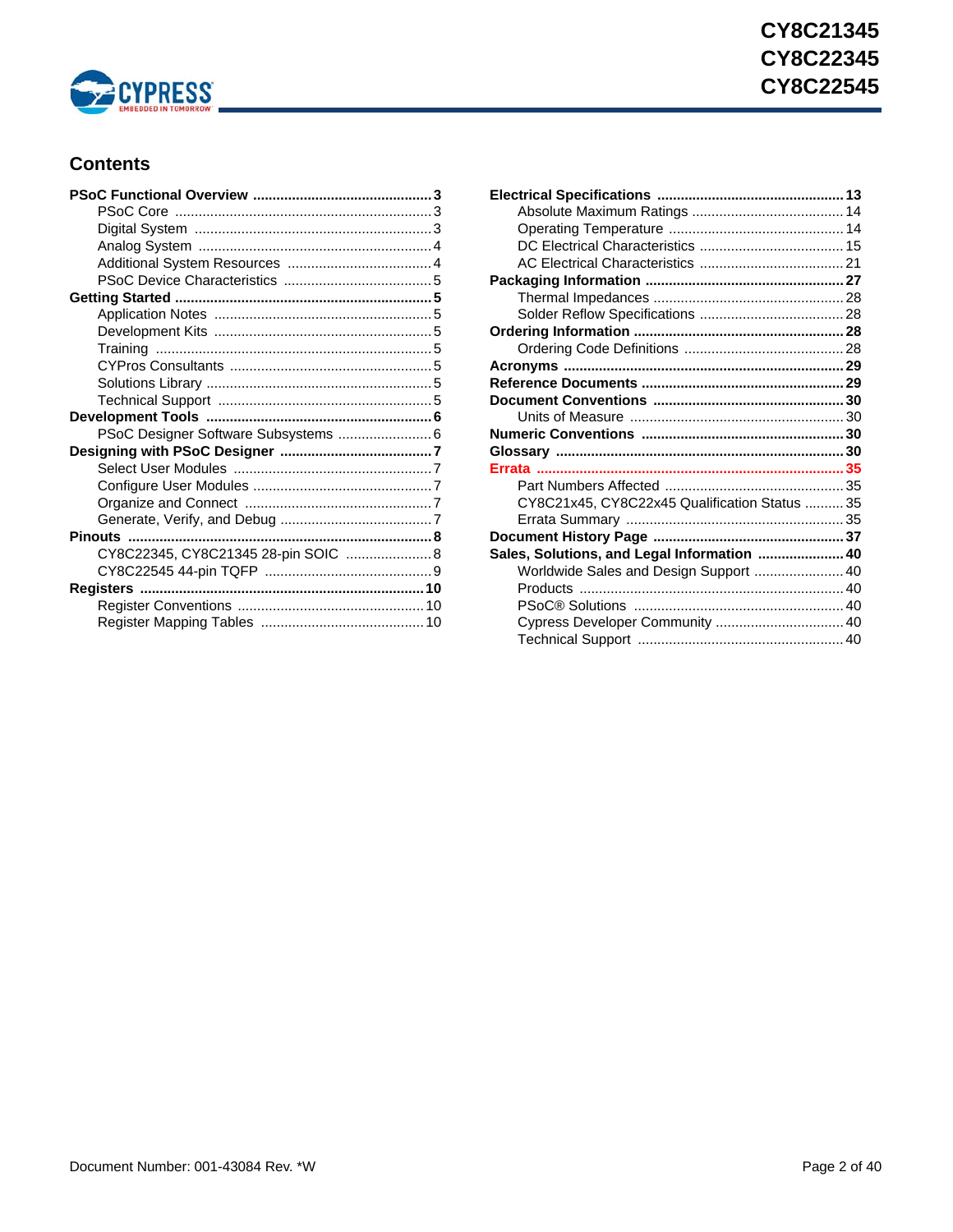

## <span id="page-2-0"></span>**PSoC Functional Overview**

The PSoC family consists of many On-Chip Controller devices. These devices are designed to replace multiple traditional MCU-based system components with one low cost single-chip programmable device. PSoC devices include configurable blocks of analog and digital logic, and programmable interconnects. This architecture enables the user to create customized peripheral configurations that match the requirements of each individual application. Additionally, a fast CPU, Flash program memory, SRAM data memory, and configurable I/O are included in a range of convenient pinouts and packages.

The PSoC architecture, shown in [Figure 1](#page-2-3), consists of four main areas: PSoC Core, Digital System, Analog System, and System Resources. Configurable global busing allows the combining of all the device resources into a complete custom system. The PSoC family can have up to five I/O ports connecting to the global digital and analog interconnects, providing access to eight digital blocks and six analog blocks.

### <span id="page-2-1"></span>**PSoC Core**

The PSoC Core is a powerful engine that supports a rich feature set. The core includes a CPU, memory, clocks, and configurable general-purpose I/O (GPIO).

The M8C CPU core is a powerful processor with speeds up to 24 MHz, providing a four MIPS 8-bit Harvard architecture microprocessor. The CPU uses an interrupt controller with 21 vectors, to simplify the programming of real time embedded events.

Program execution is timed and protected using the included Sleep and watchdog timers (WDT).

Memory encompasses 16 KB of Flash for program storage, 1 K bytes of SRAM for data storage, and up to 2 KB of EEPROM emulated using the Flash. Program Flash uses four protection levels on blocks of 64 bytes, allowing customized software IP protection.

The PSoC device incorporates flexible internal clock generators, including a 24 MHz IMO (internal main oscillator). The 24 MHz IMO can also be doubled to 48 MHz for use by the digital system. A low power 32 kHz internal low-speed oscillator (ILO) is provided for the Sleep timer and WDT. If crystal accuracy is required, the ECO (32.768 kHz external crystal oscillator) is available for use as a Real Time Clock (RTC), and can optionally generate a crystal-accurate 24 MHz system clock using a PLL. The clocks, together with programmable clock dividers (as a System Resource), provide the flexibility to integrate almost any timing requirement into the PSoC device.

PSoC GPIOs provide connection to the CPU, digital, and analog resources of the device. Each pin's drive mode may be selected from eight options, allowing great flexibility in external interfacing. Every pin can also generate a system interrupt on high level, low level, and change from last read.

### <span id="page-2-2"></span>**Digital System**

The Digital System is composed of eight digital PSoC blocks. Each block is an 8-bit resource that may be used alone or combined with other blocks to form 8, 16, 24, and 32-bit peripherals, which are called user module references.

<span id="page-2-3"></span>



Digital peripheral configurations are:

- $\blacksquare$  PWMs (8- and 16-Bit)
- PWMs with Dead band (8- and 16-Bit)
- Counters (8 to 32-Bit)
- Timers (8 to 32-Bit)
- UART 8 Bit with Selectable Parity (Up to Two)
- SPI Master and Slave (Up to Two)
- Shift Register (1 to 32-Bit)
- I2C Slave and Master (One Available as a System Resource)
- Cyclical Redundancy Checker/Generator (8 to 32-Bit)
- IrDA (Up to Two)

■ Pseudo Random Sequence Generators (8 to 32-Bit)

The digital blocks may be connected to any GPIO through a series of global buses that can route any signal to any pin. The buses also allow for signal multiplexing and performing logic operations. This configurability frees your designs from the constraints of a fixed peripheral controller.

Digital blocks are provided in rows of four, where the number of blocks varies by PSoC device family. This provides a choice of system resources for your application. Family resources are shown in [Table 1 on page 5](#page-4-8).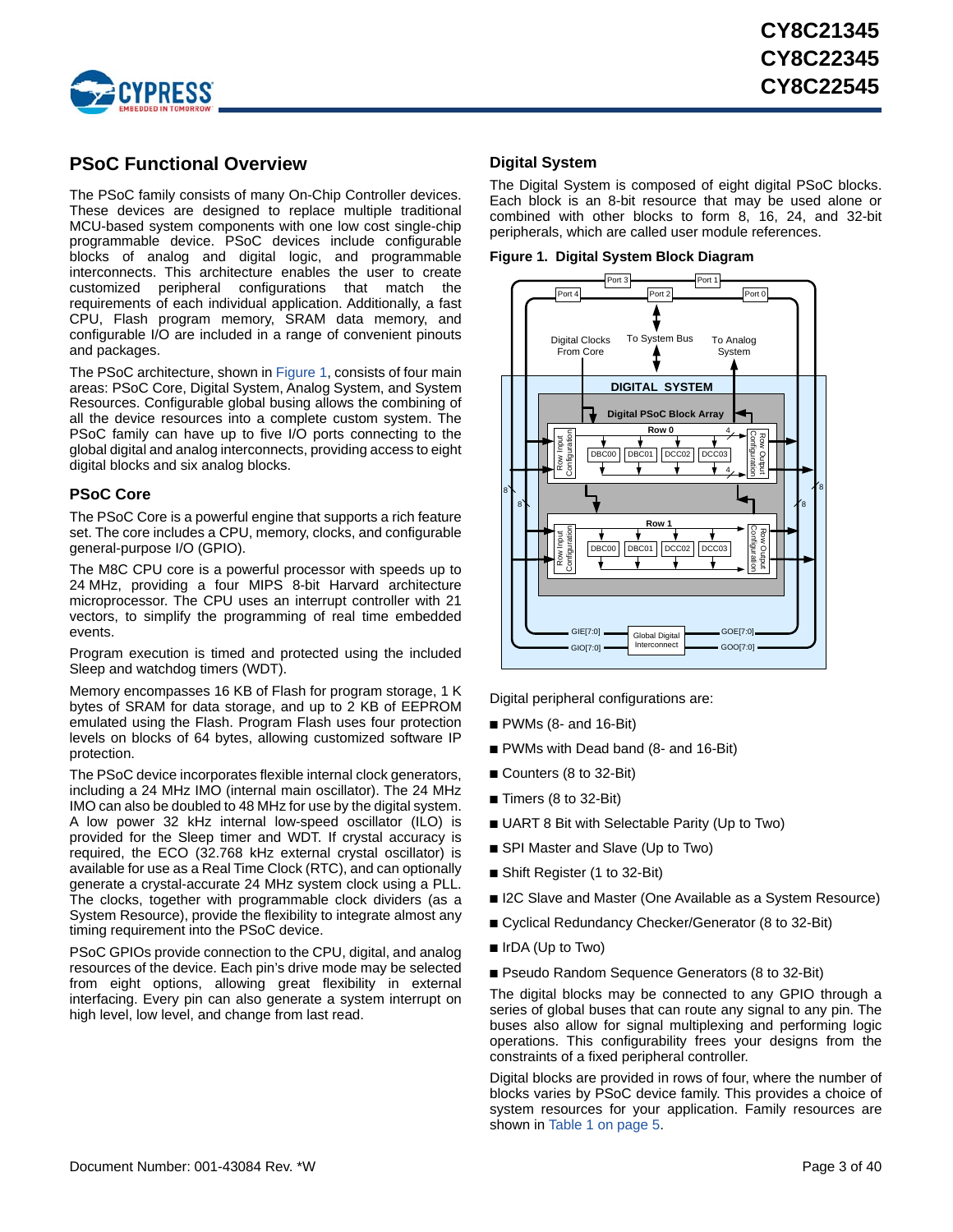

### <span id="page-3-0"></span>**Analog System**

The Analog System consists of a 10-bit SAR ADC and six configurable blocks.

The programmable 10-bit SAR ADC is an optimized ADC that can be run up to 200 ksps with  $\pm$  1.5 LSB DNL and  $\pm$  2.5 LSB INL (true for  $V_{DD} \geq 3.0$  V and Vref  $\geq 3.0$  V). External filters are required on ADC input channels for antialiasing. This ensures that any out-of-band content is not folded into the input signal band.

Reconfigurable analog resources allow creating complex analog signal flows. Analog peripherals are very flexible and may be customized to support specific application requirements. Some of the more common PSoC analog functions (most available as user modules) are:

- Analog-to-Digital converters (Single or Dual, with 8-bit resolution)
- Pin-to-pin Comparator
- Single ended comparators with absolute (1.3 V) reference or 5-bit DAC reference
- 1.3 V reference (as a System Resource)

Analog blocks are provided in columns of four, which include CT-E (Continuous Time) and SC-E (Switched Capacitor) blocks. These devices provide limited functionality Type "E" analog blocks.

### **Figure 2. Analog System Block Diagram**

### <span id="page-3-1"></span>**Additional System Resources**

System Resources, some of which are listed in the previous sections, provide additional capability useful to complete systems. Additional resources include a MAC, low voltage detection, and power on reset. The merits of each system resource are:

- Digital clock dividers provide three customizable clock frequencies for use in applications. The clocks may be routed to both the digital and analog systems. Additional clocks can be generated using digital PSoC blocks as clock dividers.
- Additional Digital resources and clocks optimized for CSD.
- Support "RTC" block into digital peripheral logic.
- A multiply accumulate (MAC) provides a fast 8-bit multiplier with 32-bit accumulate, to assist in both general math and digital filters.
- The I2C module provides 100 and 400 kHz communication over two wires. Slave, master, and multi-master modes are all supported.
- Low Voltage Detection (LVD) interrupts can signal the application of falling voltage levels, while the advanced POR (Power On Reset) circuit eliminates the need for a system supervisor.
- An internal 1.3 V reference provides an absolute reference for the analog system, including ADCs and DACs.

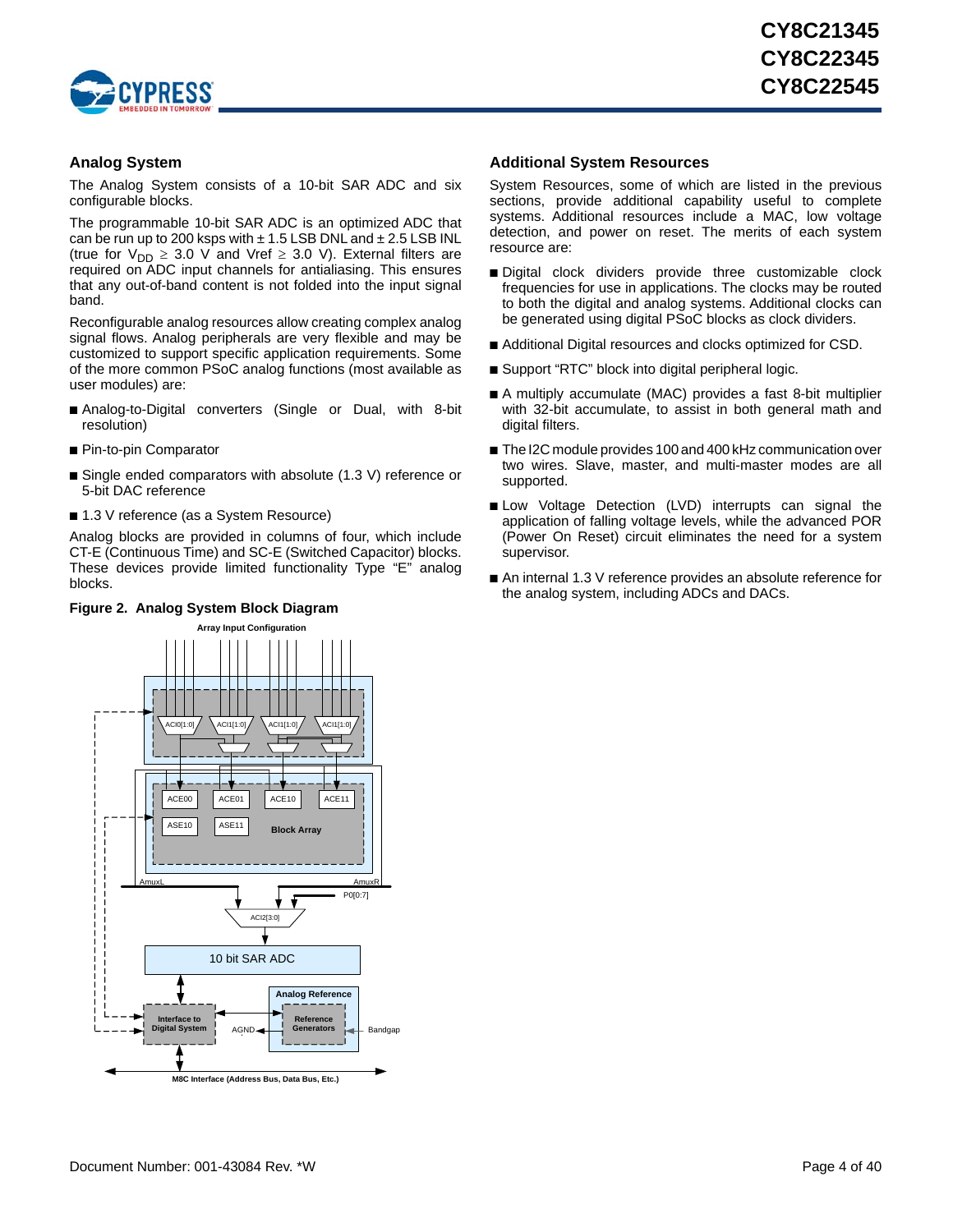

### <span id="page-4-0"></span>**PSoC Device Characteristics**

Depending on your PSoC device characteristics, the digital and analog systems can have 16, 8, or 4 digital blocks and 12, 6, or 3 analog blocks. The following table lists the resources available for specific PSoC device groups.

| <b>PSoC Part</b><br><b>Number</b> | <b>Digital</b><br><b>VO</b> | <b>Digital</b><br><b>Rows</b> | <b>Digital</b><br><b>Blocks</b> | Analog<br><b>Inputs</b> | Analog<br><b>Outputs</b> | Analog<br><b>Columns</b> | Analog<br><b>Blocks</b> | <b>SRAM</b><br><b>Size</b> | <b>Flash</b><br><b>Size</b> |
|-----------------------------------|-----------------------------|-------------------------------|---------------------------------|-------------------------|--------------------------|--------------------------|-------------------------|----------------------------|-----------------------------|
| CY8C29x66 <sup>[2]</sup>          | up to $64$                  | 4                             | 16                              | up to 12                | 4                        | 4                        | 12                      | 2K                         | 32 K                        |
| CY8C28xxx                         | up to 44                    | up to $3$                     | up to 12                        | up to 44                | up to $4$                | up to $6$                | up to<br>$12 + 4^{[3]}$ | 1K                         | 16K                         |
| CY8C27x43                         | up to $44$                  | 2                             | 8                               | up to 12                | 4                        | 4                        | 12                      | 256                        | 16 K                        |
| CY8C24x94 <sup>[2]</sup>          | up to 56                    | 1                             | $\overline{4}$                  | up to 48                | $\overline{2}$           | 2                        | 6                       | 1 K                        | 16K                         |
| CY8C24x23A <sup>[2]</sup>         | up to 24                    | 1                             | $\overline{4}$                  | up to 12                | $\overline{2}$           | $\overline{2}$           | 6                       | 256                        | 4 K                         |
| CY8C23x33                         | up to $26$                  | 1                             | 4                               | up to 12                | 2                        | 2                        | 4                       | 256                        | 8 K                         |
| CY8C22x45 <sup>[2]</sup>          | up to 38                    | $\overline{2}$                | 8                               | up to 38                | $\mathbf{0}$             | $\overline{4}$           | $6^{[3]}$               | 1 K                        | 16 K                        |
| CY8C21x45 <sup>[2]</sup>          | up to 24                    | 1                             | $\overline{4}$                  | up to 24                | $\mathbf{0}$             | 4                        | $6^{[3]}$               | 512                        | 8 K                         |
| CY8C21x34 <sup>[2]</sup>          | up to 28                    |                               | 4                               | up to 28                | $\mathbf 0$              | 2                        | $4^{[3]}$               | 512                        | 8 K                         |
| CY8C21x23                         | up to 16                    | 1                             | $\overline{4}$                  | up to $8$               | $\Omega$                 | $\overline{2}$           | $4^{[3]}$               | 256                        | 4 K                         |
| CY8C20x34 <sup>[2]</sup>          | up to 28                    | 0                             | $\mathbf 0$                     | up to 28                | $\mathbf 0$              | $\Omega$                 | $3^{[3,4]}$             | 512                        | 8 K                         |
| CY8C20xx6                         | up to 36                    | $\mathbf 0$                   | 0                               | up to 36                | $\mathbf 0$              | $\Omega$                 | $3^{[3,4]}$             | up to $2K$                 | up to 32 K                  |

<span id="page-4-8"></span>**Table 1. PSoC Device Characteristics**

## <span id="page-4-1"></span>**Getting Started**

For in-depth information, along with detailed programming<br>details, see the CY8C22x45, CY8C21345: PSoC<sup>®</sup> details, see the *[CY8C22x45, CY8C21345: PSoC](http://www.cypress.com/?rID=37728)[®](http://www.cypress.com/?rID=37728) [Programmable System-on-Chip™ Technical Reference Manual](http://www.cypress.com/?rID=37728)*.

For up-to-date ordering, packaging, and electrical specification information, see the latest [PSoC device datasheets](http://www.cypress.com/?app=search&searchType=keyword&keyword=&rtID=107&id=0&applicationID=0&source=header) on the web.

### <span id="page-4-2"></span>**Application Notes**

[Cypress application notes](http://www.cypress.com/?app=search&searchType=keyword&keyword=&rtID=76&id=0&applicationID=0&source=header) are an excellent introduction to the wide variety of possible PSoC designs. Use [PSoC 1 Application](http://www.cypress.com/?id=4&rID=55571) [note finder](http://www.cypress.com/?id=4&rID=55571) to search application notes or example projects for a specific application and/or family.

### <span id="page-4-3"></span>**Development Kits**

[PSoC 1 kits](http://www.cypress.com/?rID=63754) are available online from Cypress and also available through a growing number of regional and global distributors, which include Arrow, Avnet, Digi-Key, Farnell, Future Electronics, and Newark. The [kit selector guide](http://www.cypress.com/?docID=36495) available in cypress website offers the list of all available development kits, programming and debugging kits for each PSoC 1 family.

### <span id="page-4-4"></span>**Training**

[Free PSoC technical training](http://www.cypress.com/?id=1162) (on demand, webinars, and workshops), which is available online via <www.cypress.com>, covers a wide variety of topics and skill levels to assist you in your designs.

### <span id="page-4-5"></span>**CYPros Consultants**

Certified PSoC consultants offer everything from technical assistance to completed PSoC designs. To contact or become a PSoC consultant go to th[e CYPros Consultants](http://www.cypress.com/?id=1088&source=header) web site.

### <span id="page-4-6"></span>**Solutions Library**

Visit our growin[g library of solution focused designs.](http://www.cypress.com/?id=3) Here you can find various application designs that include firmware and hardware design files that enable you to complete your designs quickly.

### <span id="page-4-7"></span>**Technical Support**

[Technical support –](http://www.cypress.com/myaccount/?iD=7&source=header) including a searchable Knowledge Base articles and technical forums – is also available online. If you cannot find an answer to your question, call our Technical Support hotline at 1-800-541-4736.

### **Notes**

- <span id="page-4-9"></span>2. Automotive qualified devices available in this group.
- <span id="page-4-10"></span>3. Limited analog functionality.

<span id="page-4-11"></span><sup>4.</sup> Two analog blocks and one CapSense<sup>®</sup> block.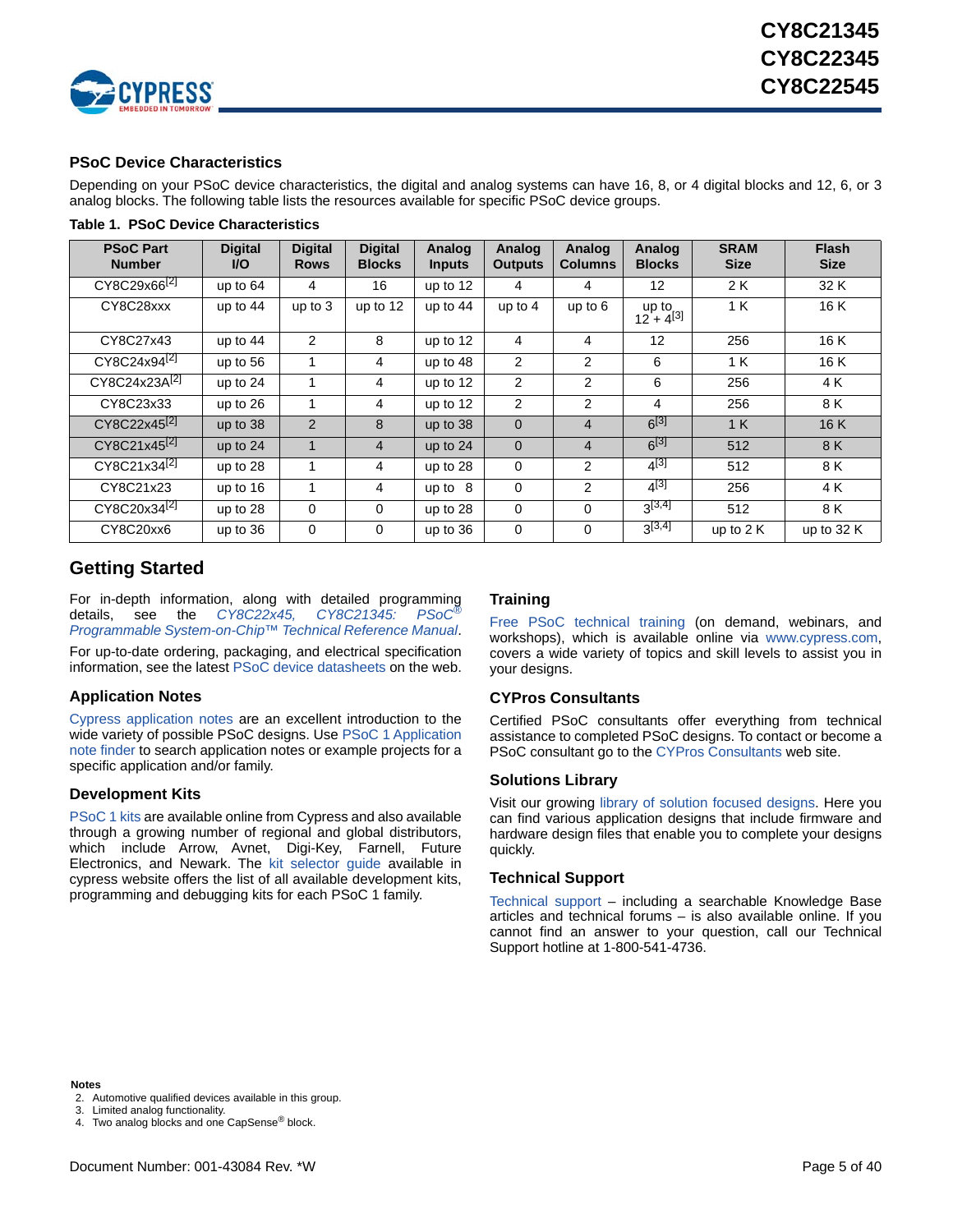

## <span id="page-5-0"></span>**Development Tools**

PSoC Designer<sup>™</sup> is the revolutionary integrated design environment (IDE) that you can use to customize PSoC to meet your specific application requirements. PSoC Designer software accelerates system design and time to market. Develop your applications using a library of precharacterized analog and digital peripherals (called user modules) in a drag-and-drop design environment. Then, customize your design by leveraging the dynamically generated application programming interface (API) libraries of code. Finally, debug and test your designs with the integrated debug environment, including in-circuit emulation and standard software debug features. PSoC Designer includes:

- Application editor graphical user interface (GUI) for device and user module configuration and dynamic reconfiguration
- Extensive user module catalog
- Integrated source-code editor (C and assembly)
- Free C compiler with no size restrictions or time limits
- Built-in debugger
- In-circuit emulation
- Built-in support for communication interfaces:
- $\Box$  Hardware and software I<sup>2</sup>C slaves and masters
- ❐ Full-speed USB 2.0
- ❐ Up to four full-duplex universal asynchronous receiver/transmitters (UARTs), SPI master and slave, and wireless

PSoC Designer supports the entire library of PSoC 1 devices and runs on Windows XP, Windows Vista, and Windows 7.

### <span id="page-5-1"></span>**PSoC Designer Software Subsystems**

### *Design Entry*

In the chip-level view, choose a base device to work with. Then select different onboard analog and digital components that use the PSoC blocks, which are called user modules. Examples of user modules are ADCs, DACs, amplifiers, and filters. Configure the user modules for your chosen application and connect them to each other and to the proper pins. Then generate your project. This prepopulates your project with APIs and libraries that you can use to program your application.

The tool also supports easy development of multiple configurations and dynamic reconfiguration. Dynamic reconfiguration makes it possible to change configurations at run time. In essence, this allows you to use more than 100 percent of PSoC's resources for an application.

### *Code Generation Tools*

The code generation tools work seamlessly within the PSoC Designer interface and have been tested with a full range of debugging tools. You can develop your design in C, assembly, or a combination of the two.

**Assemblers**. The assemblers allow you to merge assembly code seamlessly with C code. Link libraries automatically use absolute addressing or are compiled in relative mode, and are linked with other software modules to get absolute addressing.

**C Language Compilers**. C language compilers are available that support the PSoC family of devices. The products allow you to create complete C programs for the PSoC family devices. The optimizing C compilers provide all of the features of C, tailored to the PSoC architecture. They come complete with embedded libraries providing port and bus operations, standard keypad and display support, and extended math functionality.

### *Debugger*

PSoC Designer has a debug environment that provides hardware in-circuit emulation, allowing you to test the program in a physical system while providing an internal view of the PSoC device. Debugger commands allow you to read and program and read and write data memory, and read and write I/O registers. You can read and write CPU registers, set and clear breakpoints, and provide program run, halt, and step control. The debugger also allows you to create a trace buffer of registers and memory locations of interest.

### *Online Help System*

The online help system displays online, context-sensitive help. Designed for procedural and quick reference, each functional subsystem has its own context-sensitive help. This system also provides tutorials and links to FAQs and an online support Forum to aid the designer.

### *In-Circuit Emulator*

A low-cost, high-functionality in-circuit emulator (ICE) is available for development support. This hardware can program single devices.

The emulator consists of a base unit that connects to the PC using a USB port. The base unit is universal and operates with all PSoC devices. Emulation pods for each device family are available separately. The emulation pod takes the place of the PSoC device in the target board and performs full-speed (24 MHz) operation.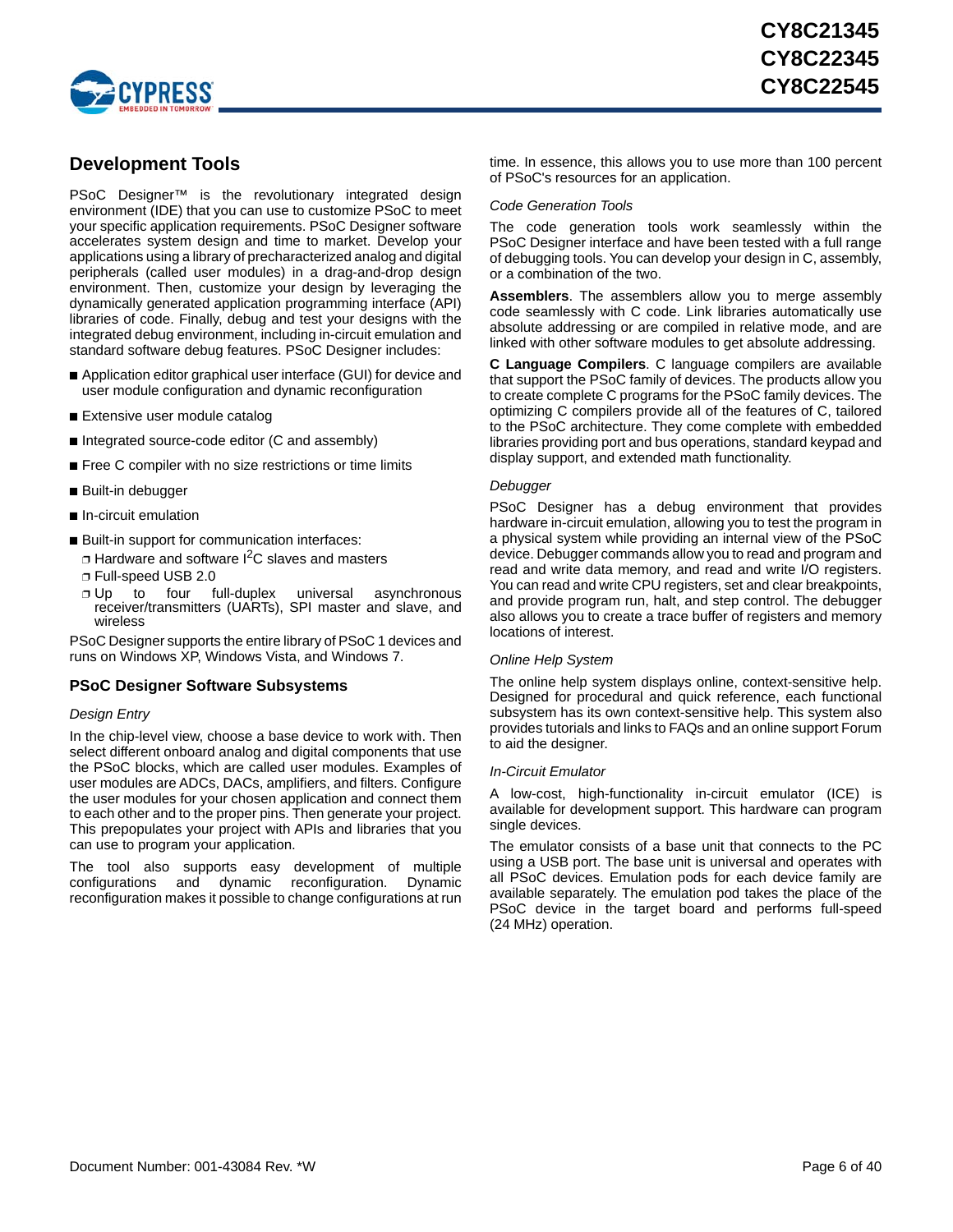

## <span id="page-6-0"></span>**Designing with PSoC Designer**

The development process for the PSoC device differs from that of a traditional fixed function microprocessor. The configurable analog and digital hardware blocks give the PSoC architecture a unique flexibility that pays dividends in managing specification change during development and by lowering inventory costs. These configurable resources, called PSoC Blocks, have the ability to implement a wide variety of user-selectable functions. The PSoC development process is summarized in four steps:

- 1. Select [User Modules.](http://www.cypress.com/?rID=39931)
- 2. Configure User Modules.
- 3. Organize and Connect.
- 4. Generate, Verify, and Debug.

### <span id="page-6-1"></span>**Select User Modules**

PSoC Designer provides a library of prebuilt, pretested hardware peripheral components called "user modules." User modules make selecting and implementing peripheral devices, both analog and digital, simple.

### <span id="page-6-2"></span>**Configure User Modules**

Each user module that you select establishes the basic register settings that implement the selected function. They also provide parameters and properties that allow you to tailor their precise configuration to your particular application. For example, a PWM User Module configures one or more digital PSoC blocks, one for each 8 bits of resolution. The user module parameters permit you to establish the pulse width and duty cycle. Configure the parameters and properties to correspond to your chosen application. Enter values directly or by selecting values from drop-down menus. All the user modules are documented in datasheets that may be viewed directly in PSoC Designer or on the Cypress website. These [user module datasheets](http://www.cypress.com/?app=search&searchType=keyword&keyword=&rtID=116&id=0&applicationID=0&l=1) explain the internal operation of the user module and provide performance

specifications. Each datasheet describes the use of each user module parameter, and other information you may need to successfully implement your design.

### <span id="page-6-3"></span>**Organize and Connect**

You build signal chains at the chip level by interconnecting user modules to each other and the I/O pins. You perform the selection, configuration, and routing so that you have complete control over all on-chip resources.

### <span id="page-6-4"></span>**Generate, Verify, and Debug**

When you are ready to test the hardware configuration or move on to developing code for the project, you perform the "Generate Configuration Files" step. This causes PSoC Designer to generate source code that automatically configures the device to your specification and provides the software for the system. The generated code provides application programming interfaces (APIs) with high-level functions to control and respond to hardware events at run-time and interrupt service routines that you can adapt as needed.

A complete code development environment allows you to develop and customize your applications in either C, assembly language, or both.

The last step in the development process takes place inside PSoC Designer's debugger (access by clicking the Connect icon). PSoC Designer downloads the HEX image to the ICE where it runs at full speed. PSoC Designer debugging capabilities rival those of systems costing many times more. In addition to traditional single-step, run-to-breakpoint, and watch-variable features, the debug interface provides a large trace buffer and allows you to define complex breakpoint events. These include monitoring address and data bus values, memory locations, and external signals.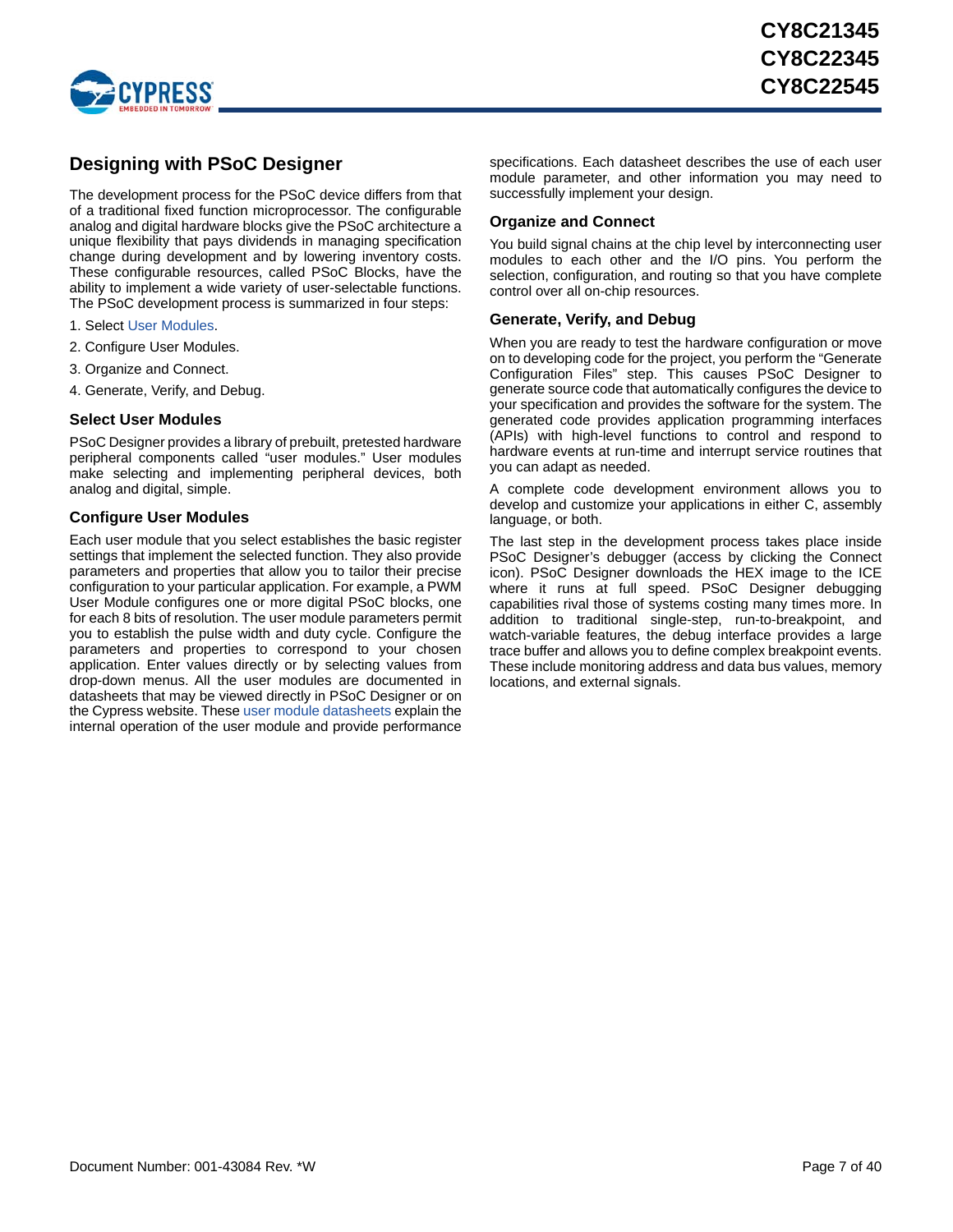

## <span id="page-7-0"></span>**Pinouts**

This PSoC device family is available in a variety of packages that are listed in the following tables. Every port pin (labeled with a "P") is capable of Digital I/O. However, Vss, Vdd, and XRES are not capable of Digital I/O.

### <span id="page-7-1"></span>**CY8C22345, CY8C21345 28-pin SOIC**

### <span id="page-7-4"></span>**Table 2. Pin Definitions**

| Pin No.        |                | <b>Type</b> | <b>Pin Name</b> | <b>Description</b>                               |  |  |  |
|----------------|----------------|-------------|-----------------|--------------------------------------------------|--|--|--|
|                | <b>Digital</b> | Analog      |                 |                                                  |  |  |  |
| 1              | I/O            | I, MR       | P0[7]           | Integration Capacitor for MR                     |  |  |  |
| 2              | 1/O            | I, ML       | P0[5]           | Integration Capacitor for ML                     |  |  |  |
| 3              | 1/O            | I. ML       | P0[3]           |                                                  |  |  |  |
| 4              | 1/O            | I, ML       | P0[1]           |                                                  |  |  |  |
| 5              | 1/O            | I, ML       | P2[7]           | To Compare Column 0                              |  |  |  |
| 6              | 1/O            | <b>ML</b>   | P2[5]           | Optional ADC External Vref                       |  |  |  |
| $\overline{7}$ | 1/O            | <b>ML</b>   | P2[3]           |                                                  |  |  |  |
| 8              | 1/O            | ML          | P2[1]           |                                                  |  |  |  |
| 9              |                | Power       | Vss             | Ground Connection <sup>[5]</sup>                 |  |  |  |
| 10             | 1/O            | <b>ML</b>   | P1[7]           | I2C serial clock (SCL)                           |  |  |  |
| 11             | 1/O            | <b>ML</b>   | P1[5]           | I2C serial data (SDA)                            |  |  |  |
| 12             | 1/O            | <b>ML</b>   | P1[3]           |                                                  |  |  |  |
| 13             | 1/O            | ML          | P1[1]           | I2C serial clock (SCL),<br>ISSP-SCLK [6]         |  |  |  |
| 14             |                | Power       | Vss             | Ground Connection <sup>[5]</sup>                 |  |  |  |
| 15             | 1/O            | <b>MR</b>   | P1[0]           | I2C serial Clock (SCL),<br>ISSP-SDATA [6]        |  |  |  |
| 16             | 1/O            | MR          | P1[2]           |                                                  |  |  |  |
| 17             | 1/O            | <b>MR</b>   | P1[4]           | Optional external clock input<br>(EXT-CLK)       |  |  |  |
| 18             | I/O            | <b>MR</b>   | P1[6]           |                                                  |  |  |  |
| 19             |                | Input       | <b>XRES</b>     | Active High Pin Reset with<br>Internal Pull Down |  |  |  |
| 20             | 1/O            | MR          | P2[0]           |                                                  |  |  |  |
| 21             | 1/O            | MR          | P2[2]           |                                                  |  |  |  |
| 22             | 1/O            | <b>MR</b>   | P2[4]           |                                                  |  |  |  |
| 23             | I/O            | I, MR       | P2[6]           | To Compare Column 1                              |  |  |  |
| 24             | 1/O            | I, MR       | P0[0]           |                                                  |  |  |  |
| 25             | 1/O            | I, MR       | P0[2]           |                                                  |  |  |  |
| 26             | 1/O            | I, MR       | P0[4]           |                                                  |  |  |  |
| 27             | I/O            | I, MR       | P0[6]           |                                                  |  |  |  |
| 28             | Power          |             | Vdd             | <b>Supply Voltage</b>                            |  |  |  |

**Figure 3. Pin Diagram** 

| AI, MR, P0[7]                      |                |             | 28 | Vdd                            |
|------------------------------------|----------------|-------------|----|--------------------------------|
| AI, ML, P0[5]                      | $\overline{2}$ |             | 27 | P0[6], MR, AI                  |
| AI, ML, P0[3] (                    | 3              |             | 26 | P0[4], MR, AI                  |
| AI, ML, P0[1]                      | 4              |             | 25 | P0[2], MR, AI                  |
| AI, ML, P2[7]                      | 5              |             | 24 | P0[0], MR, AI                  |
| ADC Ext Vref, ML, P2[5]            | 6              |             | 23 | P2[6], MR, AI                  |
| ML, P2[3] =                        |                | <b>SOIC</b> | 22 | P2[4], MR                      |
| ML, P2[1]                          | 8              |             | 21 | P2[2], MR                      |
| Vss                                | 9              |             | 20 | P2[0], MR                      |
| <b>I2C SCL, ML, P1[7]</b>          | 10             |             | 19 | <b>XRES</b>                    |
| I2C SDA, ML, P1[5]                 | 11             |             | 18 | P1[6], MR                      |
| ML, P1[3]                          | 12             |             | 17 | P <sub>1</sub> [4], MR, EXTCLK |
| $IC$ SCL, ML, P1[1] $\blacksquare$ | 13             |             | 16 | P1[2], MR                      |
| Vss                                | 14             |             | 15 | P1[0], MR, I2C SDATA           |
|                                    |                |             |    |                                |

LEGEND: A = Analog, I = Input, O = Output, M=Analog Mux input, MR= Analog Mux right input, ML= Analog Mux left input.

### **Notes**

<span id="page-7-2"></span>5. All V<sub>SS</sub> pins should be brought out to one common GND plane.<br>6. If ISSP is not used, pins P1[0] and P1[1] will respond differently to a POR or XRES event. After a POR or XRES event, both pins are pulled down to ground

<span id="page-7-3"></span>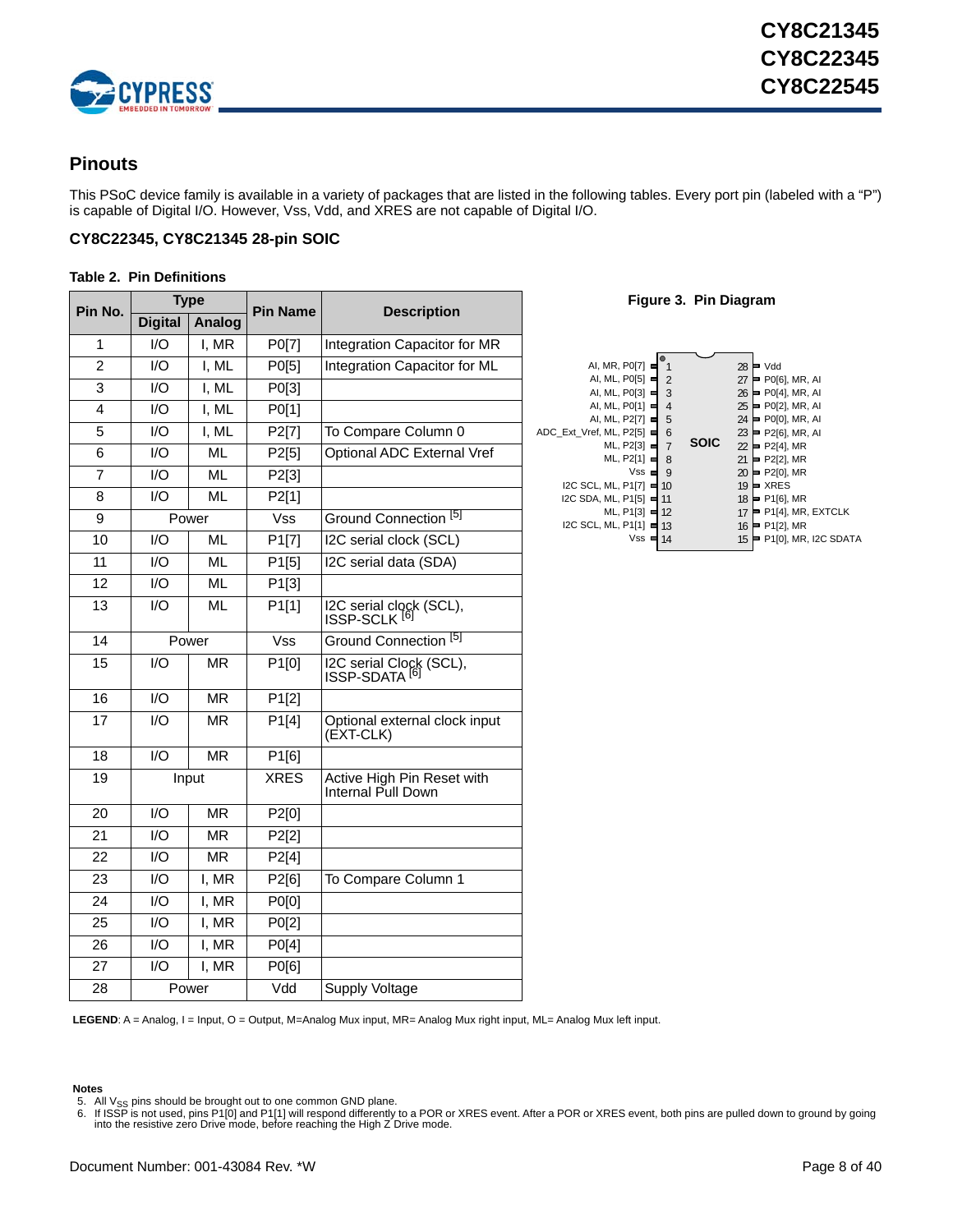

## <span id="page-8-0"></span>**CY8C22545 44-pin TQFP**

### <span id="page-8-2"></span>**Table 3. Pin Definitions** [[7\]](#page-8-1)

|                | <b>Type</b>             |           |                    |                                                          | Figure 4. Pin Diagram                                                                                                                                                                                                                                                                                                                                                                 |
|----------------|-------------------------|-----------|--------------------|----------------------------------------------------------|---------------------------------------------------------------------------------------------------------------------------------------------------------------------------------------------------------------------------------------------------------------------------------------------------------------------------------------------------------------------------------------|
| Pin No.        | <b>Digital</b>          | Analog    | <b>Pin Name</b>    | <b>Description</b>                                       |                                                                                                                                                                                                                                                                                                                                                                                       |
| $\mathbf{1}$   | I/O                     | ML        | P2[5]              | Optional ADC External Vref                               |                                                                                                                                                                                                                                                                                                                                                                                       |
| $\overline{2}$ | I/O                     | ML        | P2[3]              |                                                          | $\begin{array}{l} \blacksquare 2771\,M\ldots\,A\\ \blacksquare 271\,M\ldots\,A\\ \blacksquare 27031\,M\ldots\,A\\ \blacksquare 27031\,M\ldots\,A\\ \blacksquare 27031\,M\ldots\,A\\ \blacksquare 27031\,M\ldots\,A\\ \blacksquare 27031\,M\ldots\,A\\ \blacksquare 27031\,M\ldots\,A\\ \blacksquare 27031\,M\ldots\,A\\ \blacksquare 27031\,M\ldots\,A\\ \blacksquare 27031\,M\ldots$ |
| 3              | I/O                     | ML        | P2[1]              |                                                          |                                                                                                                                                                                                                                                                                                                                                                                       |
| $\overline{4}$ | Power                   |           | Vdd                | Supply Voltage                                           |                                                                                                                                                                                                                                                                                                                                                                                       |
| 5              | I/O                     | ML        | P4[5]              |                                                          |                                                                                                                                                                                                                                                                                                                                                                                       |
| 6              | I/O                     | ML        | P4[3]              |                                                          | # # # # # # # # # # # #<br>ADC_Ext_Vref, ML, P2[5] = 1                                                                                                                                                                                                                                                                                                                                |
| $\overline{7}$ | 1/O                     | ML        | P4[1]              |                                                          | 33 P2[4], MR<br>$ML, P2[3] = 2$<br>32 P2[2], MR                                                                                                                                                                                                                                                                                                                                       |
| 8              | Power                   |           | <b>Vss</b>         | <b>Ground Connection</b>                                 | $ML, P2[1] = 3$<br>$31$ = P2[0], MR                                                                                                                                                                                                                                                                                                                                                   |
| 9              | I/O                     | ML        | P3[7]              |                                                          | $Vdd = 4$<br>$30 \blacktriangleright \text{Vss}$<br>$ML, P4[5] = 5$<br>$29 = P4[4]$ , MR                                                                                                                                                                                                                                                                                              |
| 10             | I/O                     | ML        | P3[5]              |                                                          | <b>TQFP</b><br>$ML, P4[3] = 6$<br>$28 = P4[2]$ , MR                                                                                                                                                                                                                                                                                                                                   |
| 11             | I/O<br>I/O              | ML        | P3[3]              |                                                          | ML, P4[1] = 7<br>27 P4[0], MR<br>$Vss = 8$<br>$26$ $\blacktriangleright$ XRES                                                                                                                                                                                                                                                                                                         |
| 12<br>13       | I/O                     | ML<br>ML  | P3[1]<br>P1[7]     | I2C serial clock (SCL)                                   | ML, $P3[7] = 9$<br>$25 = P3[6]$ , MR                                                                                                                                                                                                                                                                                                                                                  |
| 14             | I/O                     | <b>ML</b> | P1[5]              | I2C serial data (SDA)                                    | ML, P3[5] = 10<br>24 P3[4], MR<br>ML, P3[3] = 11<br>$23 = P3[2]$ , MR                                                                                                                                                                                                                                                                                                                 |
| 15             | I/O                     | ML        | P1[3]              |                                                          | 2222<br>಼<br>466<br>$\ddot{ }$                                                                                                                                                                                                                                                                                                                                                        |
| 16             | I/O                     | ML        | P1[1]              | Crystal (XTALin), I2C SCL, ISSP SCLK <sup>[6]</sup>      | T<br>Т<br>ш<br>п<br>P3[1]                                                                                                                                                                                                                                                                                                                                                             |
| 17             | Power                   |           | Vss                | <b>Ground Connection</b>                                 | M P171<br>M P181<br>M P111 = 181<br>MR. P101<br>MR. P121<br>MR. P161<br>MR. P301                                                                                                                                                                                                                                                                                                      |
| 18             | I/O                     | MR        | P1[0]              | Crystal (XTALout), I2C SDA, ISSP<br>SDATA <sup>[6]</sup> | ΣÎ<br>Œ,<br>MR, F<br>EXTCLK, MR, F<br>MR, F<br>MR, F                                                                                                                                                                                                                                                                                                                                  |
| 19             | I/O                     | <b>MR</b> | P1[2]              |                                                          | I2C SCL, I<br>I2C SDA, I<br>I2C SCL, XTALin,<br>I2C SDA, XTALout,                                                                                                                                                                                                                                                                                                                     |
| 20             | I/O                     | <b>MR</b> | P <sub>1</sub> [4] | Optional external clock input (EXTCLK)                   |                                                                                                                                                                                                                                                                                                                                                                                       |
| 21             | I/O                     | <b>MR</b> | P1[6]              |                                                          |                                                                                                                                                                                                                                                                                                                                                                                       |
| 22             | I/O                     | <b>MR</b> | P3[0]              |                                                          |                                                                                                                                                                                                                                                                                                                                                                                       |
| 23             | I/O                     | <b>MR</b> | P3[2]              |                                                          |                                                                                                                                                                                                                                                                                                                                                                                       |
| 24             | I/O                     | <b>MR</b> | P3[4]              |                                                          |                                                                                                                                                                                                                                                                                                                                                                                       |
| 25             | 1/O                     | <b>MR</b> | P3[6]              |                                                          |                                                                                                                                                                                                                                                                                                                                                                                       |
| 26             | Input                   |           | <b>XRES</b>        | Active High Pin Reset with Internal Pull<br>Down         |                                                                                                                                                                                                                                                                                                                                                                                       |
| 27             | I/O                     | MR        | P4[0]              |                                                          |                                                                                                                                                                                                                                                                                                                                                                                       |
| 28             | I/O                     | MR        | P4[2]              |                                                          |                                                                                                                                                                                                                                                                                                                                                                                       |
| 29             | I/O                     | <b>MR</b> | P4[4]              |                                                          |                                                                                                                                                                                                                                                                                                                                                                                       |
| 30             | Power                   |           | <b>Vss</b>         | <b>Ground Connection</b>                                 |                                                                                                                                                                                                                                                                                                                                                                                       |
| 31             | I/O                     | <b>MR</b> | P2[0]              |                                                          |                                                                                                                                                                                                                                                                                                                                                                                       |
| 32             | I/O                     | <b>MR</b> | P2[2]              |                                                          |                                                                                                                                                                                                                                                                                                                                                                                       |
| 33             | I/O                     | <b>MR</b> | P2[4]              |                                                          |                                                                                                                                                                                                                                                                                                                                                                                       |
| 34             | I/O                     | I, MR     | P2[6]              | To Compare Column 1                                      |                                                                                                                                                                                                                                                                                                                                                                                       |
| 35             | I/O                     | I, MR     | P0[0]              |                                                          |                                                                                                                                                                                                                                                                                                                                                                                       |
| 36             | $\overline{1/O}$        | I, MR     | P0[2]              |                                                          |                                                                                                                                                                                                                                                                                                                                                                                       |
| 37             | I/O                     | I, MR     | P0[4]              |                                                          |                                                                                                                                                                                                                                                                                                                                                                                       |
| 38             | $\overline{1/O}$        | I, MR     | P0[6]              |                                                          |                                                                                                                                                                                                                                                                                                                                                                                       |
| 39             | Power                   |           | Vdd                | Supply Voltage                                           |                                                                                                                                                                                                                                                                                                                                                                                       |
| 40             | I/O                     | I, MR     | P0[7]              | Integration Capacitor for MR                             |                                                                                                                                                                                                                                                                                                                                                                                       |
| 41             | I/O                     | I, ML     | P0[5]              | Integration Capacitor for ML                             |                                                                                                                                                                                                                                                                                                                                                                                       |
| 42             | I/O                     | I, ML     | P0[3]              |                                                          |                                                                                                                                                                                                                                                                                                                                                                                       |
| 43             | $\mathsf{I}/\mathsf{O}$ | I, ML     | P0[1]              |                                                          |                                                                                                                                                                                                                                                                                                                                                                                       |
| 44             | $\overline{1/O}$        | I, ML     | P2[7]              | To Compare Column 0                                      |                                                                                                                                                                                                                                                                                                                                                                                       |

**LEGEND**: A = Analog, I = Input, O = Output, M=Analog Mux input, MR= Analog Mux right input, ML= Analog Mux left input.

### **Note**

<span id="page-8-1"></span>7. All  $V_{SS}$  pins should be brought out to one common GND plane.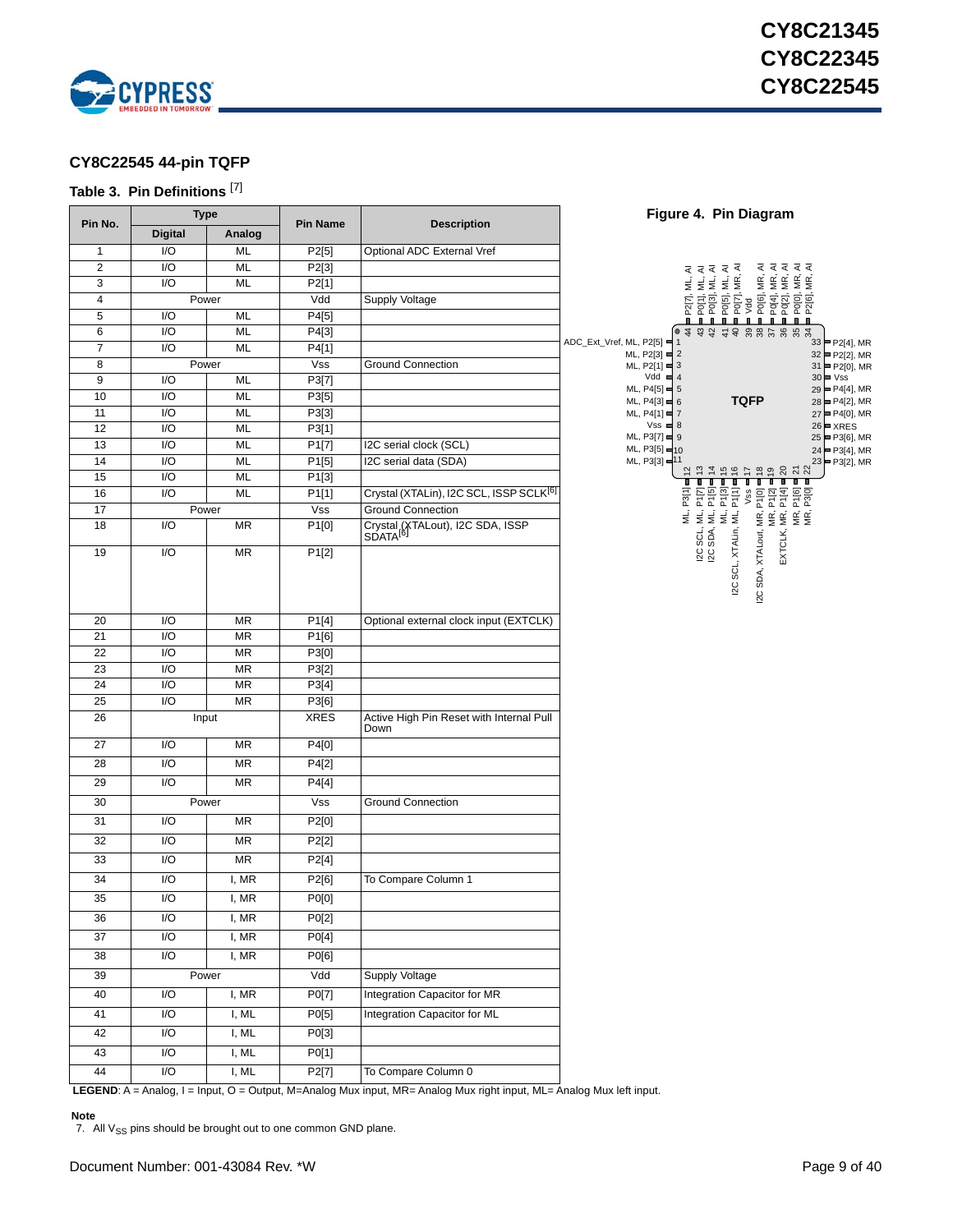

## <span id="page-9-0"></span>**Registers**

This section lists the registers of this PSoC device family by mapping tables. For detailed register information, refer the *PSoC Programmable System-on Chip Technical Reference Manual*.

### **Table 4. Abbreviations**

| <b>Convention</b> | <b>Description</b>                |
|-------------------|-----------------------------------|
| <b>RW</b>         | Read and write register or bit(s) |
| R                 | Read register or bit(s)           |
| W                 | Write register or bit(s)          |
|                   | Logical register or bit(s)        |
| C                 | Clearable register or bit(s)      |
| $\#$              | Access is bit specific            |

### <span id="page-9-1"></span>**Register Conventions Conventions Register Mapping Tables**

<span id="page-9-2"></span>The PSoC device has a total register address space of 512 bytes. The register space is also referred to as I/O space and is broken into two parts. The XIO bit in the Flag register determines which bank the user is currently in. When the XIO bit is set, the user is said to be in the "extended" address space or the "configuration" registers.

**Note** In the following register mapping tables, blank fields are Reserved and must not be accessed.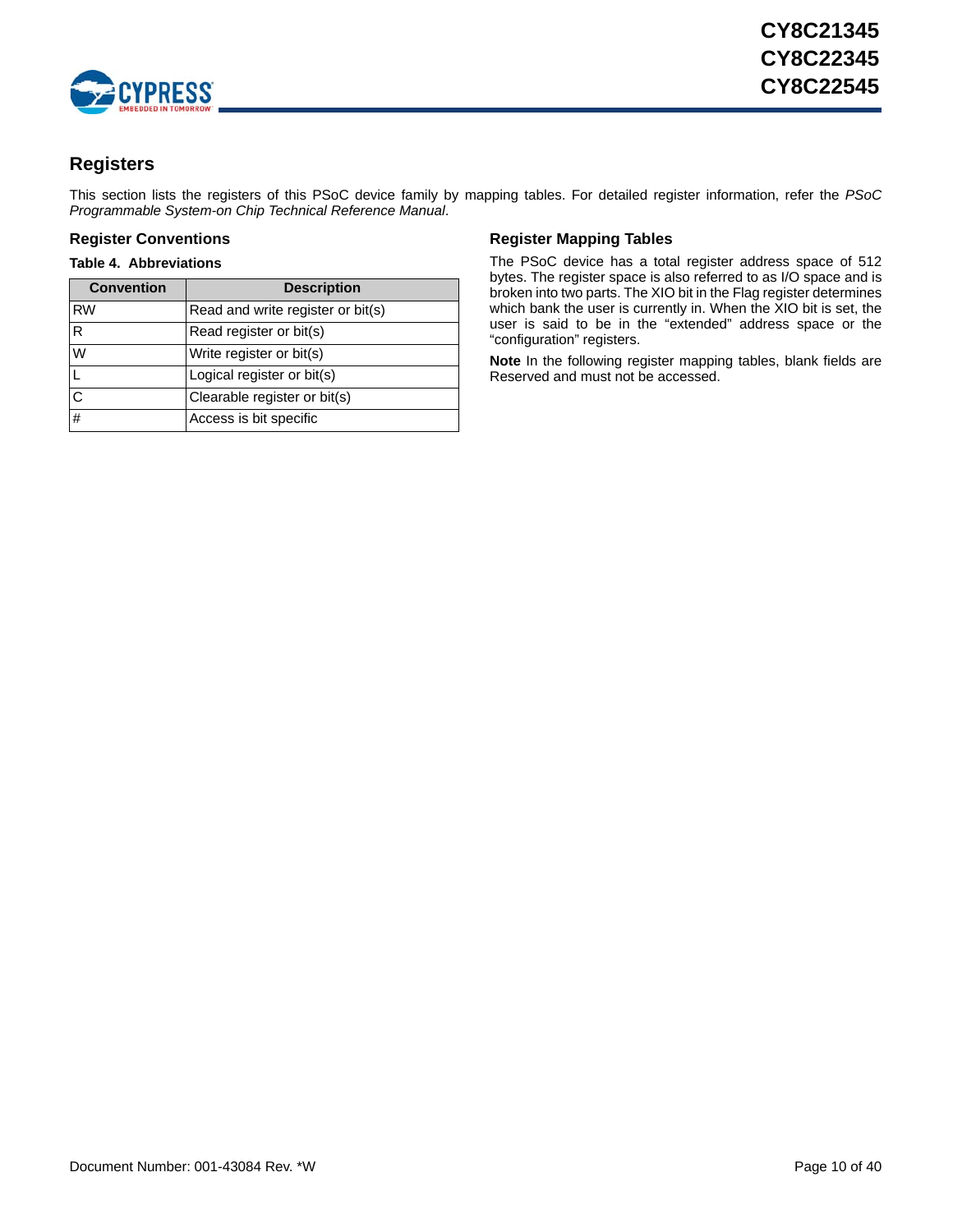

### <span id="page-10-0"></span>**Table 5. Register Map Bank 0 Table: User Space**

| <b>Name</b>                                          | Addr (0,Hex) | Access | <b>Name</b> | Addr (0,Hex) | <b>Access</b> | <b>Name</b>                                          | Addr (0,Hex)   | Access    | <b>Name</b>      | Addr (0,Hex)   | Access    |
|------------------------------------------------------|--------------|--------|-------------|--------------|---------------|------------------------------------------------------|----------------|-----------|------------------|----------------|-----------|
| <b>PRTODR</b>                                        | 00           | RW     |             | 40           | #             | ASC10CR0                                             | $80^{\circ}$   | RW        |                  | C0             | RW        |
| PRTOIE                                               | 01           | RW     |             | 41           | W             |                                                      | 81             | RW        |                  | C1             | RW        |
| <b>PRT0GS</b>                                        | 02           | RW     |             | 42           | RW            |                                                      | 82             | RW        |                  | C2             | RW        |
| PRT0DM2                                              | 03           | RW     |             | 43           | #             |                                                      | 83             | RW        |                  | C3             | RW        |
| PRT1DR                                               | 04           | RW     |             | 44           | #             | ASD11CR0                                             | $84^{\circ}$   | RW        |                  | C4             | RW        |
| PRT1IE                                               |              |        |             |              | W             |                                                      |                | RW        |                  |                |           |
|                                                      | 05           | RW     |             | 45           |               |                                                      | 85             |           |                  | C5             | RW        |
| PRT1GS                                               | 06           | RW     |             | 46           | RW            |                                                      | 86             | RW        |                  | C6             | RW        |
| PRT1DM2                                              | 07           | RW     |             | 47           | #             |                                                      | 87             | RW        |                  | C7             | RW        |
| PRT2DR                                               | 08           | RW     |             | 48           | #             |                                                      | 88             | RW        | PWMVREF0         | C8             | #         |
| PRT2IE                                               | 09           | RW     |             | 49           | W             |                                                      | 89             | RW        | PWMVREF1         | C9             |           |
| PRT2GS                                               | 0A           | RW     |             | 4A           | RW            |                                                      | 8A             | RW        | <b>IDAC MODE</b> | СA             | RW        |
| PRT2DM2                                              | 0B           | RW     |             | 4B           | #             |                                                      | -8Β            | RW        | PWM_SRC          | CВ             | #         |
| PRT3DR                                               | 0C           | RW     |             | 4C           | #             |                                                      | 8C             | RW        | TS_CR0           | CC             | RW        |
| PR13IE                                               | 0D           | RW     |             | 4D           | W             |                                                      | 8D             | RW        | TS_CMPH          | CD             | RW        |
| PRT3GS                                               | 0E           | RW     |             | 4Ε           | RW            |                                                      | 8Ε             | RW        | TS_CMPL          | CЕ             | RW        |
| PRT3DM2                                              | 0F           | RW     |             | 4F           | #             |                                                      | 8F             | RW        | TS_CR1           | CF             | RW        |
| PRT4DR                                               | 10           | RW     |             | 50           |               |                                                      |                | RW        | CUR PP           | D0             | RW        |
|                                                      |              |        | CSD0_DR0_L  |              | R             |                                                      | 90             |           |                  |                |           |
| PRT4IE                                               | 11           | RW     | CSD0_DR1_L  | 51           | W             |                                                      | 91             | RW        | STK_PP           | D1             | RW        |
| PRT4GS                                               | 12           | RW     | CSD0_CNT_L  | 52           | R             |                                                      | 92             | RW        | <b>PRV PP</b>    | D2             | RW        |
| PRT4DM2                                              | 13           | RW     | CSD0_CR0    | 53           | #             |                                                      | 93             | RW        | IDX_PP           | D3             | RW        |
|                                                      | 14           | RW     | CSD0_DR0_H  | 54           | R             |                                                      | 94             | RW        | MVR PP           | D4             | RW        |
|                                                      | 15           | RW     | CSD0 DR1 H  | 55           | W             |                                                      | 95             | RW        | MVW PP           | D5             | RW        |
|                                                      | 16           | RW     | CSD0_CNT_H  | 56           | R             |                                                      | 96             | RW        | I2C0_CFG         | D6             | RW        |
|                                                      | 17           | RW     | CSD0_CR1    | 57           | RW            |                                                      | 97             | RW        | 12C0_SCR         | D7             | #         |
|                                                      | 18           | RW     | CSD1_DR0_L  | 58           | R             |                                                      | 98             | RW        | 12C0_DR          | D8             | RW        |
|                                                      | 19           | RW     |             |              | W             |                                                      |                | RW        |                  | D9             | #         |
|                                                      |              |        | CSD1_DR1_L  | 59           |               |                                                      | 99             |           | I2C0_MSCR        |                |           |
|                                                      | 1A           | RW     | CSD1_CNT_L  | 5A           | R             |                                                      | 9A             | RW        | INT CLR0         | DA             | RW        |
|                                                      | 1B           | RW     | CSD1_CR0    | 5Β           | #             |                                                      | 9Β             | RW        | INT_CLR1         | DB             | RW        |
|                                                      | 1C           | RW     | CSD1_DR0_H  | 5C           | R             |                                                      | 9C             | RW        | INT_CLR2         | DC             | RW        |
|                                                      | 1D           | RW     | CSD1_DR1_H  | 5D           | W             |                                                      | 9D             | RW        | INT CLR3         | DD             | RW        |
|                                                      | 1E           | RW     | CSD1_CNT_H  | 5E           | R             |                                                      | 9Ε             | RW        | INT_MSK3         | DE             | RW        |
|                                                      | 1F           | RW     | CSD_CR1     | 5F           | RW            |                                                      | 9F             | RW        | INT_MSK2         | DF             | RW        |
| DBC00DR0                                             | 20           | #      | AMX_IN      | 60           | RW            |                                                      | A0             |           | INT MSK0         | E0             | RW        |
| DBC00DR1                                             | 21           | W      | AMUX_CFG    | 61           | RW            |                                                      | A1             |           | INT_MSK1         | E1             | RW        |
| DBC00DR2                                             | 22           | RW     | PWM_CR      | 62           | RW            |                                                      | A2             |           | INT_VC           | E2             | RC        |
| DBC00CR0                                             |              |        |             |              |               |                                                      |                |           |                  |                | w         |
|                                                      | 23           | #      | ARF_CR      | 63           | RW            |                                                      | A3             |           | RES_WDT          | E3             |           |
| DBC01DR0                                             | 24           | #      | CMP_CR0     | 64           | #             |                                                      | A4             |           | DEC_DH           | E4             | RW        |
| DBC01DR1                                             | 25           | W      | ASY_CR      | 65           | #             |                                                      | A5             |           | DEC_DL           | E5             | RW        |
| DBC01DR2                                             | 26           | RW     | CMP_CR1     | 66           | RW            |                                                      | A6             |           | DEC_CR0*         | E6             | RW        |
| DBC01CR0                                             | 27           | #      |             | 67           | RW            |                                                      | A7             |           | DEC_CR1*         | E7             | RW        |
| DCC02DR0                                             | 28           | #      | ADC0_CR     | 68           | #             |                                                      | A8             | W         | MUL0_X           | E8             | W         |
| DCC02DR1                                             | 29           | W      | ADC1_CR     | 69           | #             |                                                      | A9             | W         | MUL0_Y           | E9             | W         |
| DCC02DR2                                             | 2A           | RW     | SADC_DH     | 6A           | RW            |                                                      | AA             | R         | MUL0_DH          | EA             | R         |
| DCC02CR0                                             | 2Β           | #      | SADC_DL     | 6В           | RW            |                                                      | AВ             | R         | MUL0_DL          | EВ             | R         |
| DCC03DR0                                             | 2C           | #      | TMP_DR0     | 6C           | RW            |                                                      | АC             | RW        | ACCO_DR1         | EC             | RW        |
| DCC03DR1                                             | 2D           | W      | TMP_DR1     | 6D           | RW            |                                                      | AD             | RW        | ACCO_DR0         | ED             | RW        |
|                                                      |              |        |             |              | RW            |                                                      |                |           |                  |                |           |
| DCC03DR2                                             | 2E           | RW     | TMP_DR2     | 6E           |               |                                                      | AЕ             | RW        | ACC0_DR3         | EE             | RW        |
| DCC03CR0                                             | 2F           | #      | TMP_DR3     | 6F           | RW            |                                                      | AF             | <b>RW</b> | ACCO_DR2         | EF             | RW        |
| DBC10DR0                                             | 30           | #      |             | 70           | RW            | RDIORI                                               | B <sub>0</sub> | RW        | CPU A            | F <sub>0</sub> | #         |
| DBC10DR1                                             | 31           | W      |             | 71           | RW            | <b>RDI0SYN</b>                                       | B1             | RW        | CPU_T1           | F1             | #         |
| DBC10DR2                                             | 32           | RW     | ACB00CR1'   | $72*$        | RW            | <b>RDIOIS</b>                                        | B2             | RW        | CPU_T2           | F2             | #         |
| DBC10CR0                                             | 33           | #      | ACB00CR2*   | 73*          | RW            | <b>RDIOLTO</b>                                       | B3             | RW        | CPU_X            | F3             | #         |
| DBC11DR0                                             | 34           | #      |             | 74           | RW            | RDIOLT1                                              | B4             | RW        | CPU PCL          | F4             | #         |
| DBC11DR1                                             | 35           | W      |             | 75           | RW            | RDI0RO0                                              | B5             | RW        | CPU_PCH          | F5             | #         |
| DBC11DR2                                             | 36           | RW     | ACB01CR1'   | 76*          | RW            | RDI0RO1                                              | B6             | RW        | CPU_SP           | F6             | #         |
| DBC11CR0                                             | 37           | #      | ACB01CR2*   | 77*          | RW            | <b>RDIODSM</b>                                       | B7             | RW        | CPU_F            | F7             |           |
|                                                      |              |        |             |              |               |                                                      | B <sub>8</sub> | RW        |                  |                |           |
| DCC12DR0                                             | 38           | #      |             | 78           | RW            | RDI1RI                                               |                |           | CPU_TST0         | F8             | RW        |
| DCC12DR1                                             | 39           | W      |             | 79           | RW            | RDI1SYN                                              | B <sub>9</sub> | RW        | CPU_TST1         | F9             | <b>RW</b> |
| DCC12DR2                                             | 3A           | RW     |             | 7A           | RW            | RDI1IS                                               | BA             | RW        | CPU_TST2         | FA             | RW        |
| DCC12CR0                                             | 3B           | #      |             | 7В           | RW            | RDI1LT0                                              | ΒB             | RW        | CPU TST3         | FB             | #         |
| DCC13DR0                                             | 3C           | #      |             | 7C           | RW            | RDI1LT1                                              | ВC             | RW        | DAC1_D           | FC             | RW        |
| DCC13DR1                                             | 3D           | W      |             | 7D           | RW            | RDI1RO0                                              | BD             | RW        | $DACO_D$         | FD             | <b>RW</b> |
| DCC13DR2                                             | 3E           | RW     |             | 7E           | RW            | RDI1RO1                                              | BE             | RW        | CPU_SCR1         | FE             | #         |
| DCC13CR0                                             | 3F           | #      |             | 7F           | RW            | RDI1DSM                                              | BF             | RW        | CPU_SCR0         | FF             | #         |
| Shaded fields are Reserved and must not be accessed. |              |        |             |              |               | # Access is bit specific. * has a different meaning. |                |           |                  |                |           |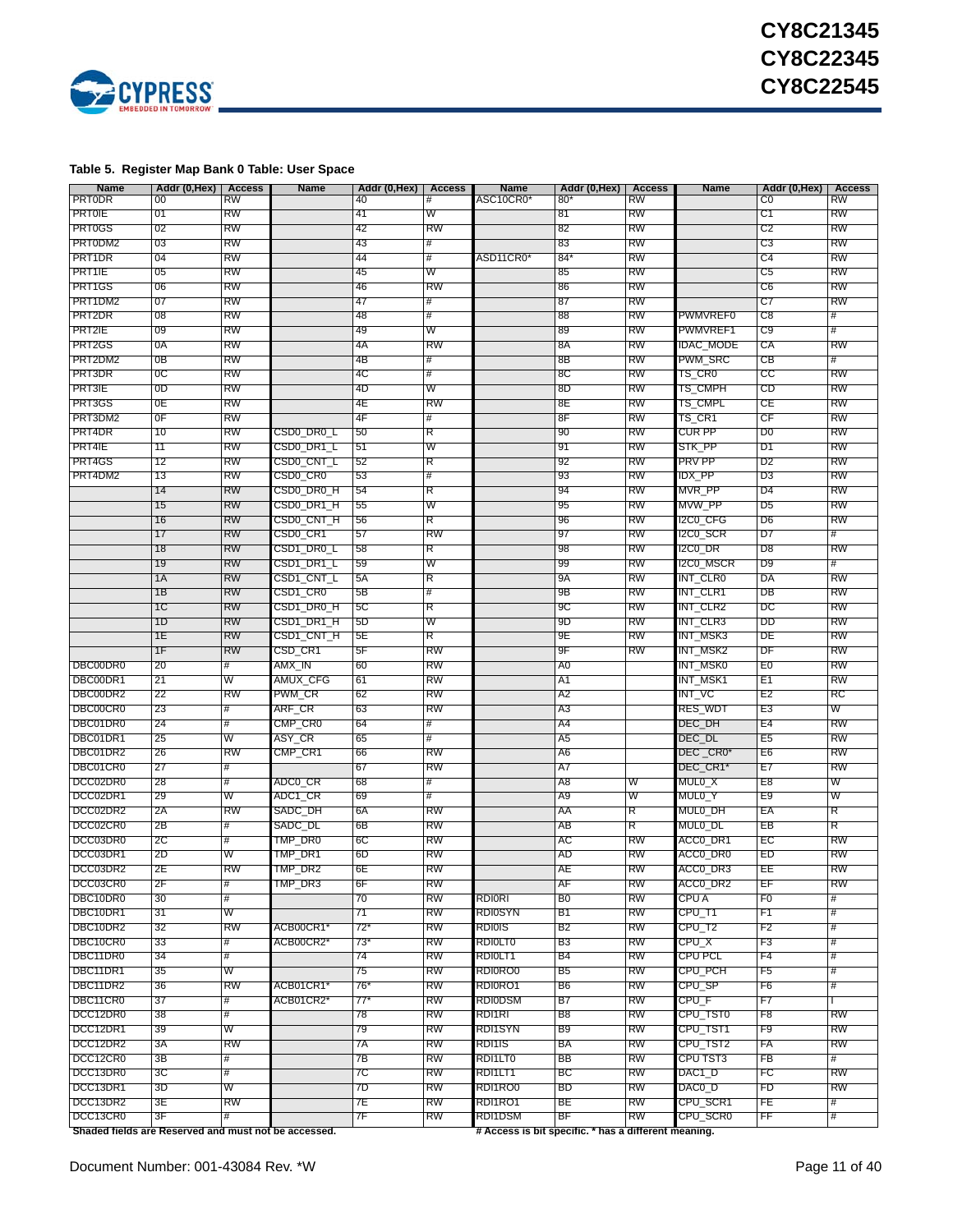

### <span id="page-11-0"></span>**Table 6. Register Map Bank 1 Table: Configuration Space**

| <b>Name</b>                                          | Addr (1, Hex)   Access |           | <b>Name</b>      | Addr (1, Hex) | <b>Access</b> | <b>Name</b>                                          | Addr (1, Hex)   Access |           | <b>Name</b> | Addr (1, Hex)   Access |            |
|------------------------------------------------------|------------------------|-----------|------------------|---------------|---------------|------------------------------------------------------|------------------------|-----------|-------------|------------------------|------------|
| PR10DM0                                              | $^{\circ}$             | RW        |                  | 40            | RW            | ASC10CR0                                             | 80                     | RW        |             | C0                     | <b>RW</b>  |
| PR10DM1                                              | Τ                      | RW        |                  | 41            | RW            |                                                      | 81                     | RW        |             | C1                     | <b>RW</b>  |
| PR10IC0                                              | 2                      | RW        |                  | 42            | RW            |                                                      | 82                     | RW        |             | C2                     | RW         |
| PR10IC1                                              | 3                      | RW        |                  | 43            |               |                                                      | 83                     | RW        |             | C3                     | RW         |
| PR11DM0                                              | 4                      | RW        |                  | 44            | RW            | ASD11CR0                                             | 84                     | RW        |             | C4                     | RW         |
| PR11DM1                                              | 5                      | RW        |                  | 45            | RW            |                                                      | 85                     | RW        |             | C5                     | RW         |
| PRT1IC0                                              |                        | RW        |                  | 46            |               |                                                      |                        | RW        |             | C6                     | RW         |
|                                                      | 6                      |           |                  |               | RW            |                                                      | 86                     |           |             |                        |            |
| PR11IC1                                              | 7                      | RW        |                  | 47            |               |                                                      | 87                     | RW        |             | C7                     | RW         |
| PR12DM0                                              | 8                      | RW        |                  | 48            | RW            |                                                      | 88                     | RW        |             | C8                     | #          |
| PR12DM1                                              | 9                      | RW        |                  | 49            | RW            |                                                      | 89                     | RW        |             | C9                     | <b>RW</b>  |
| PR12IC0                                              | 0A                     | RW        |                  | 4A            | RW            |                                                      | 8A                     | RW        |             | СA                     | RW         |
| PR12IC1                                              | 0Β                     | RW        |                  | 4В            |               |                                                      | 8Β                     | RW        |             | CВ                     | <b>RW</b>  |
| PR13DM0                                              | oc                     | RW        |                  | 4C            | RW            |                                                      | 8C                     | RW        |             | CC                     |            |
| PR13DM1                                              | 0D                     | RW        |                  | 4D            | RW            |                                                      | 8D                     | RW        |             | CD                     | RW         |
| PR13IC0                                              | OΕ                     | RW        |                  | 4E            | RW            |                                                      | 8Е                     | RW        |             | СE                     | <b>RW</b>  |
| PR13IC1                                              | 0 <sub>F</sub>         | RW        |                  | 4F            |               |                                                      | 8F                     | RW        |             | СF                     | <b>RW</b>  |
| PR14DM0                                              | 10                     | RW        | CMP0CR1          | 50            | RW            |                                                      | 90                     | RW        | GDI_O_IN    | D0                     | RW         |
| PR14DM1                                              | 11                     | RW        | CMP0CR2          | 51            | RW            |                                                      | 91                     | RW        | GDI_E_IN    | D1                     | RW         |
|                                                      |                        |           |                  |               |               |                                                      |                        |           |             |                        |            |
| PR14IC0                                              | 12                     | RW        |                  | 52            | <b>RW</b>     |                                                      | 92                     | RW        | GDI_O_OU    | D2                     | <b>RW</b>  |
| PR14IC1                                              | 13                     | RW        | VDAC50CR0        | 53            | RW            |                                                      | 93                     | RW        | GDI_E_OU    | D3                     | RW         |
|                                                      | 14                     | RW        | CMP1CR1          | 54            | RW            |                                                      | 94                     | RW        |             | D4                     | RW         |
|                                                      | 15                     | RW        | CMP1CR2          | 55            | RW            |                                                      | 95                     | RW        |             | D5                     | RW         |
|                                                      | 16                     | RW        |                  | 56            | RW            |                                                      | 96                     | RW        |             | D6                     | RW         |
|                                                      | 17                     | RW        | <b>VDAC51CR0</b> | 57            | RW            |                                                      | 97                     | RW        |             | D7                     | RW         |
|                                                      | 18                     | RW        | CSCMPCR0         | 58            | #             |                                                      | 98                     | RW        | MUX_CR0     | D8                     | RW         |
|                                                      | 19                     | <b>RW</b> | CSCMPGOEN        | 59            | RW            |                                                      | 99                     | RW        | MUX_CR1     | D9                     | <b>RW</b>  |
|                                                      | 1Α                     | RW        | CSLUTCR0         | 5A            | RW            |                                                      | 9A                     | RW        | MUX CR2     | DA                     | <b>RW</b>  |
|                                                      | 1В                     | RW        | CMPCOLMUX        | 5В            | RW            |                                                      | 9Β                     | RW        | MUX_CR3     | DВ                     | RW         |
|                                                      |                        |           |                  |               |               |                                                      |                        |           |             |                        |            |
|                                                      | 1C                     | RW        | CMPPWMCR         | 5C            | RW            |                                                      | 9C                     | RW        | DAC_CR1#    | DC                     | RW         |
|                                                      | 1D                     | RW        | CMPFLICR         | 5D            | RW            |                                                      | 9D                     | RW        | OSC_GO_EN   | DD                     | <b>RW</b>  |
|                                                      | 1Ε                     | RW        | CMPCLK1          | 5Е            | RW            |                                                      | 9Ε                     | RW        | OSC_CR4     | DЕ                     | RW         |
|                                                      | 1F                     | RW        | CMPCLK0          | 5Е            | RW            |                                                      | 9F                     | RW        | OSC_CR3     | DΕ                     | RW         |
| DBC00FN                                              | 20                     | RW        | CLK_CR0          | 60            | RW            | GDI_O_IN_CR                                          | A0                     | RW        | OSC_CR0     | ΈO                     | RW         |
| <b>DBC00IN</b>                                       | 21                     | RW        | CLK_CR1          | 61            | RW            | GDI_E_IN_CR                                          | A1                     | RW        | OSC_CR1     | E1                     | <b>RW</b>  |
| DBC00OU                                              | 22                     | RW        | ABF_CR0          | 62            | RW            | GDI_O_OU_CR                                          | A2                     | RW        | OSC_CR2     | E2                     | <b>RW</b>  |
| DBC00CR1                                             | 23                     | RW        | AMD_CR0          | 63            | RW            | GDI_E_OU_CR                                          | A3                     | RW        | VLI_CR      | E3                     | RW         |
| DBC01FN                                              | 24                     | RW        | CMP_GO_EN        | 64            | RW            | RIC                                                  | A4                     | RW        | VLI_CMP     | E4                     | R          |
| DBC01IN                                              | 25                     | RW        | CMP_GO_EN1       | 65            | RW            | RIC_M                                                | A5                     | RW        | ADC0_TR'    | E5                     | RW         |
| DBC01OU                                              | 26                     | RW        | AMD_CR1          | 66            | RW            | RIC_S                                                | A6                     | RW        | ADC1_TR'    | E6                     | RW         |
|                                                      |                        |           |                  |               |               |                                                      |                        |           |             |                        |            |
| DBC01CR1                                             | 27                     | RW        | ALT_CR0          | 67            | RW            | RIC_CR                                               | A7                     | RW        | V2BG_TR     | E7                     | RW         |
| DCC02FN                                              | 28                     | RW        | ALT_CR1          | 68            | RW            | SADC_CR0                                             | A8                     | RW        | IMO_TR      | E8                     | W          |
| DCC02IN                                              | 29                     | RW        | CLK_CR2          | 69            | RW            | SADC_CR1                                             | A9                     | RW        | ILO_TR      | E9                     | w          |
| DCC02OU                                              | 2A                     | RW        |                  | 6A            | RW            | SADC_CR2                                             | AA                     | RW        | BDG_IR      | ΈA                     | <b>RW</b>  |
| DBC02CR1                                             | 2В                     | RW        | CLK_CR3          | 6В            | RW            | SADC_CR3TRIM                                         | AВ                     | RW        | ECO_IR      | EВ                     | w          |
| DCC03FN                                              | 2C                     | RW        | IMP DR0          | 6C            | RW            | SADC_CR4                                             | АC                     | RW        | MUX_CR4     | EС                     | RW         |
| DCC03IN                                              | 2D                     | RW        | TMP_DR1          | 6D            | RW            | I2C0_AD                                              | AD                     | RW        | MUX_CR5     | ED                     | RW         |
| DCC03OU                                              | 2Е                     | RW        | IMP_DR2          | 6E            | RW            |                                                      | AЕ                     | RW        | MUX_CR6     | ᄩ                      | RW         |
| DBC03CR1                                             | 2⊧                     | <b>RW</b> | TMP_DR3          | бF            | <b>RW</b>     |                                                      | A⊦                     | <b>RW</b> | MUX_CR/     | ᆎ                      | <b>RVV</b> |
| DBC10FN                                              | 30                     | RW        |                  | 70            | RW            | RDIORI                                               | B0                     | RW        | CPU A       | F0                     | #          |
| DBC10IN                                              | 31                     | RW        |                  | 71            | RW            | <b>RDI0SYN</b>                                       | B1                     | RW        | CPU_T1      | F١                     | #          |
|                                                      |                        |           |                  |               |               |                                                      |                        |           |             |                        |            |
| DBC10OU                                              | 32                     | RW        | ACB00CR1*        | 72            | RW            | <b>RDI0IS</b>                                        | B2                     | RW        | CPU_12      | F2                     | #          |
| DBC10CR1                                             | 33                     | RW        | ACB00CR2*        | 73            | RW            | RDI0LT0                                              | В3                     | RW        | CPU_X       | F3                     | #          |
| DBC11FN                                              | 34                     | RW        |                  | 74            | RW            | RDIOLT1                                              | B4                     | RW        | CPU_PCL     | F4                     | #          |
| DBC11IN                                              | 35                     | RW        |                  | 75            | RW            | RDI0RO0                                              | В5                     | RW        | CPU_PCH     | F5                     | #          |
| DBC11OU                                              | 36                     | RW        | ACB01CR1         | $76^{\circ}$  | RW            | RDI0RO1                                              | B6                     | RW        | CPU_SP      | F6                     | #          |
| DBC11CR1                                             | 37                     | RW        | ACB01CR2*        | 77*           | RW            | <b>RDI0DSM</b>                                       | В7                     | RW        | CPU_F       | F7                     |            |
| DCC12FN                                              | 38                     | RW        |                  | 78            | RW            | RDI1RI                                               | B8                     | RW        | FLS_PR0     | F8                     | <b>RW</b>  |
| DCC12IN                                              | 39                     | RW        |                  | 79            | RW            | RDI1SYN                                              | B9                     | RW        | FLS TR      | F9                     | W          |
| DCC12OU                                              | 3A                     | RW        |                  | 7A            | RW            | RDI1IS                                               | BA                     | RW        | FLS_PR1     | ΤA                     | <b>RW</b>  |
| DBC12CR1                                             | 3В                     | RW        |                  | 7В            | RW            | RDI1LI0                                              | BB                     | RW        |             | FВ                     |            |
|                                                      |                        |           |                  |               |               |                                                      |                        |           |             |                        |            |
| DCC13FN                                              | 3C                     | RW        |                  | 7C            | RW            | RDI1LI 1                                             | BС                     | RW        | FAC_CR0     | FC                     | <b>SW</b>  |
| DCC13IN                                              | 3D                     | RW        |                  | 7D            | RW            | RDI1RO0                                              | BD                     | RW        | DAC_CR0#    | FD                     | RW         |
| DCC13OU                                              | 3E                     | RW        |                  | 7E            | RW            | RDI1RO1                                              | BF                     | RW        | CPU_SCR1    | FE                     | #          |
| DBC13CR1                                             | 3F                     | RW        |                  | 7F            | RW            | RDI1DSM                                              | BF                     | RW        | CPU_SCR0    | ŦF                     | #          |
| Shaded fields are Reserved and must not be accessed. |                        |           |                  |               |               | # Access is bit specific. * has a different meaning. |                        |           |             |                        |            |

Document Number: 001-43084 Rev. \*W <br>
Page 12 of 40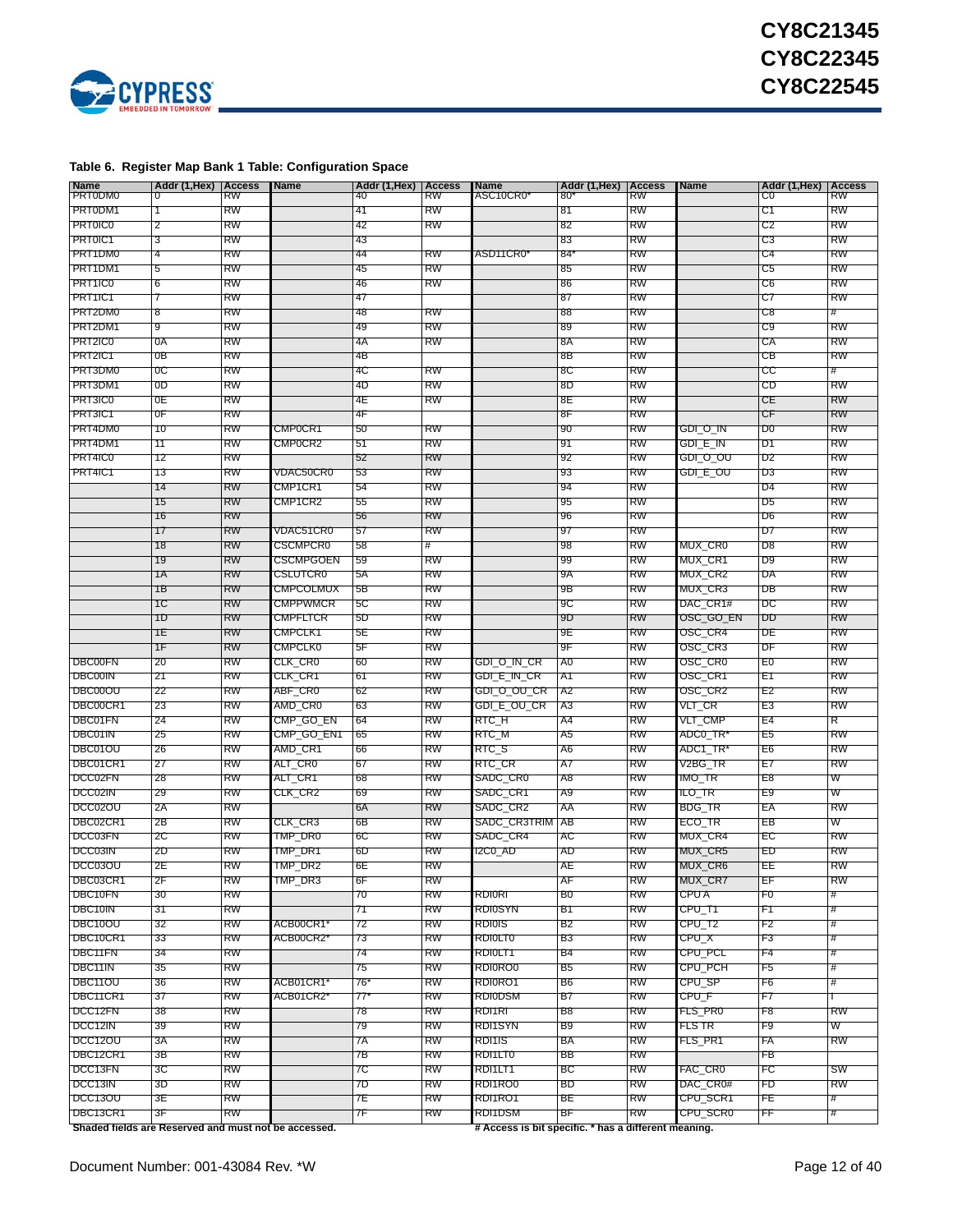

## <span id="page-12-0"></span>**Electrical Specifications**

This section presents the DC and AC electrical specifications of this PSoC device family. For the latest electrical specifications, check the most recent data sheet by visiting [http://www.cypress.com.](http://www.cypress.com)

<span id="page-12-1"></span>Specifications are valid for  $-40\degree C \leq T_A \leq 85\degree C$  and  $T_J \leq 100\degree C$ , except where noted. Specifications for devices running at greater than 12 MHz are valid for –40 °C  $\le$  T<sub>A</sub>  $\le$  70 °C and T $_{\text{J}}$   $\le$  82 °C.



### **Figure 5. Voltage versus Operating Frequency**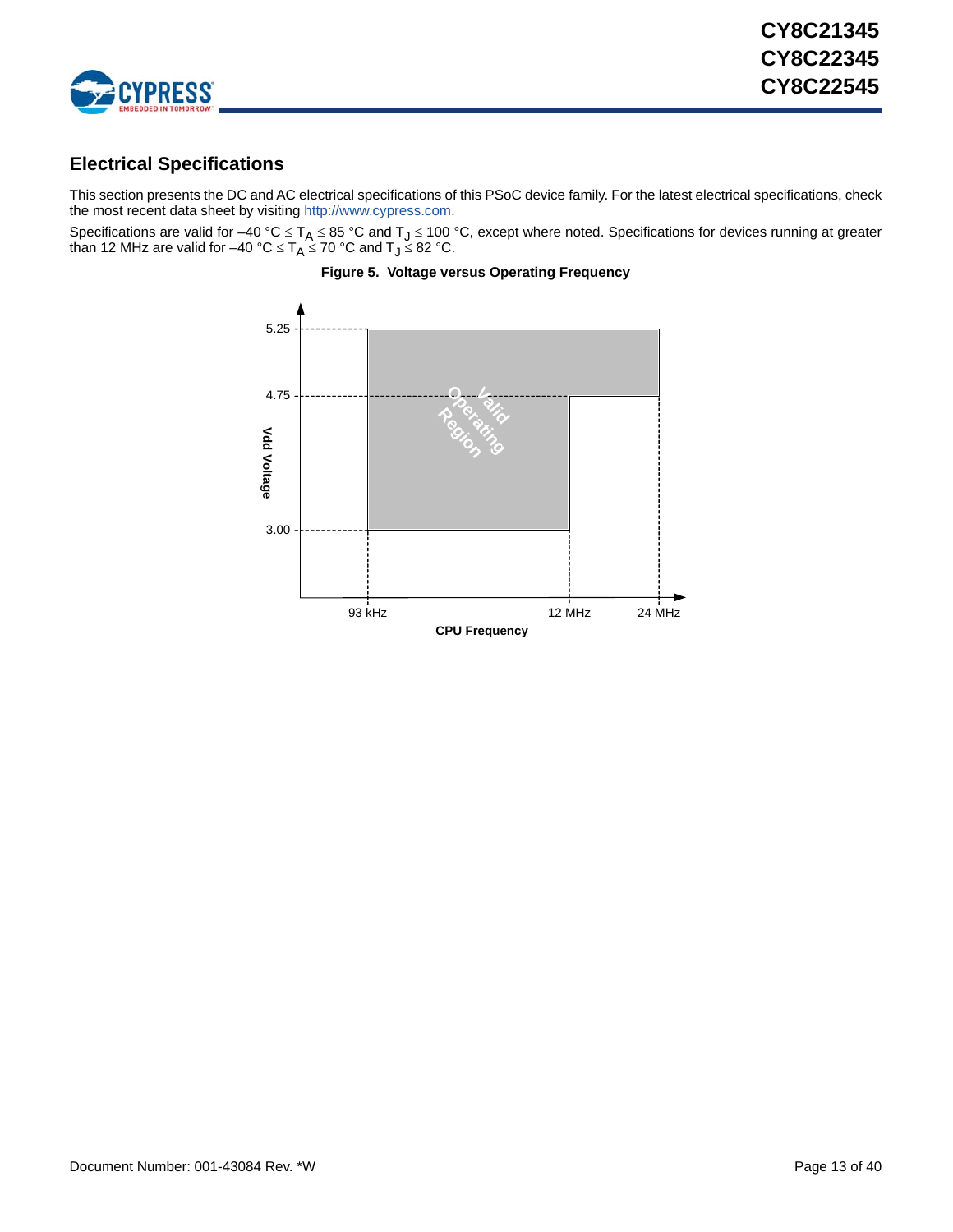

### <span id="page-13-0"></span>**Absolute Maximum Ratings**

Exceeding maximum ratings may shorten the useful life of the device. User guidelines are not tested.

### <span id="page-13-2"></span>**Table 7. Absolute Maximum Ratings**

| <b>Symbol</b>         | <b>Description</b>                     | <b>Min</b>           | <b>Typ</b> | <b>Max</b>           | <b>Units</b> | <b>Notes</b>                                                 |
|-----------------------|----------------------------------------|----------------------|------------|----------------------|--------------|--------------------------------------------------------------|
| T <sub>STG</sub>      | Storage temperature                    | $-55$                |            | $+100$               | °C           | Higher storage<br>temperatures reduce<br>data retention time |
| T <sub>BAKETEMP</sub> | Bake temperature                       |                      | 125        | See Package<br>label | °C           |                                                              |
| T <sub>BAKETIME</sub> | Bake time                              | See package<br>label |            | 72                   | Hours        |                                                              |
| $T_A$                 | Ambient temperature with power applied | $-40$                |            | $+85$                | °C           |                                                              |
| Vdd                   | Supply voltage on Vdd relative to Vss  | $-0.5$               |            | $+6.0$               | $\vee$       |                                                              |
| $V_{IO}$              | DC input voltage                       | Vss - 0.5            |            | Vdd + 0.5            | $\vee$       |                                                              |
| V <sub>IOZ</sub>      | DC voltage applied to tristate         | $Vss - 0.5$          |            | $Vdd + 0.5$          | $\vee$       |                                                              |
| <sup>I</sup> MIO      | Maximum current into any port pin      | $-25$                |            | +50                  | mA           |                                                              |
| <b>ESD</b>            | Electr static discharge voltage        | 2000                 |            |                      | V            | Human Body Model ESD                                         |
| LU                    | Latch up current                       |                      |            | 200                  | mA           |                                                              |

### <span id="page-13-1"></span>**Operating Temperature**

### **Table 8. Operating Temperature**

| <b>Symbol</b> | <b>Description</b>   | <b>Min</b> | Typ | <b>Max</b> | <b>Units</b> | <b>Notes</b>                                                                                                                                                                             |
|---------------|----------------------|------------|-----|------------|--------------|------------------------------------------------------------------------------------------------------------------------------------------------------------------------------------------|
|               | Ambient temperature  | $-40$      |     | $+85$      | °C           |                                                                                                                                                                                          |
|               | Junction temperature | $-40$      |     | $+100$     | °C           | The temperature rise<br>from ambient to junction<br>is package specific. See<br>Table 30 on page 28. The<br>user must limit the power<br>consumption to comply<br>with this requirement. |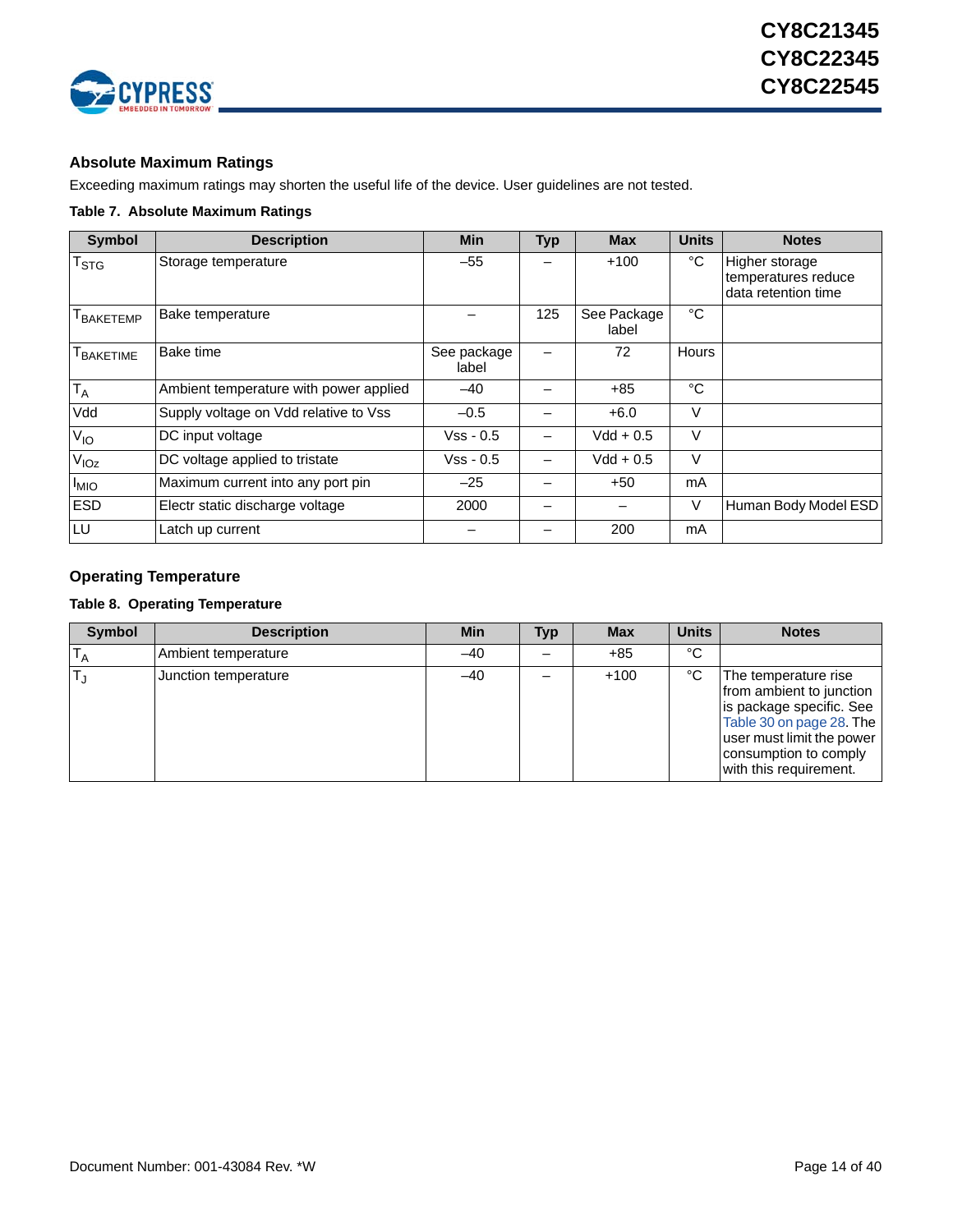

### <span id="page-14-0"></span>**DC Electrical Characteristics**

### *DC Chip Level Specifications*

[Table 9](#page-14-1) lists the guaranteed maximum and minimum specifications for the voltage and temperature ranges: 4.75 V to 5.25 V and – 40 °C  $\leq$  T<sub>A</sub>  $\leq$  85 °C, or 3.0 V to 3.6 V and –40 °C  $\leq$  T<sub>A</sub>  $\leq$  85 °C, respectively. Typical parameters apply to 5 V and 3.3 V at 25 °C, and are for design guidance only, unless specified otherwise.

### <span id="page-14-1"></span>**Table 9. DC Chip Level Specifications**

| <b>Symbol</b>    | <b>Description</b>                                                                                       | Min   | <b>Typ</b>     | <b>Max</b>     | <b>Units</b> | <b>Notes</b>                                                                                                                                   |
|------------------|----------------------------------------------------------------------------------------------------------|-------|----------------|----------------|--------------|------------------------------------------------------------------------------------------------------------------------------------------------|
| Vdd              | Supply voltage                                                                                           | 3.0   |                | 5.25           | V            | See Table 17 on page 19                                                                                                                        |
| $I_{DD}$         | Supply current                                                                                           |       | $\overline{7}$ | 12             | mA           | Conditions are $Vdd = 5.0 V$ ,<br>$25^{\circ}$ C, CPU = 3 MHz, 48 MHz disabled.<br>$VC1 = 1.5 MHz$<br>$VC2 = 93.75$ kHz<br>$VC3 = 93.75$ kHz   |
| I <sub>DD3</sub> | Supply current                                                                                           |       | 4              | $\overline{7}$ | mA           | Conditions are $Vdd = 3.3 V$<br>$T_A = 25 °C$ , CPU = 3 MHz<br>$48$ MHz = Disabled<br>$VC1 = 1.5 MHz$ , $VC2 = 93.75 kHz$<br>$VC3 = 93.75$ kHz |
| $I_{SB}$         | Sleep (Mode) Current with POR, LVD,<br>Sleep Timer, and WDT <sup>[8]</sup>                               |       | 3              | 6.5            | μA           | Conditions are with internal slow speed<br>oscillator, $Vdd = 3.3 V$<br>$-40^{\circ}$ C <= T <sub>A</sub> <= 55°C                              |
| <sup>I</sup> SBH | Sleep (Mode) Current with POR, LVD,<br>Sleep Timer, and WDT at high<br>temperature <sup>[8]</sup>        |       | 4              | 25             | μA           | Conditions are with internal slow speed<br>oscillator, $Vdd = 3.3 V$<br>55 °C < T <sub>A</sub> <= 85 °C                                        |
| <b>I</b> SBXTL   | Sleep (Mode) Current with POR, LVD,<br>Sleep Timer, WDT, and external crystal <sup>[8]</sup>             |       | 4              | 7.5            | μA           | Conditions are with properly loaded,<br>1 $\mu$ W max, 32.768 kHz crystal.<br>Vdd = 3.3 V, −40 °C <= T <sub>A</sub> <= 55 °C                   |
| <b>I</b> SBXTLH  | Sleep (Mode) Current with POR, LVD,<br>Sleep Timer, WDT, and external crystal at<br>high temperature [8] |       | 5              | 26             | μA           | Conditions are with properly loaded,<br>$1\mu$ W max, 32.768 kHz crystal.<br>Vdd = 3.3 V, 55 °C < $T_A$ <= 85 °C                               |
| $V_{REF}$        | Reference Voltage (Bandgap)                                                                              | 1.275 | 1.3            | 1.325          | V            | Trimmed for appropriate Vdd                                                                                                                    |

**Note**

<span id="page-14-2"></span><sup>8.</sup> Standby current includes all functions (POR, LVD, WDT, Sleep Time) needed for reliable system operation. This must be compared with devices that have similar functions enabled.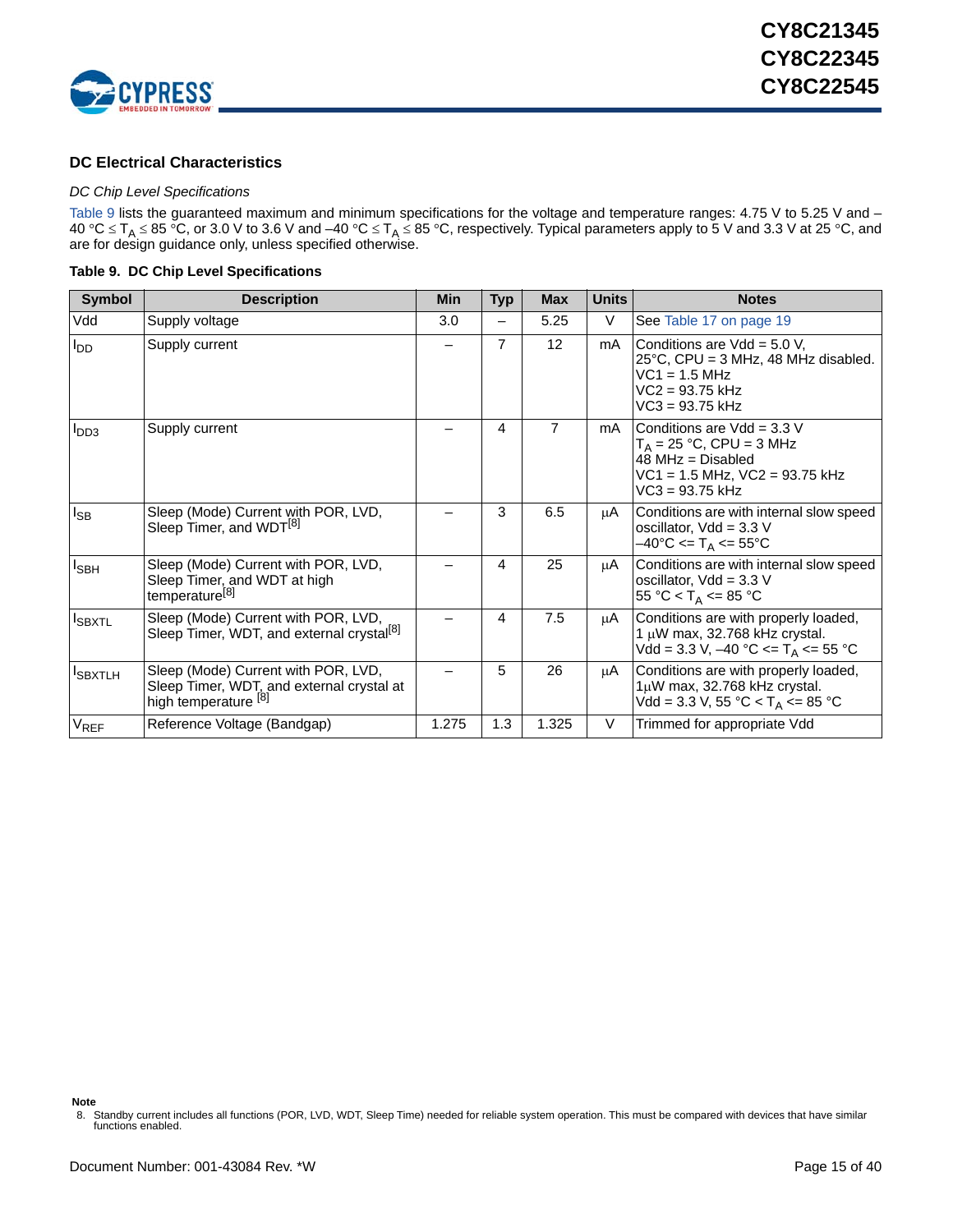

### <span id="page-15-2"></span>*DC GPIO Specifications*

[Table 10](#page-15-0) lists the guaranteed maximum and minimum specifications for the voltage and temperature ranges: 4.75 V to 5.25 V and – 40 °C  $\leq$  T<sub>A</sub>  $\leq$  85 °C, or 3.0 V to 3.6 V and –40 °C  $\leq$  T<sub>A</sub>  $\leq$  85 °C, respectively. Typical parameters apply to 5 V and 3.3 V at 25 °C and are for design guidance only, unless otherwise specified.

### <span id="page-15-0"></span>**Table 10. DC GPIO Specifications**

| <b>Symbol</b>                  | <b>Description</b>                | <b>Min</b>  | <b>Typ</b> | <b>Max</b> | <b>Units</b> | <b>Notes</b>                                                                                                                                                                                                                |
|--------------------------------|-----------------------------------|-------------|------------|------------|--------------|-----------------------------------------------------------------------------------------------------------------------------------------------------------------------------------------------------------------------------|
| $R_{PU}$                       | Pull-up resistor                  | 4           | 5.6        | 8          | $k\Omega$    |                                                                                                                                                                                                                             |
| $R_{PD}$ <sup>[9]</sup>        | Pull-down resistor                | 4           | 5.6        | 8          | $k\Omega$    |                                                                                                                                                                                                                             |
| $V_{OH}$                       | High output level                 | $Vdd - 1.0$ | —          |            | $\vee$       | $I_{OH}$ = 10 mA, Vdd = 4.75 to 5.25 V<br>(8 total loads, 4 on even port pins (for<br>example, P0[2], P1[4]), 4 on odd port<br>pins (for example, $P0[3]$ , $P1[5]$ )).<br>80 mA maximum combined I <sub>OH</sub> budget    |
| $V_{OL}$                       | Low output level                  |             |            | 0.75       | V            | $I_{\text{OI}}$ = 25 mA, Vdd = 4.75 to 5.25 V<br>(8 total loads, 4 on even port pins (for<br>example, P0[2], P1[4]), 4 on odd port<br>pins (for example, P0[3], P1[5])).<br>150 mA maximum combined I <sub>OI</sub> budget. |
| $I_{OH}$                       | High level source current         | 10          |            |            | mA           | $V_{OH}$ = Vdd – 1.0 V, see the limitations of<br>the total current in the note for $V_{OH}$                                                                                                                                |
| $I_{OL}$                       | Low level sink current            | 25          |            |            | mA           | $V_{OL}$ = 0.75 V, see the limitations of the<br>total current in the note for $V_{\Omega}$                                                                                                                                 |
| $V_{\parallel}$ [9]            | Input Low level                   |             | —          | 0.8        | V            | $Vdd = 3.0$ to 5.25                                                                                                                                                                                                         |
| $V_{\text{IH}}$ <sup>[9]</sup> | Input High level                  | 2.1         |            |            | $\vee$       | $Vdd = 3.0$ to 5.25                                                                                                                                                                                                         |
| $V_H$ <sup>[9]</sup>           | Input hysterisis                  |             | 60         |            | mV           |                                                                                                                                                                                                                             |
| $I_{\vert L}$ [9]              | Input leakage (absolute value)    |             |            |            | nA           | Gross tested to 1 µA                                                                                                                                                                                                        |
| $C_{\text{IN}}$ <sup>[9]</sup> | Capacitive load on pins as input  |             | 3.5        | 10         | pF           | Package and pin dependent.<br>Temp = 25 $^{\circ}$ C                                                                                                                                                                        |
| $C_{OUT}$                      | Capacitive load on pins as output |             | 3.5        | 10         | pF           | Package and pin dependent.<br>Temp = $25 °C$                                                                                                                                                                                |

<span id="page-15-1"></span><sup>9.</sup> The DC GPIO specifications apply to the XRES pin as well.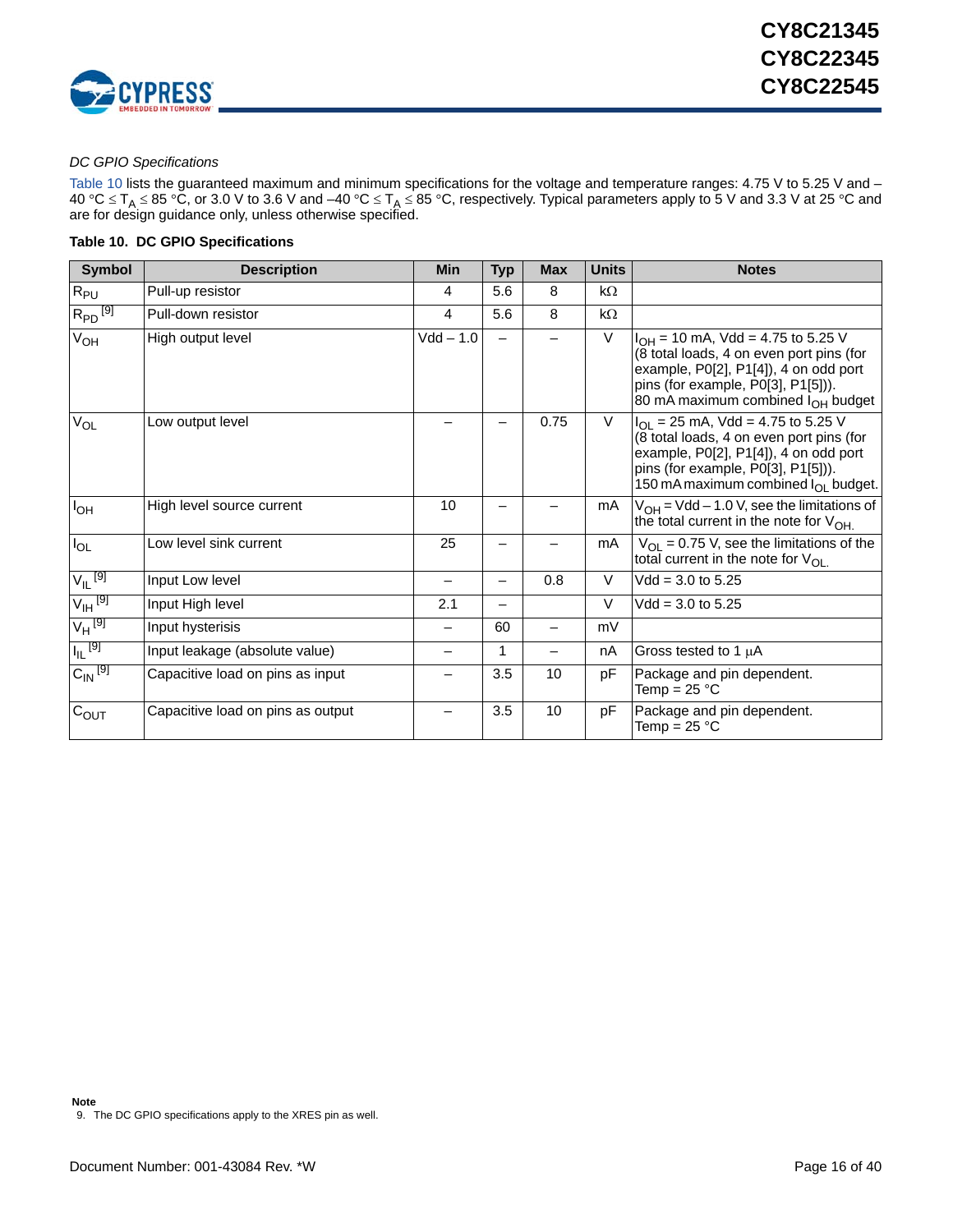

### *DC Operational Amplifier Specifications*

The following tables list the guaranteed maximum and minimum specifications for the voltage and temperature ranges: 4.75 V to 5.25 V and –40 °C  $\leq T_A \leq 85$  °C, 3.0 V to 3.6 V and –40 °C  $\leq T_A \leq 85$  °C respectively. Typical parameters apply to 5 V or 3.3 V at 25 °C and are for design guidance only.

**Table 11. 5 V DC Operational Amplifier Specifications**

| <b>Symbol</b>       | <b>Description</b>                         | Min | <b>Typ</b> | <b>Max</b> | Units | <b>Notes</b>                                 |
|---------------------|--------------------------------------------|-----|------------|------------|-------|----------------------------------------------|
| V <sub>OSOA</sub>   | Input offset voltage (absolute value)      |     | 2.5        | 15         | mV    |                                              |
| TCV <sub>OSOA</sub> | Average input offset voltage drift         |     | 10         |            | uV/°C |                                              |
| $I_{EBOA}$ [10]     | Input leakage current (Port 0 Analog Pins) |     | 200        |            | pΑ    | Gross tested to 1 µA                         |
| C <sub>INOA</sub>   | Input capacitance (Port 0 Analog Pins)     |     | 4.5        | 9.5        | рF    | Package and pin dependent.<br>Temp = $25 °C$ |
| V <sub>CMOA</sub>   | Common mode Voltage Range                  | 0.0 |            | Vdd -      |       |                                              |

### **Table 12. 3.3 V DC Operational Amplifier Specifications**

| <b>Symbol</b>              | <b>Description</b>                         | Min | <b>Typ</b> | <b>Max</b> | <b>Units</b> | <b>Notes</b>                                 |
|----------------------------|--------------------------------------------|-----|------------|------------|--------------|----------------------------------------------|
| VOSOA                      | Input offset voltage (absolute value)      |     | 2.5        | 15         | mV           |                                              |
| <b>TCV<sub>OSOA</sub></b>  | Average input offset voltage drift         |     | 10         |            | uV/°C        |                                              |
| $I_{EBOA}$ <sup>[10]</sup> | Input leakage current (Port 0 Analog Pins) |     | 200        |            | рA           | Gross tested to 1 µA                         |
| C <sub>INOA</sub>          | Input capacitance (Port 0 Analog Pins)     |     | 4.5        | 9.5        | рF           | Package and pin dependent.<br>Temp = $25 °C$ |
| <b>V<sub>CMOA</sub></b>    | Common mode voltage range                  | O   |            | $Vdd -$    | V            |                                              |

### <span id="page-16-1"></span>*DC IDAC Specifications*

The following table lists the guaranteed maximum and minimum specifications for automotive A-grade and E-grade devices. Unless otherwise noted, all specifications in the table apply to A-grade devices for the voltage and temperature ranges of: 4.75 V to 5.25 V and –40 °C to 85 °C, or 3.0 V to 3.6 V and –40 °C to 85 °C. Unless otherwise noted, all specifications in the table also apply to E-grade devices for the voltage and temperature ranges of: 4.75 V to 5.25 V and –40 °C to 85 °C. Typical parameters apply to 5 V and 3.3 V at 25 °C, unless specified otherwise, and are for design guidance only.

### **Table 13. DC IDAC Specifications**

| <b>Symbol</b>              | <b>Description</b>                                      | <b>Min</b> | <b>Typ</b> | <b>Max</b> | <b>Units</b> | <b>Notes</b>                                               |
|----------------------------|---------------------------------------------------------|------------|------------|------------|--------------|------------------------------------------------------------|
| <b>IDAC<sub>GAIN</sub></b> | IDAC gain                                               |            | 75.4       | 218        |              | nA/bit IDAC gain at 1x current gain                        |
|                            |                                                         |            | 335        | 693        |              | nA/bit IDAC gain at 4x current gain                        |
|                            |                                                         |            | 1160       | 2410       |              | nA/bit IDAC gain at 16x current gain                       |
|                            |                                                         |            | 2340       | 5700       |              | nA/bit IDAC gain at 32x current gain                       |
|                            | Monotonicity                                            | No.        |            |            |              | IDAC gain is non-monotonous at<br>step intervals of (0x10) |
| IDAC <sub>GAIN_VAR</sub>   | IDAC gain variation over<br>temperature -40 °C to 85 °C |            | 3.22       |            | nA           | at 1x current gain                                         |
|                            |                                                         |            | 18.1       |            | nA           | at 4x current gain                                         |
|                            |                                                         |            | 59.9       |            | nA           | at 16x current gain                                        |
|                            |                                                         |            | 120        |            | nA           | at 32x current gain                                        |
| <b>IDAC</b>                | IDAC current at maximum code                            |            | 19.2       |            | μA           | at 1x current gain                                         |
|                            | (0xFF)                                                  |            | 85.4       |            | μA           | at 4x current gain                                         |
|                            |                                                         |            | 295        |            | μA           | at 16x current gain                                        |
|                            |                                                         |            | 596        |            | μA           | at 32x current gain                                        |

**Note**

<span id="page-16-0"></span>10. Atypical behavior: I<sub>EBOA</sub> of Port 0 Pin 0 is below 1 nA at 25 °C; 50 nA over temperature. Use Port 0 Pins 1-7 for the lowest leakage of 200 nA.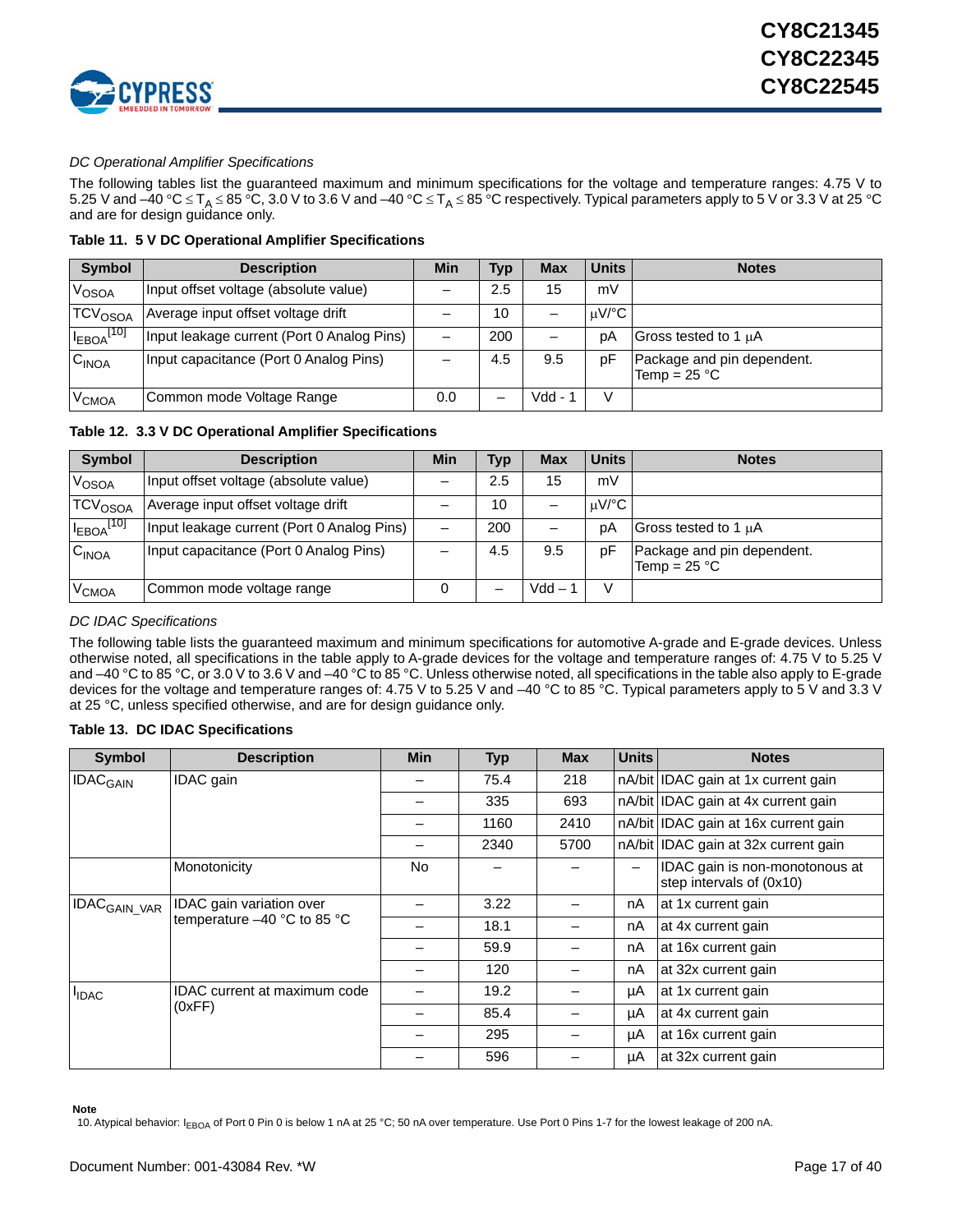

### *DC Low Power Comparator Specifications*

[Table 14](#page-17-0) lists the guaranteed maximum and minimum specifications for the voltage and temperature ranges: 4.75 V to 5.25 V and –  $40^{\circ}$ C  $\leq$  T<sub>A</sub>  $\leq$  85 °C, 3.0 V to 3.6 V and –40 °C  $\leq$  T<sub>A</sub>  $\leq$  85 °C respectively. Typical parameters apply to 5 V at 25 °C and are for design guidance only.

### <span id="page-17-0"></span>**Table 14. DC Low Power Comparator Specifications**

| <b>Symbol</b> | <b>Description</b>                                      | Min | <b>Typ</b> | <b>Max</b> | <b>Units</b> | <b>Notes</b> |
|---------------|---------------------------------------------------------|-----|------------|------------|--------------|--------------|
| VREFLPC       | I Low power comparator (LPC) reference<br>voltage range | 0.2 | -          | $Vdd -$    |              |              |
| VOSLPC        | LPC voltage offset                                      |     | 2.5        | 30         | mV           |              |

### <span id="page-17-3"></span>*SAR10 ADC DC Specifications*

[Table 15](#page-17-1) lists the guaranteed maximum and minimum specifications for the voltage and temperature ranges: 4.75 V to 5.25 V and – 40 °C  $\leq$  T<sub>A</sub>  $\leq$  85 °C, or 3.0 V to 3.6 V and –40 °C  $\leq$  T<sub>A</sub>  $\leq$  85 °C, respectively. Typical parameters apply to 5 V or 3.3 V at 25 °C and are for design guidance only.

### <span id="page-17-1"></span>**Table 15. SAR10 ADC DC Specifications**

| <b>Symbol</b>         | <b>Description</b>                                                         | Min    | Typ | <b>Max</b> | <b>Units</b> | <b>Notes</b>                                                                                                                                                                                                                                                       |
|-----------------------|----------------------------------------------------------------------------|--------|-----|------------|--------------|--------------------------------------------------------------------------------------------------------------------------------------------------------------------------------------------------------------------------------------------------------------------|
| V <sub>adcvref</sub>  | Reference voltage at pin P2[5] when configured<br>as ADC reference voltage | 3.0    |     | 5.25       | V            | When $V_{RFF}$ is buffered inside<br>ADC, the voltage level at P2[5]<br>(when configured as ADC<br>reference voltage) must be<br>always maintained to be at least<br>300 mV less than the chip supply<br>voltage level on Vdd pin.<br>$(V_{\text{adcvref}} < Vdd)$ |
| <b>l</b> adcvref      | Current when P2[5] is configured as ADC $V_{RFF}$                          |        |     | 0.5        | mA           | Disables the internal voltage<br>reference buffer                                                                                                                                                                                                                  |
| <b>INL</b> at 10 bits | <b>Integral Nonlinearity</b>                                               | $-2.5$ |     | 2.5        | LSB          | For $V_{DD} \geq 3.0$ V and Vref $\geq 3.0$ V                                                                                                                                                                                                                      |
|                       |                                                                            | $-5.0$ | -   | 5.0        | <b>LSB</b>   | For $V_{DD}$ < 3.0 V or Vref < 3.0 V                                                                                                                                                                                                                               |
| DNL at 10 bits        | Differential Nonlinearity                                                  | $-1.5$ | -   | 1.5        | <b>LSB</b>   | For $V_{DD} \geq 3.0$ V and Vref $\geq 3.0$ V                                                                                                                                                                                                                      |
|                       |                                                                            | $-4.0$ |     | 4.0        | <b>LSB</b>   | $ For VDD < 3.0 V or Vref < 3.0 V$                                                                                                                                                                                                                                 |
| ISPS <sup>[11]</sup>  | Sample per second                                                          |        |     | 150        | ksps         | Resolution 10 bits                                                                                                                                                                                                                                                 |

**Note**

<span id="page-17-2"></span><sup>11.</sup> Errata: When ADC is operated in free running mode, for a constant input voltage output of ADC can have a variation of up to 7LSB. This can be resolved by using<br>"the averaging technique or by disabling the free running [on page 35.](#page-34-0)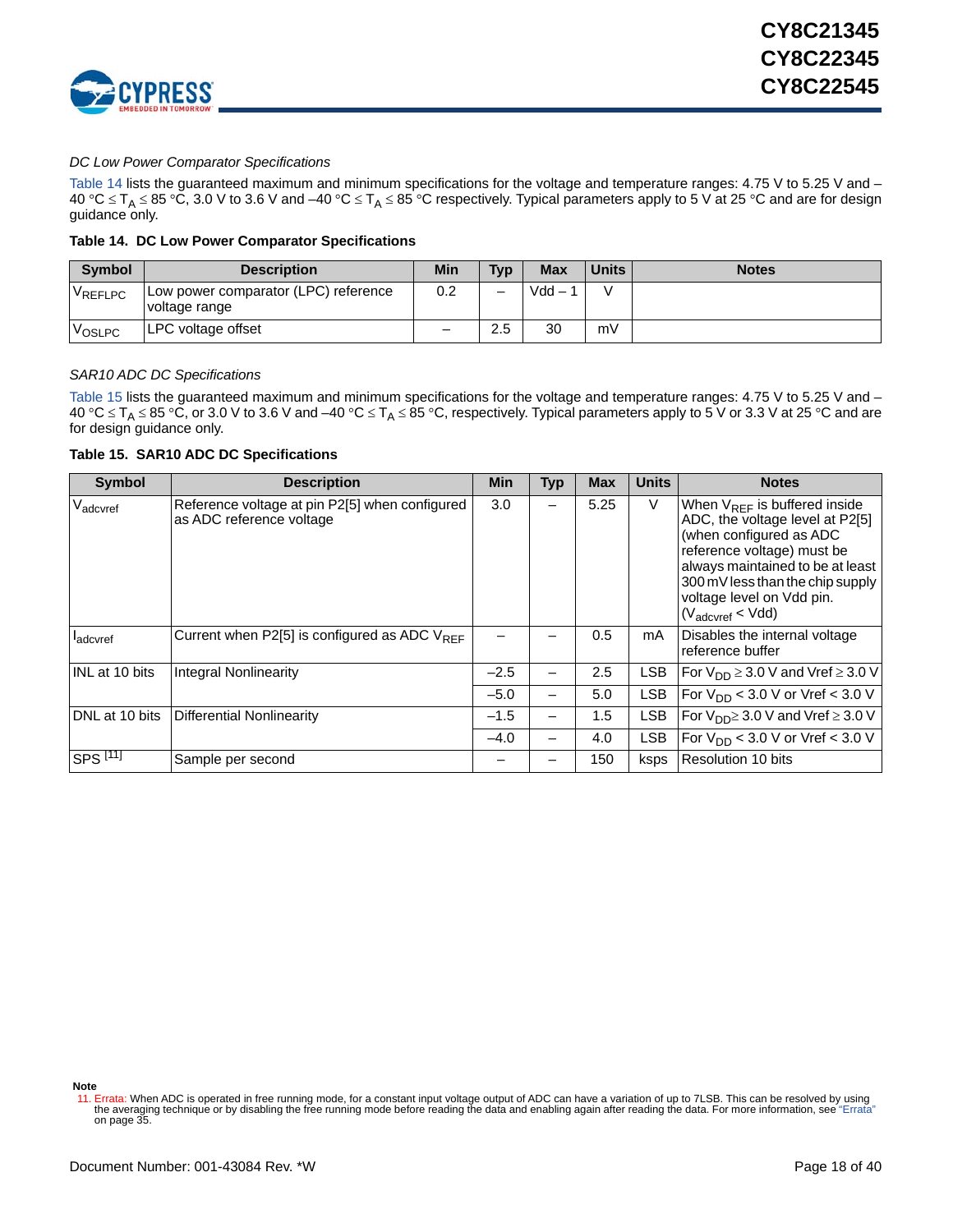

### *DC Analog Mux Bus Specifications*

[Table 16](#page-18-1) lists the guaranteed maximum and minimum specifications for the voltage and temperature ranges: 4.75 V to 5.25 V and – 40 °C  $\leq$  T<sub>A</sub>  $\leq$  85 °C or 3.0 V to 3.6 V and –40 °C  $\leq$  T<sub>A</sub>  $\leq$  85 °C, respectively. Typical parameters apply to 5 V or 3.3 V at 25 °C and are for design guidance only.

### <span id="page-18-1"></span>**Table 16. DC Analog Mux Bus Specifications**

| Svmbol           | <b>Description</b>                         | Min | Typ | <b>Max</b> | <b>Units</b> | <b>Notes</b>    |
|------------------|--------------------------------------------|-----|-----|------------|--------------|-----------------|
| $R_{SW}$         | Switch Resistance to Common Analog Bus     | _   | -   | 400        | Ω            | $Vdd \geq 3.00$ |
| $R_{\text{gnd}}$ | Resistance of Initialization Switch to gnd | _   | -   | 800        | 77           |                 |

### *DC POR and LVD Specifications*

[Table 17](#page-18-0) lists the guaranteed maximum and minimum specifications for the voltage and temperature ranges: 4.75 V to 5.25 V and – 40 °C  $\leq$  T<sub>A</sub>  $\leq$  85 °C or 3.0 V to 3.6 V and –40 °C  $\leq$  T<sub>A</sub>  $\leq$  85 °C, respectively. Typical parameters apply to 5 V or 3.3 V at 25 °C and are for design guidance only.

<span id="page-18-0"></span>**Table 17. DC POR and LVD Specifications**

| <b>Symbol</b>                                                                                                              | <b>Description</b>                                                                                                                             | Min                                          | Typ                                          | <b>Max</b>                                   | <b>Units</b>               | <b>Notes</b>                                                                                                         |
|----------------------------------------------------------------------------------------------------------------------------|------------------------------------------------------------------------------------------------------------------------------------------------|----------------------------------------------|----------------------------------------------|----------------------------------------------|----------------------------|----------------------------------------------------------------------------------------------------------------------|
| V <sub>PPOR1</sub><br>V <sub>PPOR2</sub>                                                                                   | Vdd Value for PPOR Trip<br>$ PORLEV[1:0] = 01b$<br>$\text{PORLEV[1:0]} = 10b$                                                                  |                                              | 2.82<br>4.55                                 | 2.95<br>4.70                                 | V<br>V                     | Vdd must be greater than or<br>equal to 3.0 V during startup,<br>reset from the XRES pin, or<br>reset from Watchdog. |
| VLVD <sub>2</sub><br>V <sub>LVD3</sub><br>V <sub>LVD4</sub><br>V <sub>LVD5</sub><br>V <sub>LVD6</sub><br>V <sub>LVD7</sub> | Vdd Value for LVD Trip<br>$VM[2:0] = 010b$<br>$VM[2:0] = 011b$<br>$VM[2:0] = 100b$<br>$VM[2:0] = 101b$<br>$VM[2:0] = 110b$<br>$VM[2:0] = 111b$ | 2.95<br>3.06<br>4.37<br>4.50<br>4.62<br>4.71 | 3.02<br>3.13<br>4.48<br>4.64<br>4.73<br>4.81 | 3.09<br>3.20<br>4.55<br>4.75<br>4.83<br>4.95 | V<br>V<br>v<br>v<br>V<br>V |                                                                                                                      |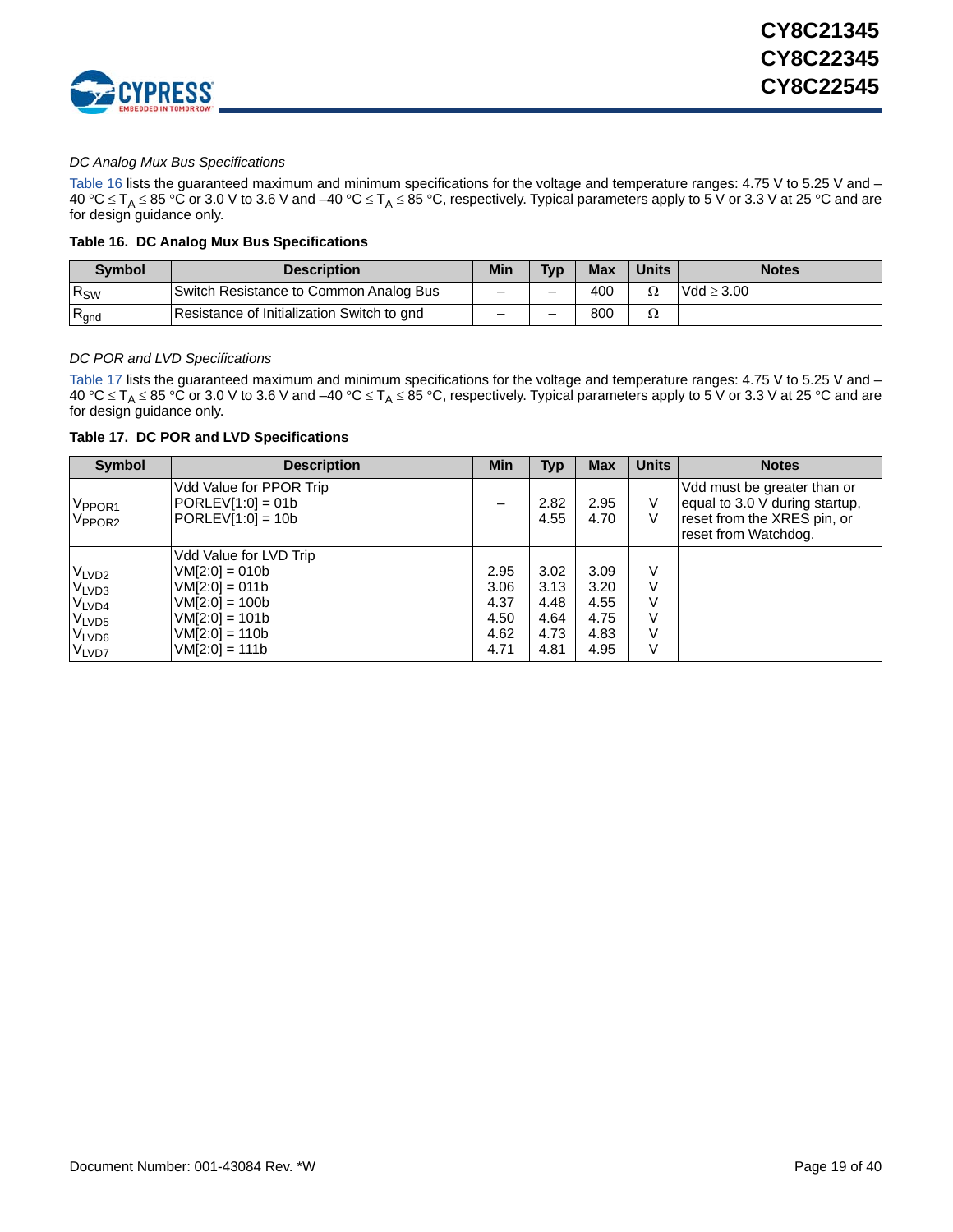

### *DC Programming Specifications*

[Table 18](#page-19-0) lists the guaranteed maximum and minimum specifications for the voltage and temperature ranges: 4.75 V to 5.25 V and – 40 °C  $\leq$  T<sub>A</sub>  $\leq$  85 °C or 3.0 V to 3.6 V and –40 °C  $\leq$  T<sub>A</sub>  $\leq$  85 °C, respectively. Typical parameters apply to 5 V or 3.3 V at 25 °C and are for design guidance only.

### <span id="page-19-0"></span>**Table 18. DC Programming Specifications**

| <b>Symbol</b>           | <b>Description</b>                                                                             | <b>Min</b>  | <b>Typ</b>               | <b>Max</b>   | <b>Units</b>             | <b>Notes</b>                                                                                 |
|-------------------------|------------------------------------------------------------------------------------------------|-------------|--------------------------|--------------|--------------------------|----------------------------------------------------------------------------------------------|
| V <sub>DDP</sub>        | V <sub>DD</sub> for programming and erase                                                      | 4.5         | 5.0                      | 5.5          | V                        | This specification applies to<br>the functional requirements of<br>external programmer tools |
| V <sub>DDLV</sub>       | Low $V_{DD}$ for verify                                                                        | 3.0         | 3.1                      | 3.2          | $\vee$                   | This specification applies to<br>the functional requirements of<br>external programmer tools |
| <b>V<sub>DDHV</sub></b> | High $V_{DD}$ for verify                                                                       | 5.1         | 5.2                      | 5.3          | V                        | This specification applies to<br>the functional requirements of<br>external programmer tools |
| V <sub>DDIWRITE</sub>   | Supply voltage for flash write operation                                                       | 3.0         | —                        | 5.25         | V                        | This specification applies to<br>this device when it is executing<br>internal flash writes   |
| $I_{\text{DDP}}$        | Supply Current during Programming or Verify                                                    |             | 5                        | 25           | mA                       |                                                                                              |
| $V_{ILP}$               | Input Low Voltage during Programming or<br>Verify                                              |             |                          | 0.8          | $\vee$                   |                                                                                              |
| $V_{\text{IHP}}$        | Input High Voltage during Programming or<br>Verify                                             | 2.2         | $\overline{\phantom{0}}$ |              | $\vee$                   |                                                                                              |
| $I_{ILP}$               | Input Current when Applying V <sub>ILP</sub> to P1[0] or<br>P1[1] during Programming or Verify |             |                          | 0.2          | mA                       | Driving internal pull down<br>resistor                                                       |
| $I_{\text{IHP}}$        | Input Current when Applying V <sub>IHP</sub> to P1[0] or<br>P1[1] during Programming or Verify |             |                          | 1.5          | mA                       | Driving internal pull down<br>resistor                                                       |
| V <sub>OLV</sub>        | Output Low Voltage during Programming or<br>Verify                                             |             |                          | $Vss + 0.75$ | $\vee$                   |                                                                                              |
| <b>V<sub>OHV</sub></b>  | Output High Voltage during Programming or<br>Verify                                            | $Vdd - 1.0$ | —                        | Vdd          | $\vee$                   |                                                                                              |
| Flash <sub>ENPB</sub>   | Flash Endurance (per block) <sup>[13]</sup>                                                    | 50,000      | $\overline{\phantom{0}}$ |              | $\overline{\phantom{0}}$ | Erase/write cycles per block                                                                 |
| $Flash_{ENT}$           | Flash Endurance (total) <sup>[12]</sup>                                                        | 1,800,000   |                          |              |                          | Erase/write cycles                                                                           |
| Flash <sub>DR</sub>     | <b>Flash Data Retention</b>                                                                    | 10          |                          |              | Years                    |                                                                                              |

### *DC I2C Specifications*

[Table 19](#page-19-3) lists the guaranteed maximum and minimum specifications for the voltage and temperature ranges: 4.75 V to 5.25 V and – 40 °C  $\leq$  T<sub>A</sub>  $\leq$  85 °C or 3.0 V to 3.6 V and –40 °C  $\leq$  T<sub>A</sub>  $\leq$  85 °C, respectively. Typical parameters apply to 5 V or 3.3 V at 25 °C and are for design guidance only.

### <span id="page-19-3"></span>**Table 19. DC I2C Specifications**

| <b>Parameter</b>                   | <b>Description</b> | Min                      | <b>Typ</b> | <b>Max</b>               | <b>Units</b> | <b>Notes</b>                   |
|------------------------------------|--------------------|--------------------------|------------|--------------------------|--------------|--------------------------------|
| V <sub>ILI2C</sub> <sup>[14]</sup> | Input low level    | $\overline{\phantom{m}}$ | -          | $0.3 \times V_{DD}$      |              | $3.0 V \le V_{DD} \le 3.6 V$   |
|                                    |                    |                          | _          | $0.25 \times V_{DD}$     |              | $4.75 V \le V_{DD} \le 5.25 V$ |
| V <sub>IH12C</sub> <sup>[14]</sup> | Input high level   | $0.7 \times V_{DD}$      | -          | $\overline{\phantom{0}}$ |              | $3.0 V \le V_{DD} \le 5.25 V$  |

**Note**

ever sees more than 50,000 cycles).<br>For the full industrial range, the user must employ a temperature sensor user module (FlashTemp) and feed the result to the temperature argument before writing.<br>Refer to the Flash APIs A

<span id="page-19-4"></span><span id="page-19-1"></span>13. The 50,000 cycle Flash endurance per block is guaranteed only if the Flash operates within one voltage range. Voltage ranges are 3.0 V to 3.6 V and 4.75 V to 5.25 V 14. All GPIOs meet the DC GPIO V<sub>IL</sub> and V<sub>IH</sub> specifications found in the DC GPIO specifications sections. The I<sup>2</sup>C GPIO pins also meet the above specs.

<span id="page-19-2"></span><sup>12.</sup> A maximum of 36 x 50,000 block endurance cycles is allowed. This may be balanced between operations on 36x1 blocks of 50,000 maximum cycles each, 36x2 blocks of 25,000 maximum cycles each, or 36x4 blocks of 12,500 maximum cycles each (to limit the total number of cycles to 36x50,000 and that no single block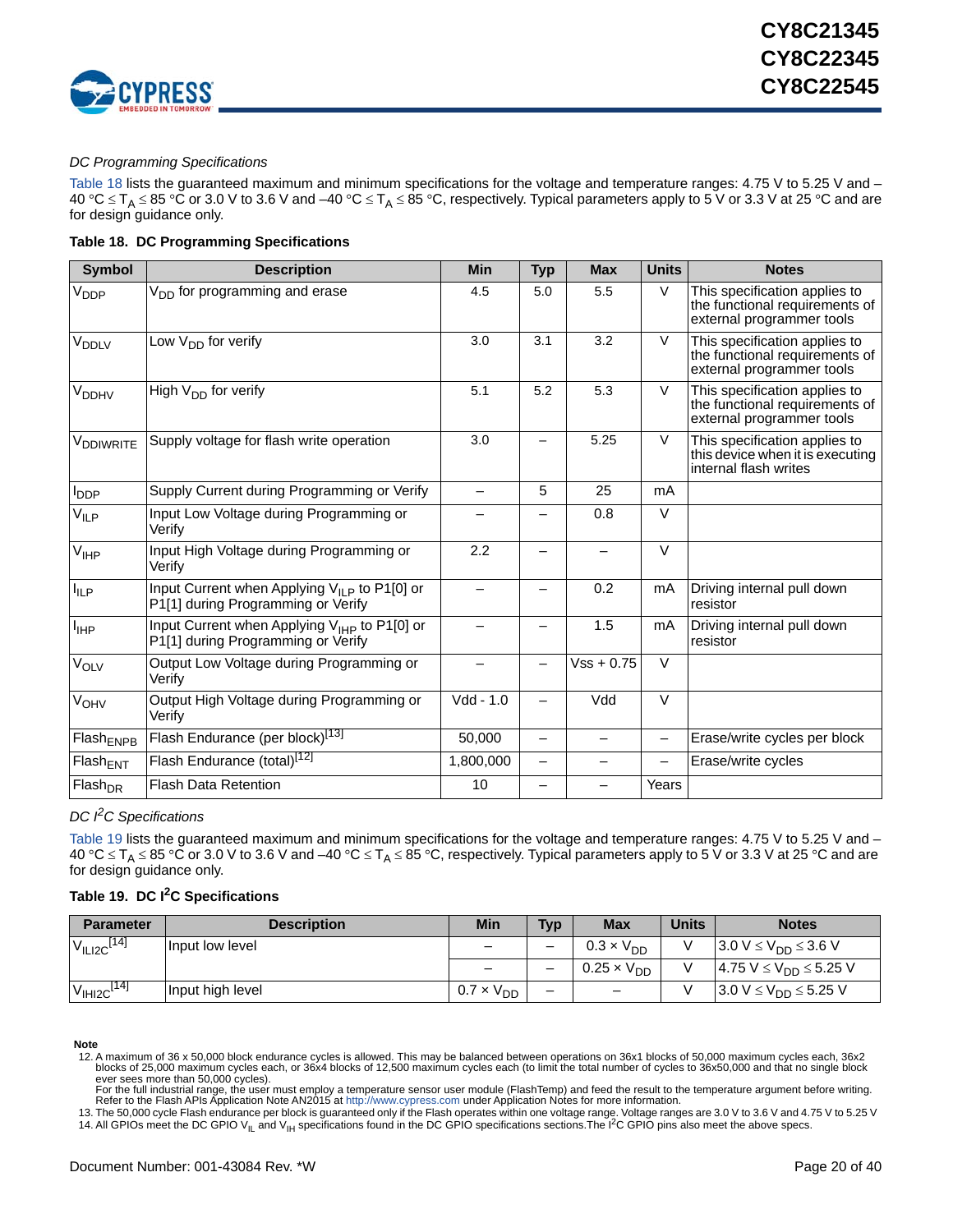

### <span id="page-20-0"></span>**AC Electrical Characteristics**

### <span id="page-20-8"></span>*AC Chip Level Specifications*

The following tables list the guaranteed maximum and minimum specifications for the voltage and temperature ranges: 4.75 V to 5.25 V and –40 °C  $\leq$  T<sub>A</sub>  $\leq$  85 °C or 3.0 V to 3.6 V and –40 °C  $\leq$  T<sub>A</sub>  $\leq$  85 °C, respectively. Typical parameters apply to 5 V or 3.3 V at 25 °C and are for design guidance only.

<span id="page-20-7"></span>**Table 20. 5 V and 3.3 V AC Chip-Level Specifications**

| <b>Symbol</b>            | <b>Description</b>                                          | Min                      | $Min(\% )$               | <b>Typ</b>               | <b>Max</b>                   | Max(%) Units             |               | <b>Notes</b>                                                                                                                                                             |
|--------------------------|-------------------------------------------------------------|--------------------------|--------------------------|--------------------------|------------------------------|--------------------------|---------------|--------------------------------------------------------------------------------------------------------------------------------------------------------------------------|
| $FIMO24$ <sup>[15]</sup> | Internal Main Oscillator<br>Frequency for 24 MHz            | 22.8                     |                          | 24                       | 25.2 [16, 17, 18]            |                          | MHz           | Trimmed for 5 V or 3.3 V operation<br>using factory trim values. See Figure<br>5 on page 13. SLIMO mode = $0 < 85$ .                                                     |
| $F_{IMO6}$               | Internal Main Oscillator<br>Frequency for 6 MHz             | 5.5                      | 8                        | 6                        | $6.5$ [16, 17, 18]           | 8                        | MHz           | Trimmed for 5 V or 3.3 V operation<br>using factory trim values. See Figure<br>5 on page 13. SLIMO mode = $0 \times 85$ .                                                |
| F <sub>CPU1</sub>        | CPU Frequency (5 V Nominal)                                 | 0.089                    | $\overline{\phantom{0}}$ | 24                       | 24.6 [16, 17]                | $\overline{\phantom{0}}$ | <b>MHz</b>    | 24 MHz only for<br>$SLIMO$ mode = 0.                                                                                                                                     |
| F <sub>CPU2</sub>        | CPU Frequency (3.3 V<br>Nominal)                            | 0.089                    | $\equiv$                 | 12                       | $12.3$ [17, 18]              | $\equiv$                 | <b>MHz</b>    | $SLIMO mode = 0.$                                                                                                                                                        |
| $F_{BLK5}$               | <b>Digital PSoC Block</b><br>Frequency (5 V Nominal)        | $\Omega$                 | $\equiv$                 | 48                       | 49.2 <sup>[16, 17, 19]</sup> |                          | MHz           | Refer to Table 24 on page 23.                                                                                                                                            |
| $F_{BLK33}$              | <b>Digital PSoC Block Frequency</b><br>$(3.3 \vee$ Nominal) | 0                        | $\overline{\phantom{0}}$ | 24                       | 24.6 [17, 19]                | $\equiv$                 | <b>MHz</b>    |                                                                                                                                                                          |
| $F_{32K1}$               | Internal Low Speed Oscillator<br>Frequency                  | 15                       | $\equiv$                 | 32                       | 85                           | $\equiv$                 | kHz           |                                                                                                                                                                          |
| $F_{32KU}$               | Untrimmed Internal Low Speed<br>Oscillator Frequency        | 5                        |                          | $\equiv$                 | 100                          |                          | kHz           | The ILO is not adjusted with the<br>factory trim values until after the CPU<br>starts running. See the "System"<br>Resets" section in the Technical<br>Reference Manual. |
| <b>T</b> <sub>XRES</sub> | <b>External Reset Pulse Width</b>                           | 10                       |                          |                          | $\overline{\phantom{0}}$     |                          | μs            | This specification refers to the<br>minimum pulse width required to<br>achieve complete device Reset.<br>Shorter pulse widths may cause<br>undefined chip behavior.      |
| DC24M                    | 24 MHz Duty Cycle                                           | 40                       | $\overline{\phantom{0}}$ | 50                       | 60                           |                          | $\%$          |                                                                                                                                                                          |
| $\overline{DC}_{ILO}$    | Internal Low Speed Oscillator<br>Duty Cycle                 | 20                       | $\equiv$                 | 50                       | 80                           |                          | $\frac{9}{6}$ |                                                                                                                                                                          |
| $F_{MAX}$                | Maximum frequency of signal<br>on row input or row output   | $\overline{\phantom{m}}$ | $\equiv$                 | $\overline{\phantom{m}}$ | 12.3                         | $\overline{\phantom{0}}$ | <b>MHz</b>    |                                                                                                                                                                          |
| SR <sub>POWERUP</sub>    | Power supply slew rate                                      |                          |                          | $\overline{\phantom{0}}$ | 250                          | $\overline{\phantom{0}}$ | V/ms          | Vdd slew rate during power up.                                                                                                                                           |
| T <sub>POWERUP</sub>     | Time from end of POR to CPU<br>executing code               |                          |                          | $\equiv$                 | 100                          |                          | ms            |                                                                                                                                                                          |
| tjit_IMO[20]             | 24 MHz IMO cycle-to-cycle<br>jitter (RMS)                   |                          |                          | 200                      | 700                          | -                        | ps            |                                                                                                                                                                          |
|                          | 24 MHz IMO long term N<br>cycle-to-cycle jitter (RMS)       |                          |                          | 300                      | 900                          |                          | ps            | $N = 32$                                                                                                                                                                 |
|                          | 24 MHz IMO period jitter (RMS)                              | $\overline{\phantom{0}}$ |                          | 100                      | 400                          | $\equiv$                 | ps            |                                                                                                                                                                          |
| tjit_PLL <sup>[20]</sup> | 24 MHz IMO cycle-to-cycle<br>jitter (RMS)                   |                          | $\overline{\phantom{0}}$ | 200                      | 800                          |                          | ps            |                                                                                                                                                                          |
|                          | 24 MHz IMO long term N<br>cycle-to-cycle jitter (RMS)       | $\overline{ }$           |                          | 300                      | 1200                         | -                        | ps            | $N = 32$                                                                                                                                                                 |
|                          | 24 MHz IMO period jitter (RMS)                              |                          |                          | 100                      | 700                          |                          | ps            |                                                                                                                                                                          |

### **Notes**

<span id="page-20-1"></span>16. Valid only for 4.75 V < Vdd < 5.25 V.

<span id="page-20-3"></span>18.  $3.0 \text{ V} < \text{V}$ dd <  $3.6 \text{ V}$ .

<span id="page-20-4"></span>19. Refer to the individual user module data sheets for information on maximum frequencies for user modules.

<span id="page-20-5"></span>20. Refer to Cypress Jitter Specifications, [Understanding Datasheet Jitter Specifications for Cypress Timing Products](http://www.cypress.com/?rID=12791) for more information.

<span id="page-20-6"></span><sup>15.</sup> Errata: When the device is operated within 0 °C to 70 °C, the frequency tolerance is reduced to ±2.5%, but if operated at extreme temperature (below 0 °C or above 70 °C) frequency tolerance deviates from ±2.5% to ±5%.

<span id="page-20-2"></span><sup>17.</sup> Accuracy derived from Internal Main Oscillator with appropriate trim for Vdd range.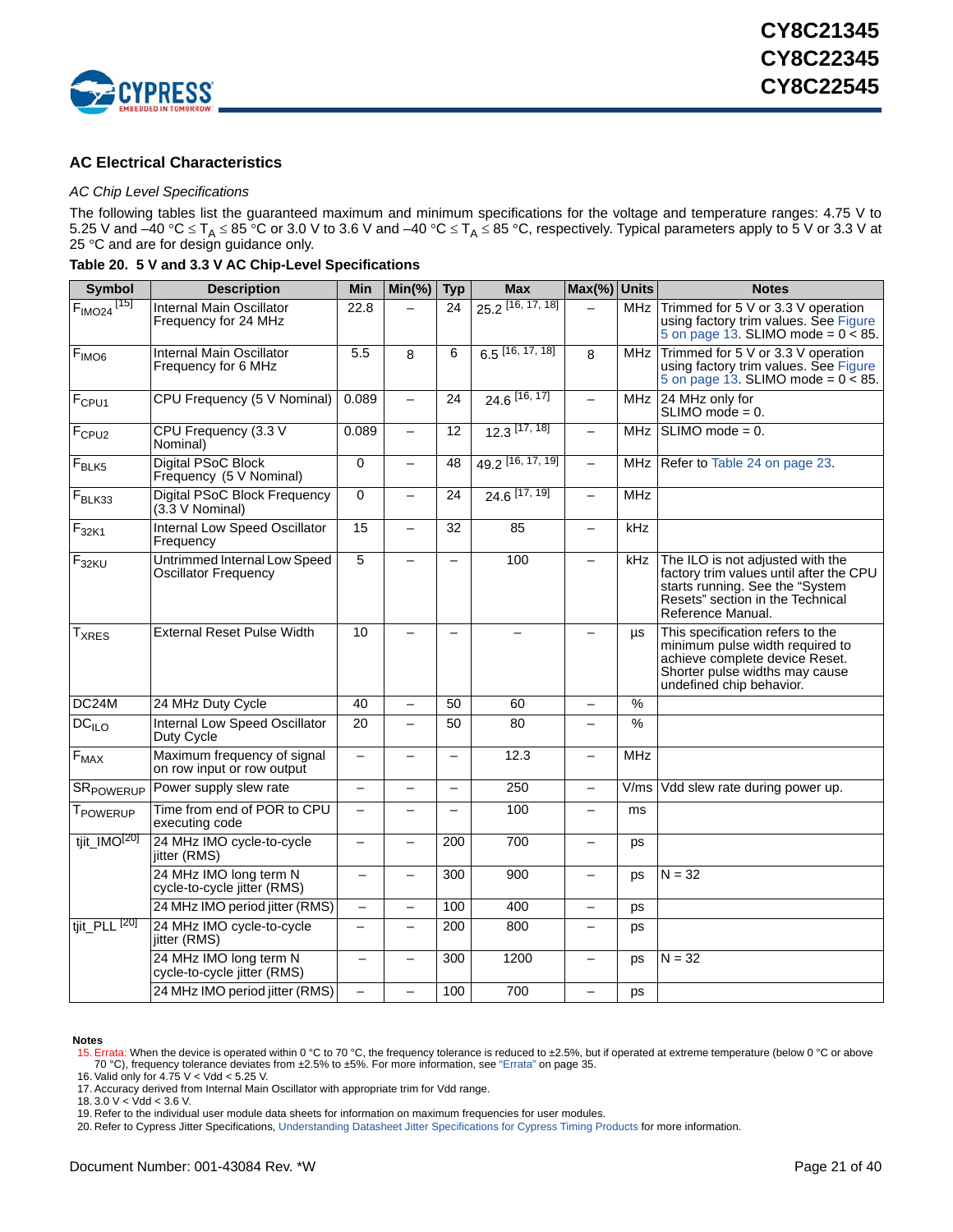

### *AC GPIO Specifications*

[Table 21](#page-21-0) lists the guaranteed maximum and minimum specifications for the voltage and temperature ranges: 4.75 V to 5.25 V and – 40 °C  $\leq$  T<sub>A</sub>  $\leq$  85 °C or 3.0 V to 3.6 V and –40 °C  $\leq$  T<sub>A</sub>  $\leq$  85 °C, respectively. Typical parameters apply to 5 V or 3.3 V at 25 °C and are for design guidance only.

<span id="page-21-0"></span>**Table 21. 5 V and 3.3 V AC GPIO Specifications**

| <b>Symbol</b> | <b>Description</b>                           | Min | <b>Typ</b> | <b>Max</b> | <b>Units</b> | <b>Notes</b>                      |
|---------------|----------------------------------------------|-----|------------|------------|--------------|-----------------------------------|
| <b>F</b> GPIO | <b>GPIO operating frequency</b>              |     |            | 12         | <b>MHz</b>   | Normal Strong Mode                |
| <b>TRiseF</b> | Rise time, normal strong mode, Cload = 50 pF |     |            | 18         | ns           | $Vdd = 4.5$ to 5.25 V, 10% to 90% |
| TFallF        | Fall time, normal strong mode, Cload = 50 pF |     |            | 18         | ns           | $Vdd = 4.5$ to 5.25 V, 10% to 90% |
| TRiseS        | Rise time, slow strong mode, $Cload = 50$ pF |     | 27         |            | ns           | $Vdd = 3$ to 5.25 V, 10% to 90%   |
| <b>TFallS</b> | Fall time, slow strong mode, Cload = 50 pF   |     | 22         |            | ns           | $Vdd = 3$ to 5.25 V, 10% to 90%   |

### **Figure 6. GPIO Timing Diagram**



### *AC Operational Amplifier Specifications*

[Table 22](#page-21-1) lists the guaranteed maximum and minimum specifications for the voltage and temperature ranges: 4.75 V to 5.25 V and – 40 °C  $\leq$  T<sub>A</sub>  $\leq$  85 °C or 3.0 V to 3.6 V and –40 °C  $\leq$  T<sub>A</sub>  $\leq$  85 °C, respectively. Typical parameters apply to 5 V or 3.3 V at 25 °C and are for design guidance only.

### <span id="page-21-1"></span>**Table 22. AC Operational Amplifier Specifications**

| <b>Symbol</b>                                 | <b>Description</b>                   | Min | <b>Typ</b> | <b>Max</b> | <b>Units</b> | <b>Notes</b>     |
|-----------------------------------------------|--------------------------------------|-----|------------|------------|--------------|------------------|
| $\overline{\phantom{0}}$<br><sup>1</sup> COMP | Comparator Mode Response Time, 50 mV |     |            | 100        | ns           | $Vdd \geq 3.0 V$ |

### *AC Low Power Comparator Specifications*

[Table 23](#page-21-2) lists the guaranteed maximum and minimum specifications for the voltage and temperature ranges: 4.75 V to 5.25 V and – 40 °C  $\leq$  T<sub>A</sub>  $\leq$  85 °C or 3.0 V to 3.6 V and –40 °C  $\leq$  T<sub>A</sub>  $\leq$  85 °C, respectively. Typical parameters apply to 5 V at 25 °C and are for design guidance only.

### <span id="page-21-2"></span>**Table 23. AC Low Power Comparator Specifications**

| <b>Symbol</b> | <b>Description</b> | Min | <b>Typ</b> | <b>Max</b> | <b>Units</b> | <b>Notes</b>                                                      |
|---------------|--------------------|-----|------------|------------|--------------|-------------------------------------------------------------------|
| RLPC          | ILPC response time | -   | -          | 50         | uS           | $\geq 50$ mV overdrive comparator<br>reference set within VREFLPC |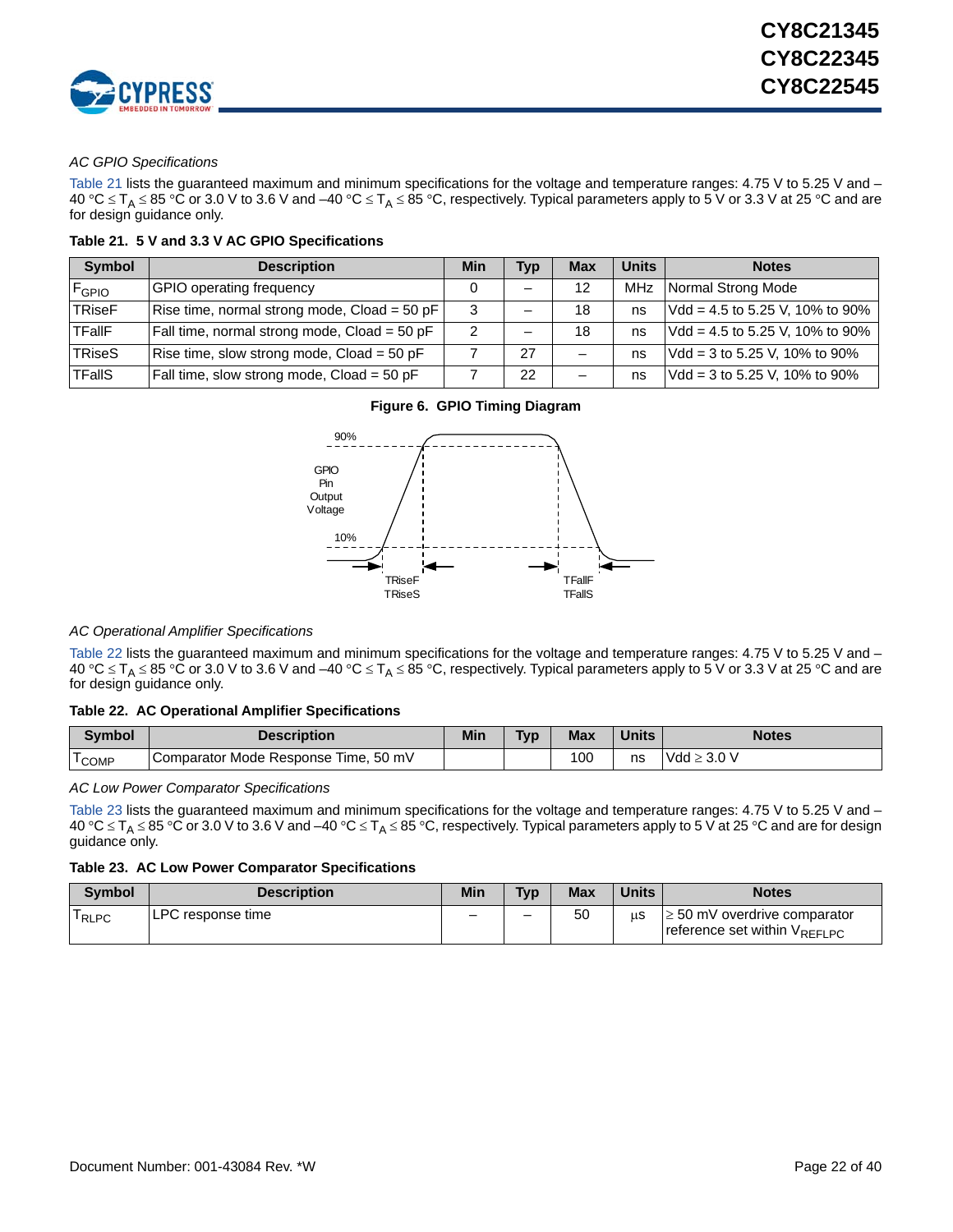

### *AC Digital Block Specifications*

The following tables list the guaranteed maximum and minimum specifications for the voltage and temperature ranges: 4.75 V to 5.25 V and –40 °C  $\leq$  T<sub>A</sub>  $\leq$  85 °C or 3.0 V to 3.6 V and –40 °C  $\leq$  T<sub>A</sub>  $\leq$  85 °C, respectively. Typical parameters apply to 5 V or 3.3 V, at 25 °C and are for design guidance only.

<span id="page-22-0"></span>

|  |  |  | Table 24. AC Digital Block Specifications |
|--|--|--|-------------------------------------------|
|--|--|--|-------------------------------------------|

| <b>Function</b>             | <b>Description</b>                        | Min                      | <b>Typ</b>               | <b>Max</b>    | <b>Units</b> | <b>Notes</b>                                                                                    |
|-----------------------------|-------------------------------------------|--------------------------|--------------------------|---------------|--------------|-------------------------------------------------------------------------------------------------|
| All functions               | <b>Block Input Clock Frequency</b>        |                          |                          |               |              |                                                                                                 |
|                             | $Vdd \geq 4.75$ V                         |                          |                          | $50.4^{[21]}$ | <b>MHz</b>   |                                                                                                 |
|                             | Vdd < 4.75 V                              |                          | —                        | $25.2^{[21]}$ | <b>MHz</b>   |                                                                                                 |
| Timer                       | Input Clock Frequency                     |                          |                          |               |              |                                                                                                 |
|                             | No Capture, Vdd ≥ 4.75 V                  | $\overline{\phantom{0}}$ | —                        | $50.4^{[21]}$ | <b>MHz</b>   |                                                                                                 |
|                             | No Capture, Vdd < 4.75 V                  |                          | $\overline{\phantom{0}}$ | $25.2^{[21]}$ | <b>MHz</b>   |                                                                                                 |
|                             | With Capture                              |                          | —                        | $25.2^{[21]}$ | MHz          |                                                                                                 |
|                             | Capture Pulse Width                       | $50^{[22]}$              |                          |               | ns           |                                                                                                 |
| Counter                     | Input Clock Frequency                     |                          |                          |               |              |                                                                                                 |
|                             | No Enable Input, Vdd ≥ 4.75 V             | $\qquad \qquad -$        |                          | $50.4^{[21]}$ | <b>MHz</b>   |                                                                                                 |
|                             | No Enable Input, Vdd < 4.75 V             |                          | —                        | $25.2^{[21]}$ | MHz          |                                                                                                 |
|                             | With Enable Input                         |                          |                          | $25.2^{[21]}$ | <b>MHz</b>   |                                                                                                 |
|                             | Enable Input Pulse Width                  | $50^{[22]}$              |                          |               | ns           |                                                                                                 |
| Dead Band                   | Kill Pulse Width                          |                          |                          |               |              |                                                                                                 |
|                             | Asynchronous Restart Mode                 | 20                       | —                        | —             | ns           |                                                                                                 |
|                             | Synchronous Restart Mode                  | $50^{[22]}$              |                          |               | ns           |                                                                                                 |
|                             | Disable Mode                              | $50^{[22]}$              | ╾                        |               | ns           |                                                                                                 |
|                             | Input Clock Frequency                     |                          |                          |               |              |                                                                                                 |
|                             | $Vdd \geq 4.75$ V                         | —                        | $\overline{\phantom{0}}$ | $50.4^{[21]}$ | <b>MHz</b>   |                                                                                                 |
|                             | Vdd < 4.75 V                              |                          |                          | $25.2^{[21]}$ | <b>MHz</b>   |                                                                                                 |
| <b>CRCPRS</b>               | Input Clock Frequency                     |                          |                          |               |              |                                                                                                 |
| (PRS Mode)                  | $Vdd \geq 4.75$ V                         | $\qquad \qquad -$        | —                        | $50.4^{[21]}$ | <b>MHz</b>   |                                                                                                 |
|                             | Vdd < 4.75 V                              |                          | —                        | $25.2^{[21]}$ | <b>MHz</b>   |                                                                                                 |
| <b>CRCPRS</b><br>(CRC Mode) | Input Clock Frequency                     |                          |                          | $25.2^{[21]}$ | <b>MHz</b>   |                                                                                                 |
| <b>SPIM</b>                 | Input Clock Frequency                     |                          |                          | $8.4^{[21]}$  | <b>MHz</b>   | The SPI serial clock (SCLK)<br>frequency is equal to the input<br>clock frequency divided by 2. |
| <b>SPIS</b>                 | Input Clock (SCLK) Frequency              |                          |                          | $4.2^{[21]}$  | <b>MHz</b>   | The input clock is the SPI SCLK in<br>SPIS mode.                                                |
|                             | Width of SS_Negated Between Transmissions | $50^{[22]}$              |                          |               | ns           |                                                                                                 |
| Transmitter                 | Input Clock Frequency                     |                          |                          |               |              | The baud rate is equal to the input                                                             |
|                             | $Vdd \geq 4.75$ V, 2 Stop Bits            |                          |                          | $50.4^{[21]}$ | <b>MHz</b>   | clock frequency divided by 8.                                                                   |
|                             | Vdd $\geq$ 4.75 V, 1 Stop Bit             |                          |                          | $25.2^{[21]}$ | MHz          |                                                                                                 |
|                             | Vdd < 4.75 V                              | —                        |                          | $25.2^{[21]}$ | <b>MHz</b>   |                                                                                                 |
| Receiver                    | <b>Input Clock Frequency</b>              |                          |                          |               |              | The baud rate is equal to the input                                                             |
|                             | $Vdd \geq 4.75$ V, 2 Stop Bits            |                          | $\overline{\phantom{0}}$ | $50.4^{[21]}$ | <b>MHz</b>   | clock frequency divided by 8.                                                                   |
|                             | $Vdd \geq 4.75$ V, 1 Stop Bit             |                          |                          | $25.2^{[21]}$ | <b>MHz</b>   |                                                                                                 |
|                             | Vdd < 4.75 V                              | —                        | $\qquad \qquad -$        | $25.2^{[21]}$ | <b>MHz</b>   |                                                                                                 |

**Notes**

<span id="page-22-1"></span>

<span id="page-22-2"></span>21. Accuracy derived from IMO with appropriate trim for V<sub>DD</sub> range.<br>22. 50 ns minimum input pulse width is based on the input synchronizers running at 24 MHz (42 ns nominal period).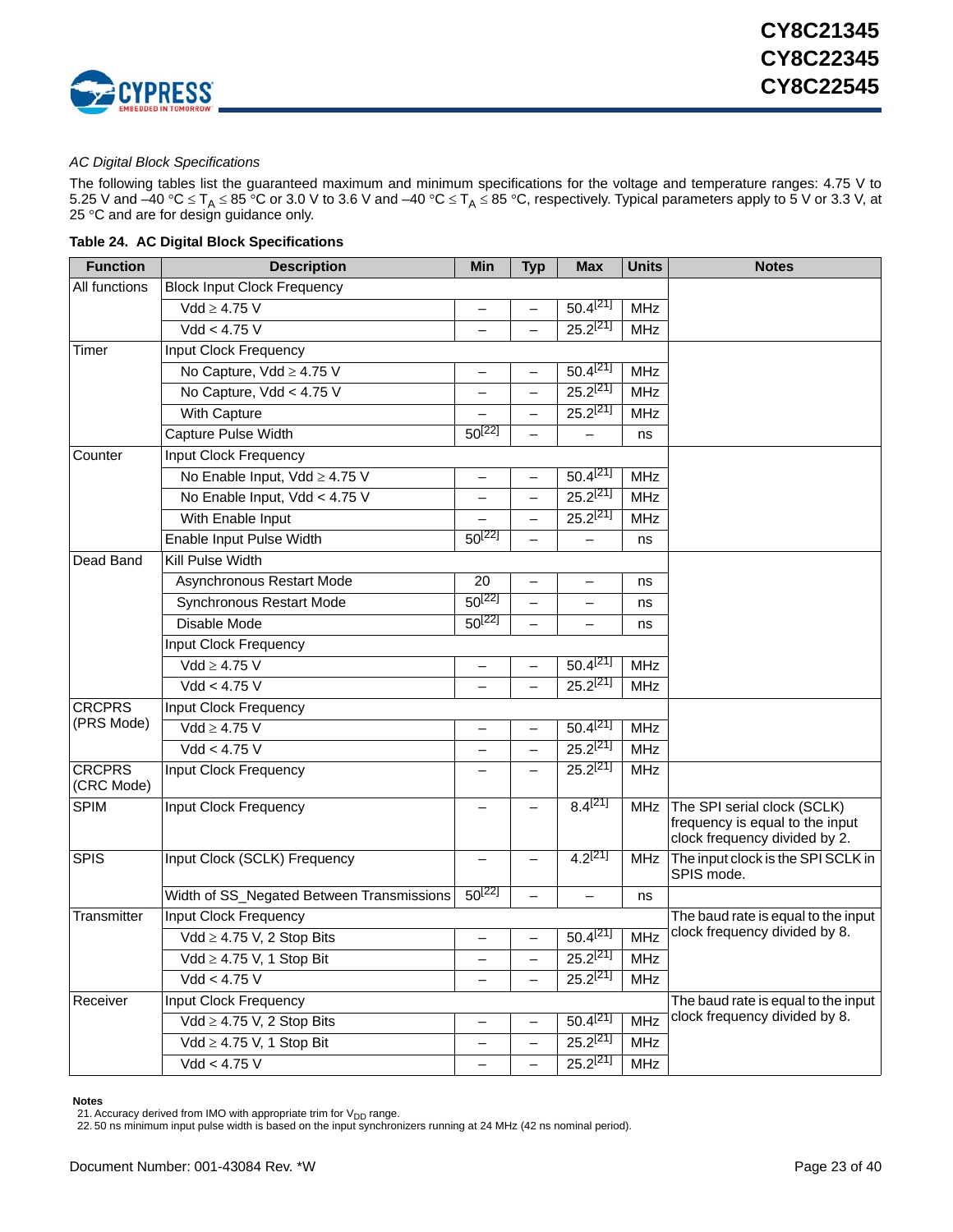

### *AC External Clock Specifications*

The following tables list the guaranteed maximum and minimum specifications for the voltage and temperature ranges: 4.75 V to 5.25 V and –40 °C  $\leq$  T<sub>A</sub>  $\leq$  85 °C, or 3.0 V to 3.6 V and –40 °C  $\leq$  T<sub>A</sub>  $\leq$  85 °C, respectively. Typical parameters apply to 5 V or 3.3 V at 25 °C and are for design guidance only.

### **Table 25. 5 V AC External Clock Specifications**

| <b>Symbol</b> | <b>Description</b>     | Min   | <b>Typ</b>               | <b>Max</b> | <b>Units</b> | <b>Notes</b> |
|---------------|------------------------|-------|--------------------------|------------|--------------|--------------|
| <b>OSCEXT</b> | Frequency              | 0.093 | $\overline{\phantom{m}}$ | 24.6       | <b>MHz</b>   |              |
|               | <b>High Period</b>     | 20.6  | $\overline{\phantom{0}}$ | 5300       | ns           |              |
|               | Low Period             | 20.6  |                          | -          | ns           |              |
|               | Power Up IMO to Switch | 150   | $\overline{\phantom{0}}$ | -          | μS           |              |

**Table 26. 3.3 V AC External Clock Specifications**

| <b>Symbol</b> | <b>Description</b>                              | <b>Min</b> | Typ | <b>Max</b> | <b>Units</b> | <b>Notes</b>                                                                                                                                                                                                                          |
|---------------|-------------------------------------------------|------------|-----|------------|--------------|---------------------------------------------------------------------------------------------------------------------------------------------------------------------------------------------------------------------------------------|
| FOSCEXT       | Frequency with CPU Clock divide by 1            | 0.093      |     | 12.3       | <b>MHz</b>   | Maximum CPU frequency is<br>12 MHz at 3.3 V. With the CPU<br>clock divider set to 1, the<br>external clock must adhere to<br>the maximum frequency and<br>duty cycle requirements.                                                    |
| FOSCEXT       | Frequency with CPU Clock divide by 2 or greater | 0.186      |     | 24.6       | MHz          | If the frequency of the external<br>clock is greater than 12 MHz,<br>the CPU clock divider must be<br>set to 2 or greater. In this case,<br>the CPU clock divider ensures<br>that the fifty percent duty cycle<br>requirement is met. |
|               | High Period with CPU Clock divide by 1          | 41.7       |     | 5300       | ns           |                                                                                                                                                                                                                                       |
|               | Low Period with CPU Clock divide by 1           | 41.7       |     |            | ns           |                                                                                                                                                                                                                                       |
|               | Power Up IMO to Switch                          | 150        |     |            | μS           |                                                                                                                                                                                                                                       |

*SAR10 ADC AC Specifications*

[Table 27](#page-23-0) lists the guaranteed maximum and minimum specifications for the voltage and temperature ranges: 4.75 V to 5.25 V and – 40 °C  $\leq$  T<sub>A</sub>  $\leq$  85 °C, or 3.0 V to 3.6 V and –40 °C  $\leq$  T<sub>A</sub>  $\leq$  85 °C, respectively. Typical parameters apply to 5 V and 3.3 V at 25 °C and are for design guidance only.

### <span id="page-23-0"></span>**Table 27. SAR10 ADC AC Specifications**

| <b>Symbol</b>     | <b>Description</b>        | Min | <b>Typ</b> | <b>Max</b> | <b>Units</b> | <b>Notes</b> |
|-------------------|---------------------------|-----|------------|------------|--------------|--------------|
| Freq <sub>3</sub> | Input clock frequency 3 V | -   | -          | <u></u>    | MHz          |              |
| Freq <sub>5</sub> | Input clock frequency 5 V | -   | -          | <u></u>    | <b>MHz</b>   |              |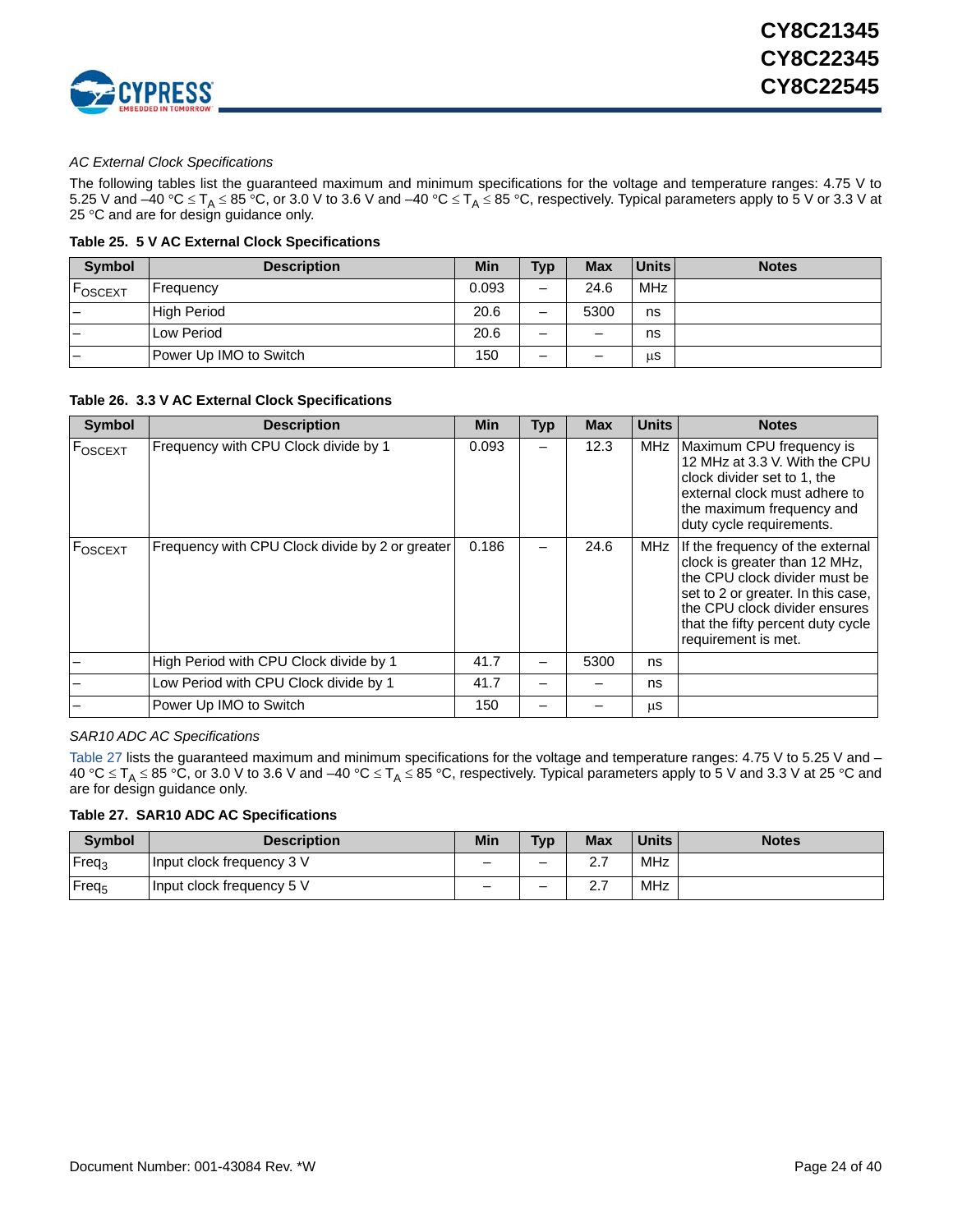

### *AC Programming Specifications*

[Table 28](#page-24-0) lists the guaranteed maximum and minimum specifications for the voltage and temperature ranges: 4.75 V to 5.25 V and – 40 °C  $\leq$  T<sub>A</sub>  $\leq$  85 °C, or 3.0 V to 3.6 V and –40 °C  $\leq$  T<sub>A</sub>  $\leq$  85 °C, respectively. Typical parameters apply to 5 V, or 3.3 V at 25 °C and are for design guidance only.

<span id="page-24-0"></span>

|  | Table 28. AC Programming Specifications |  |
|--|-----------------------------------------|--|
|--|-----------------------------------------|--|

| <b>Symbol</b>                          | <b>Description</b>                         | <b>Min</b> | Typ | <b>Max</b> | <b>Units</b> | <b>Notes</b>                             |
|----------------------------------------|--------------------------------------------|------------|-----|------------|--------------|------------------------------------------|
| T <sub>RSCLK</sub>                     | Rise Time of SCLK                          |            |     | 20         | ns           |                                          |
| <b>TFSCLK</b>                          | Fall Time of SCLK                          | 1          |     | 20         | ns           |                                          |
| $\mathsf{T}_{\mathsf{SSCLK}}$          | Data Set up Time to Falling Edge of SCLK   | 40         |     |            | ns           |                                          |
| $\mathsf{T}_{\mathsf{H}\mathsf{SCLK}}$ | Data Hold Time from Falling Edge of SCLK   | 40         |     |            | ns           |                                          |
| F <sub>SCLK</sub>                      | Frequency of SCLK                          | 0          |     | 8          | <b>MHz</b>   |                                          |
| F <sub>SCLK3</sub>                     | Frequency of SCLK3                         | 0          |     | 6          | <b>MHz</b>   | $V_{DD}$ < 3.6 V                         |
| T <sub>ERASEB</sub>                    | Flash Erase Time (Block)                   |            | 10  |            | ms           |                                          |
| <b>TWRITE</b>                          | <b>Flash Block Write Time</b>              |            | 40  |            | ms           |                                          |
| $T_{\sf DSCLK}$                        | Data Out Delay from Falling Edge of SCLK   |            |     | 55         | ns           | 3.6 < Vdd; at 30 pF Load                 |
| T <sub>DSCLK3</sub>                    | Data Out Delay from Falling Edge of SCLK   |            |     | 65         | ns           | $3.0 \leq$ Vdd $\leq$ 3.6; at 30 pF Load |
| <b>TERASEALL</b>                       | Flash Erase Time (Bulk)                    |            | 40  | -          | ns           |                                          |
| T <sub>PROGRAM_HOT</sub>               | Flash Block Erase + Flash Block Write Time |            |     | 100        | ms           |                                          |
| T <sub>PROGRAM_COLD</sub>              | Flash Block Erase + Flash Block Write Time |            |     | 200        | ms           |                                          |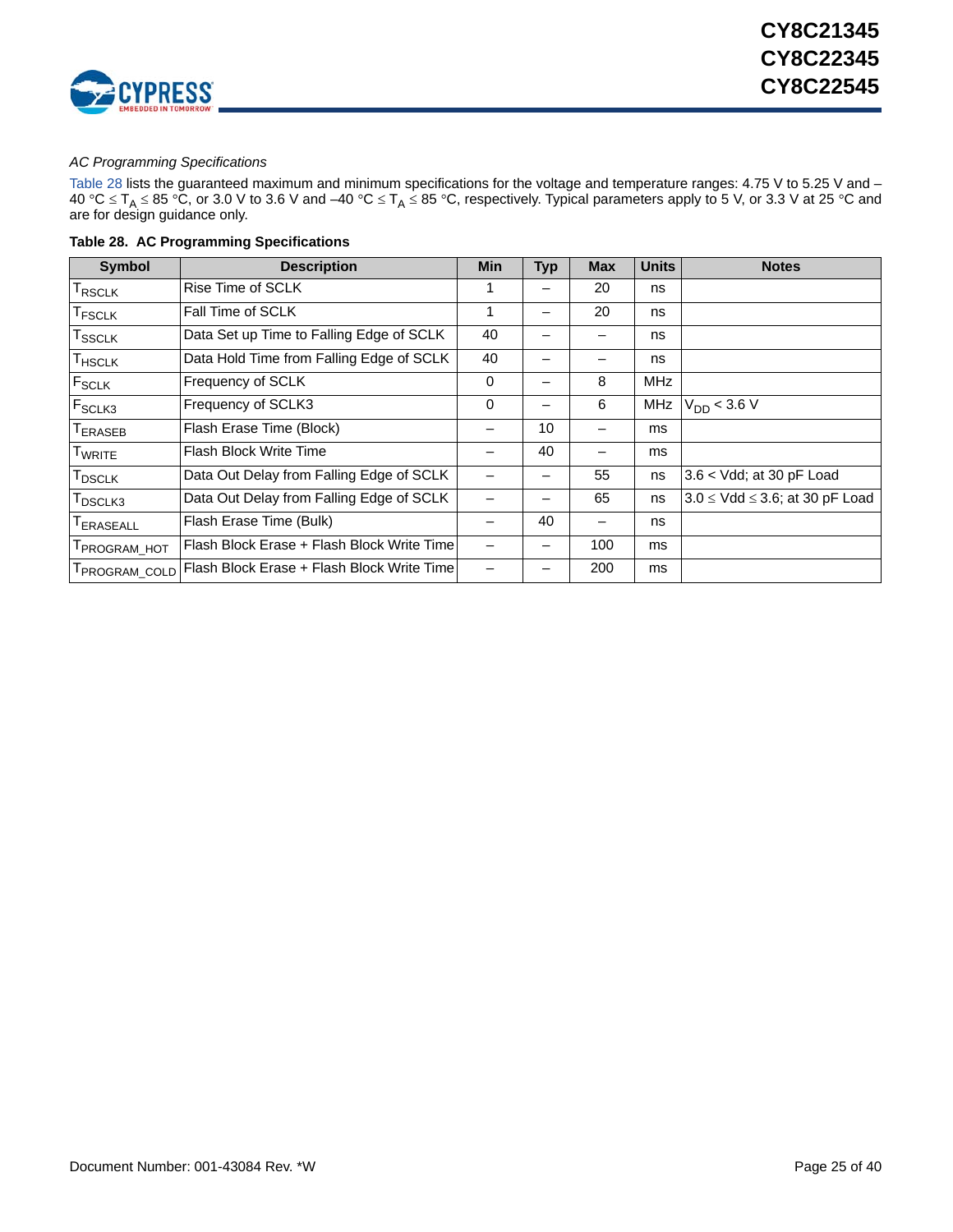

## *AC I2C Specifications*

[Table 29](#page-25-0) lists the guaranteed maximum and minimum specifications for the voltage and temperature ranges: 4.75 V to 5.25 V and – 40 °C  $\leq$  T<sub>A</sub>  $\leq$  85 °C, and 3.0 V to 3.6 V and –40 °C  $\leq$  T<sub>A</sub>  $\leq$  85 °C, respectively. Typical parameters apply to 5 V, 3.3 V, or 2.7 V at 25 °C and are for design guidance only.

| <b>Symbol</b>                   |                                                                                                    | <b>Standard Mode</b> |            | <b>Fast Mode</b> |            | <b>Units</b> | <b>Notes</b> |
|---------------------------------|----------------------------------------------------------------------------------------------------|----------------------|------------|------------------|------------|--------------|--------------|
|                                 | <b>Description</b>                                                                                 | Min                  | <b>Max</b> | <b>Min</b>       | <b>Max</b> |              |              |
| $F_{\scriptstyle\text{SCLI2C}}$ | <b>SCL Clock Frequency</b>                                                                         | 0                    | 100        | 0                | 400        | kHz          |              |
| <sup>I</sup> HDSTAI2C           | Hold Time (repeated) START Condition.<br>After this period, the first clock pulse is<br>generated. | 4.0                  |            | 0.6              |            | μS           |              |
| T <sub>LOWI2C</sub>             | LOW Period of the SCL Clock                                                                        | 4.7                  | —          | 1.3              |            | μS           |              |
| T <sub>HIGHI2C</sub>            | <b>HIGH Period of the SCL Clock</b>                                                                | 4.0                  | -          | 0.6              | -          | μS           |              |
| I SUSTAI2C                      | Setup Time for a Repeated START<br>Condition                                                       | 4.7                  |            | 0.6              |            | μS           |              |
| T <sub>HDDATI2C</sub>           | Data Hold Time                                                                                     | $\Omega$             |            | $\Omega$         |            | <b>us</b>    |              |
| T <sub>SUDATI2C</sub>           | Data Setup Time                                                                                    | 250                  | —          | $100^{[23]}$     |            | ns           |              |
| T <sub>SUSTOI2C</sub>           | Setup Time for STOP Condition                                                                      | 4.0                  | —          | 0.6              |            | μS           |              |
| BUFI2C                          | Bus Free Time Between a STOP and<br><b>START Condition</b>                                         | 4.7                  |            | 1.3              |            | μS           |              |
| $T_{SPI2C}$                     | Pulse Width of spikes are suppressed by the<br>Input Filter                                        |                      |            | 0                | 50         | ns           |              |

<span id="page-25-0"></span>**Table 29. AC Characteristics of the I2C SDA and SCL Pins for Vdd 3.0 V**





**Note**

<span id="page-25-1"></span>23. A Fast-Mode I2C-bus device may be used in a Standard-Mode I2C-bus system, but the requirement T<sub>SUDATI2C</sub> ≥ 250 ns must then be met. This is automatically the case if the device does not stretch the LOW period of the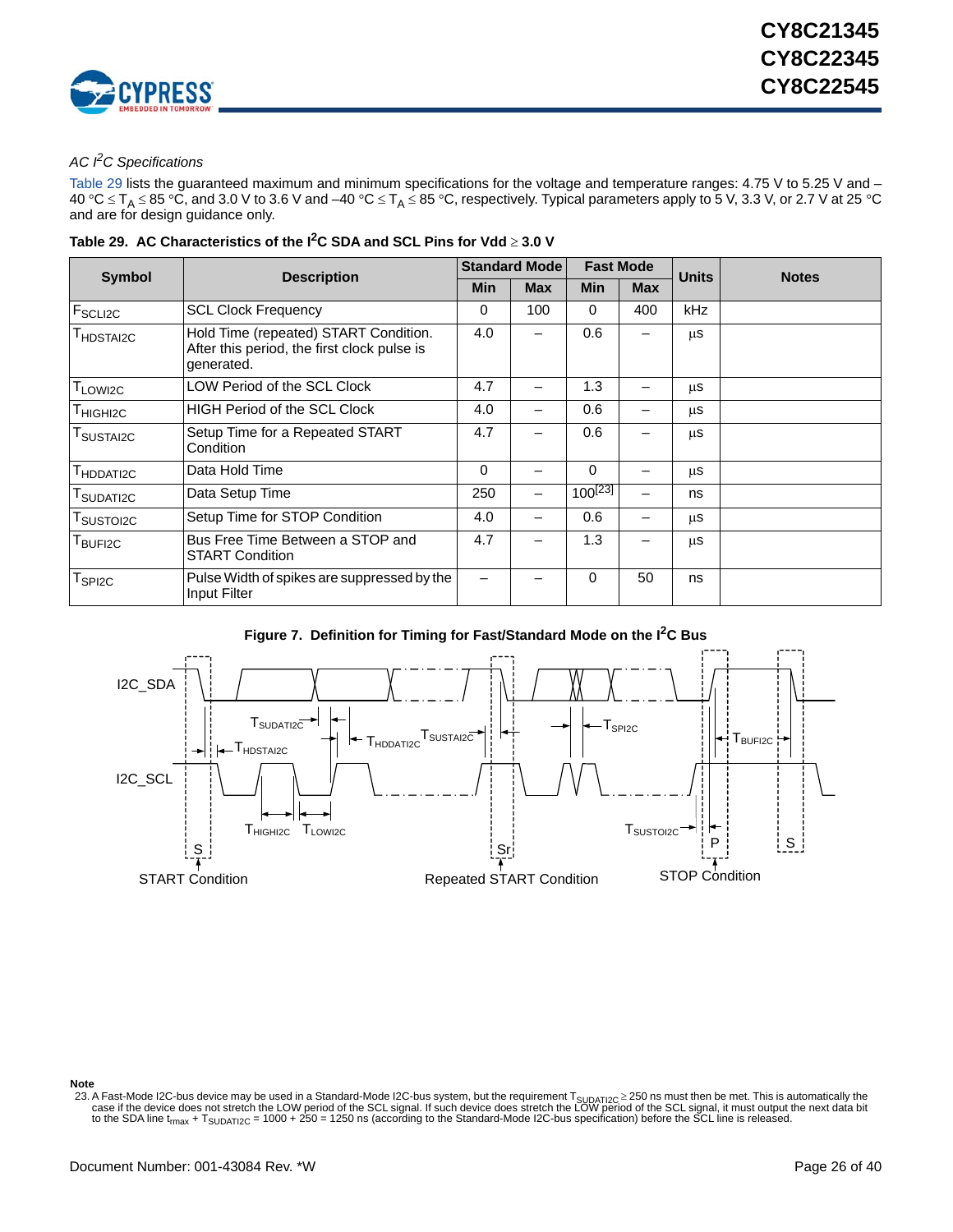

## <span id="page-26-0"></span>**Packaging Information**



### **Figure 9. 44-pin TQFP (10 × 10 × 1.4 mm) A44S Package Outline, 51-85064**

44 Lead Thin Plastic Quad Flatpack 10 X 10 X 1.4mm

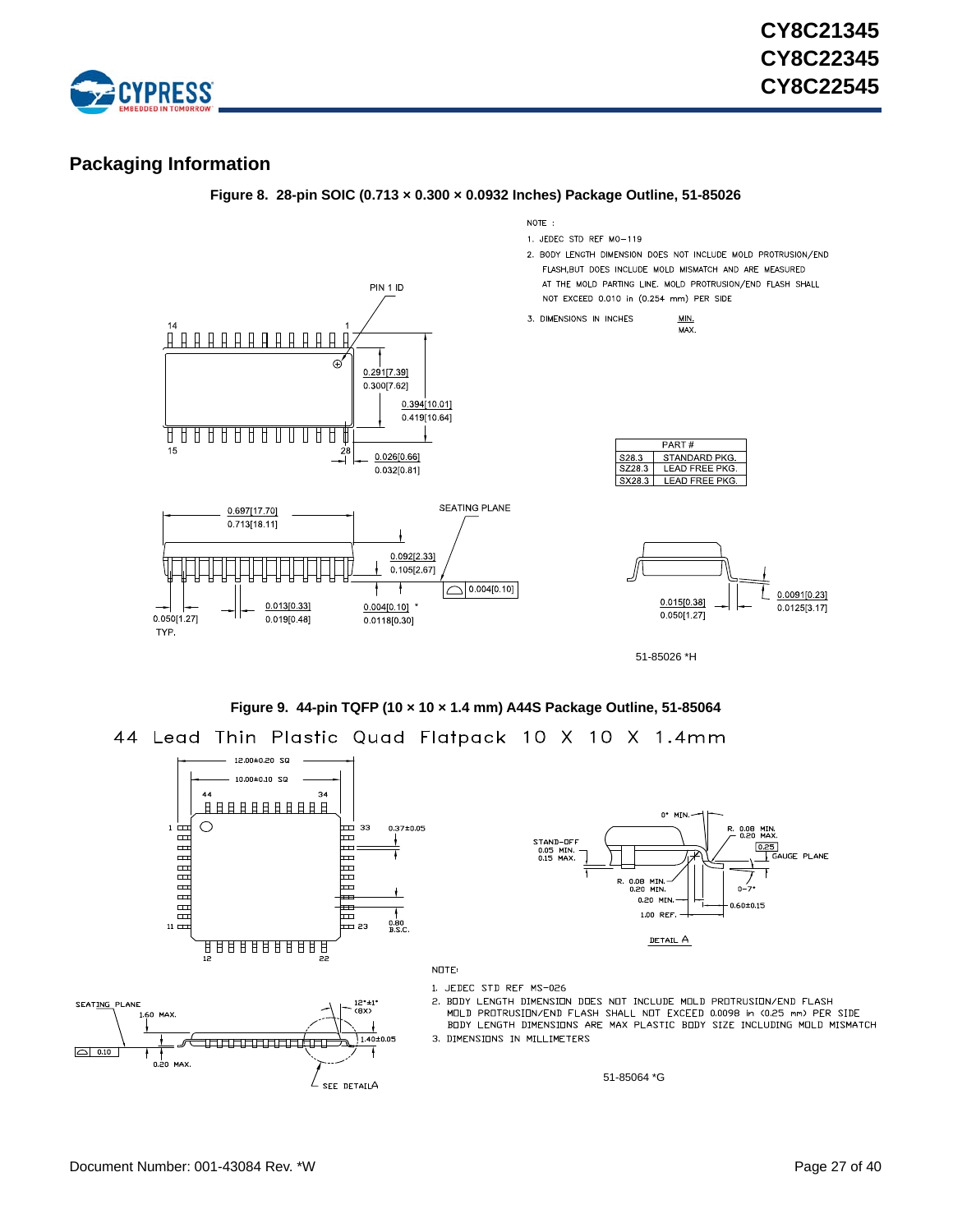

### <span id="page-27-0"></span>**Thermal Impedances**

### <span id="page-27-4"></span>**Table 30. Thermal Impedances per Package**

| <b>Package</b> | Typical $\theta_{JA}$ <sup>[25]</sup> |
|----------------|---------------------------------------|
| 28-pin SOIC    | 68 °C/W                               |
| 44-pin TQFP    | 61 °C/W                               |

### <span id="page-27-1"></span>**Solder Reflow Specifications**

[Table 31](#page-27-7) shows the solder reflow temperature limits that must not be exceeded.

### <span id="page-27-7"></span>**Table 31. Solder Reflow Specifications**

| Package     | <b>Maximum Peak Temperature</b><br>$(T_C)$ | Maximum Time above $T_c - 5$ °C |
|-------------|--------------------------------------------|---------------------------------|
| 28-pin SOIC | 260 °C                                     | 30 seconds                      |
| 44-pin TQFP | 260 °C                                     | 30 seconds                      |

### <span id="page-27-2"></span>**Ordering Information**

The following table lists the key package features and ordering codes of this PSoC device family.

### <span id="page-27-8"></span>**Table 32. PSoC Device Family Key Features and Ordering Information**

| Package                     | <b>Ordering Code</b> | (Kbytes)<br>Flash | (Bytes)<br>RAM | Temperature<br>Range | န့်<br>န<br>$rac{5}{3}$<br>Digital B<br>(Rows | <u>ଓ କ</u><br>৳<br>ပ<br>Õ<br>œ<br><b>SU</b><br>ರಾ<br>nalo<br><b>Arai</b><br>40 | Pins<br>g<br><b>Digital</b> | Inputs<br>nalog<br>₹ | <b>Outputs</b><br>Analog | ≘.<br>$\Omega$<br>ທ<br>ш<br><b>XR</b> |
|-----------------------------|----------------------|-------------------|----------------|----------------------|-----------------------------------------------|--------------------------------------------------------------------------------|-----------------------------|----------------------|--------------------------|---------------------------------------|
| 28-pin SOIC                 | CY8C21345-24SXI      | 8                 | 512B           | $-40$ °C to +85 °C   | 4                                             | 6                                                                              | 24                          | $24^{[24]}$          | 0                        | v                                     |
| 28-pin SOIC (Tape and Reel) | CY8C21345-24SXIT     | 8                 | 512B           | $-40$ °C to +85 °C   | 4                                             | 6                                                                              | 24                          | $24^{[24]}$          | 0                        | Y                                     |
| 28-pin SOIC                 | CY8C22345-24SXI      | 16                | 1K             | $-40$ °C to +85 °C   | 8                                             | 6                                                                              | 24                          | $24^{[24]}$          | 0                        | Y                                     |
| 28-pin SOIC (Tape and Reel) | CY8C22345-24SXIT     | 16                | 1K             | $-40$ °C to +85 °C   | 8                                             | 6                                                                              | 24                          | $24^{[24]}$          | 0                        | $\vee$                                |
| 44-pin TQFP                 | CY8C22545-24AXI      | 16                | 1K             | $-40$ °C to +85 °C   | 8                                             | 6                                                                              | 38                          | 38 <sup>[24]</sup>   | 0                        | $\checkmark$                          |
| 44-pin TQFP (Tape and Reel) | CY8C22545-24AXIT     | 16                | 1K             | $-40$ °C to +85 °C   | 8                                             | 6                                                                              | 38                          | 38 <sup>[24]</sup>   | $\Omega$                 | $\vee$                                |

### <span id="page-27-3"></span>**Ordering Code Definitions**

### CY 8 C 2x xxx-SPxx



<span id="page-27-6"></span><span id="page-27-5"></span>**Note** 24. Ten direct inputs. 25.  $T_J = T_A + POWER \times \theta_{JA}$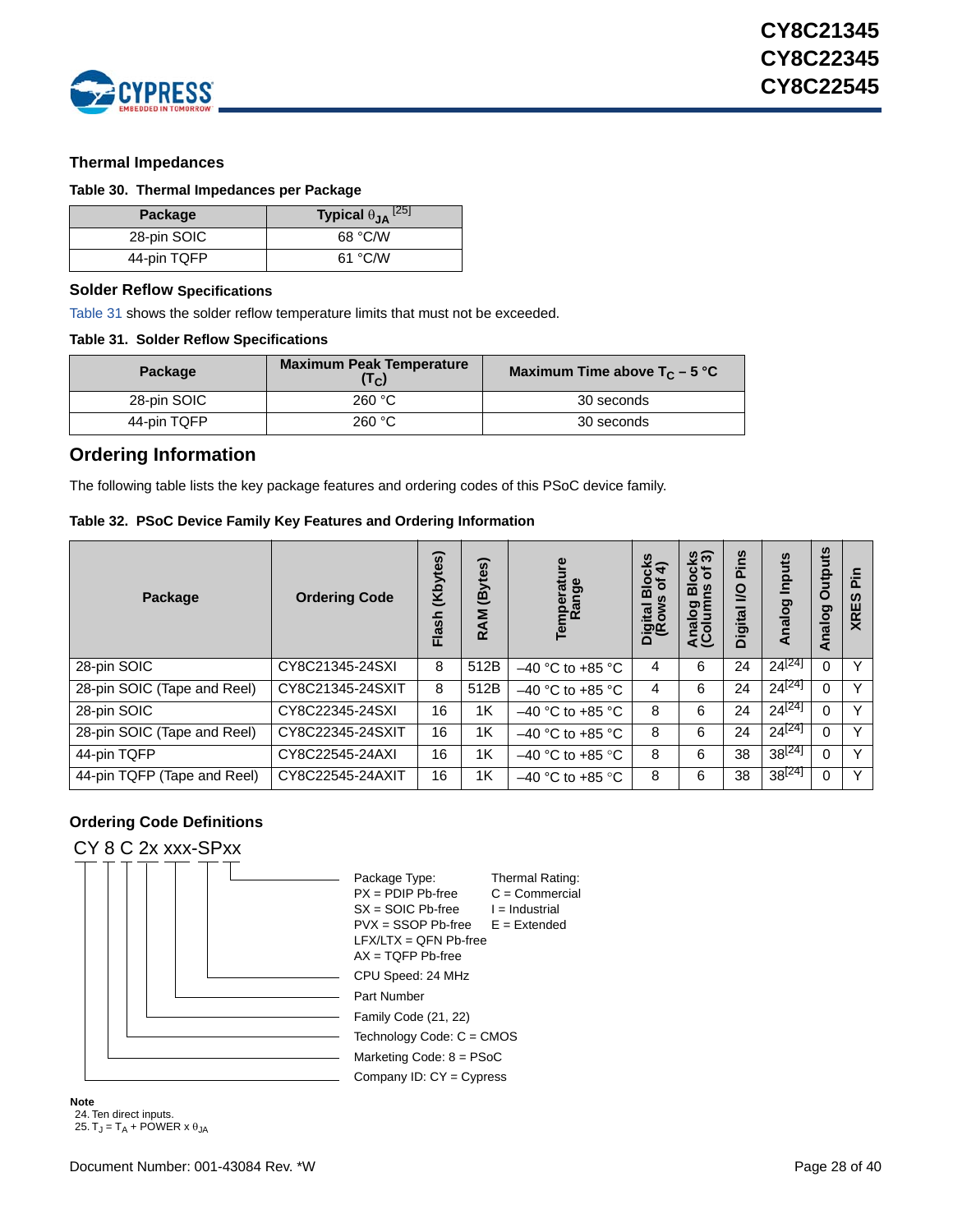

## <span id="page-28-0"></span>**Acronyms**

[Table 33](#page-28-2) lists the acronyms that are used in this document.

<span id="page-28-2"></span>

| Table 33. Acronyms Used in this Datasheet |
|-------------------------------------------|
|-------------------------------------------|

| <b>Acronym</b>         | <b>Description</b>                                     | Acronym            | <b>Description</b>                            |
|------------------------|--------------------------------------------------------|--------------------|-----------------------------------------------|
| AC                     | alternating current                                    | <b>MAC</b>         | multiply-accumulate                           |
| <b>ADC</b>             | analog-to-digital converter                            | <b>MCU</b>         | microcontroller unit                          |
| <b>API</b>             | application programming interface                      | <b>MIPS</b>        | million instructions per second               |
| <b>CMOS</b>            | complementary metal oxide semiconductor                | <b>PCB</b>         | printed circuit board                         |
| CPU                    | central processing unit                                | <b>PGA</b>         | programmable gain amplifier                   |
| <b>CRC</b>             | cyclic redundancy check                                | PLL                | phase-locked loop                             |
| CSD                    | CapSense sigma delta                                   | <b>POR</b>         | power on reset                                |
| $\overline{\text{CT}}$ | continuous time                                        | <b>PPOR</b>        | precision power on reset                      |
| <b>DAC</b>             | digital-to-analog converter                            | PRS                | pseudo-random sequence                        |
| DC                     | direct current                                         | $PSoC^{\circledR}$ | Programmable System-on-Chip                   |
| <b>DNL</b>             | differential nonlinearity                              |                    | pulse width modulator                         |
| <b>ECO</b>             | external crystal oscillator                            | QFN                | quad flat no leads                            |
| <b>EEPROM</b>          | electrically erasable programmable read-only<br>memory |                    | real time clock                               |
| <b>FSK</b>             | frequency-shift keying                                 | <b>SAR</b>         | successive approximation                      |
| <b>GPIO</b>            | general-purpose I/O                                    | SC                 | switched capacitor                            |
| I/O                    | input/output                                           | <b>SLIMO</b>       | slow IMO                                      |
| <b>ICE</b>             | in-circuit emulator                                    | SOIC               | small-outline integrated circuit              |
| <b>IDE</b>             | integrated development environment                     | <b>SPITM</b>       | serial peripheral interface                   |
| <b>IDAC</b>            | current DAC                                            | <b>SRAM</b>        | static random access memory                   |
| <b>ILO</b>             | internal low speed oscillator                          | <b>SROM</b>        | supervisory read only memory                  |
| IMO                    | internal main oscillator                               | <b>SSOP</b>        | shrink small-outline package                  |
| <b>INL</b>             | integral nonlinearity                                  | <b>TQFP</b>        | thin quad flat pack                           |
| <b>IrDA</b>            | infrared data association                              | <b>UART</b>        | universal asynchronous receiver / transmitter |
| <b>ISSP</b>            | in-system serial programming                           | <b>USB</b>         | universal serial bus                          |
| <b>LPC</b>             | low power comparator                                   | <b>WDT</b>         | watchdog timer                                |
| <b>LSB</b>             | least-significant bit                                  | <b>XRES</b>        | external reset                                |
| <b>LVD</b>             | low voltage detect                                     |                    |                                               |

## <span id="page-28-1"></span>**Reference Documents**

CY8C22x45 and CY8C21345 PSoC® Programmable System-on-Chip™ *[Technical Reference Manual \(TRM\)](http://www.cypress.com/?rID=37728)* (001-48461) *Design Aids – Reading and Writing PSoC® Flash [– AN2015](http://www.cypress.com/?rID=2849)* (001-40459) *[Understanding Datasheet Jitter Specifications for Cypress Timing Products](http://www.cypress.com/?rID=12791)*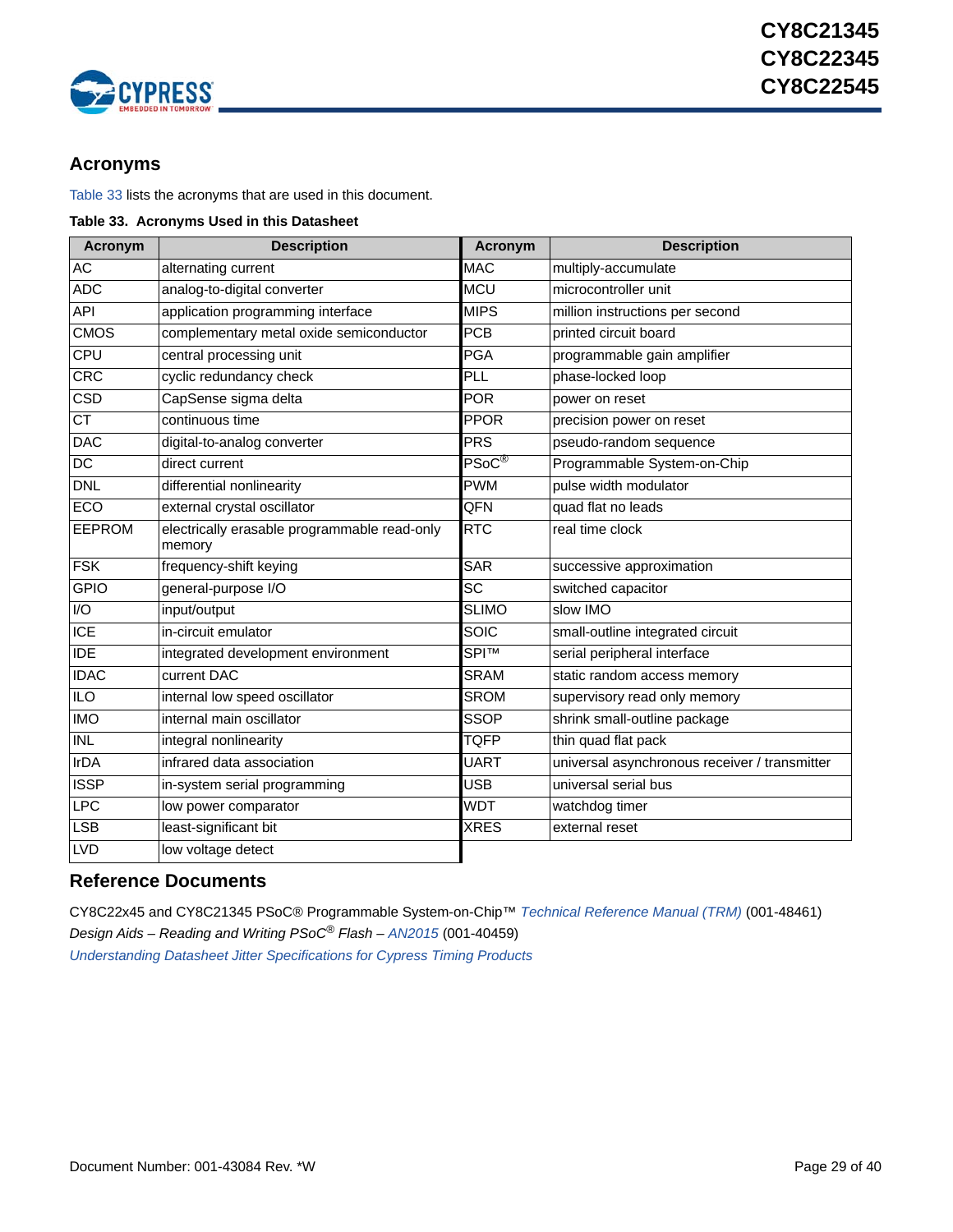

## <span id="page-29-0"></span>**Document Conventions**

### <span id="page-29-1"></span>**Units of Measure**

[Table 34](#page-29-4) lists the units of measures.

### <span id="page-29-4"></span>**Table 34. Units of Measure**

| <b>Symbol</b> | <b>Unit of Measure</b> | <b>Symbol</b> | <b>Unit of Measure</b> |  |  |
|---------------|------------------------|---------------|------------------------|--|--|
| kB            | 1024 bytes             | mV            | millivolts             |  |  |
| $^{\circ}$ C  | degree Celsius         | nA            | nanoampere             |  |  |
| kHz           | kilohertz              | ns            | nanosecond             |  |  |
| kΩ            | kilohm                 | W             | ohm                    |  |  |
| <b>LSB</b>    | least significant bit  | $\%$          | percent                |  |  |
| <b>MHz</b>    | megahertz              | pF            | picofarad              |  |  |
| μA            | microampere            | ps            | picosecond             |  |  |
| μs            | microsecond            | sps           | samples per second     |  |  |
| μV            | microvolt              | рA            | pikoampere             |  |  |
| mA            | milliampere            | V             | volts                  |  |  |
| mm            | millimeter             | μW            | microwatts             |  |  |
| ms            | millisecond            | W             | watt                   |  |  |

## <span id="page-29-2"></span>**Numeric Conventions**

Hexadecimal numbers are represented with all letters in uppercase with an appended lowercase 'h' (for example, '14h' or '3Ah'). Hexadecimal numbers may also be represented by a '0x' prefix, the C coding convention. Binary numbers have an appended lowercase 'b' (for example, 01010100b' or '01000011b'). Numbers not indicated by an 'h' or 'b' are decimals.

## <span id="page-29-3"></span>**Glossary**

| active high                                   | 1. A logic signal having its asserted state as the logic 1 state.                                                                                                                                                                                                |
|-----------------------------------------------|------------------------------------------------------------------------------------------------------------------------------------------------------------------------------------------------------------------------------------------------------------------|
|                                               | 2. A logic signal having the logic 1 state as the higher voltage of the two states.                                                                                                                                                                              |
| analog blocks                                 | The basic programmable opamp circuits. These are SC (switched capacitor) and CT (continuous time) blocks.<br>These blocks can be interconnected to provide ADCs, DACs, multi-pole filters, gain stages, and much more.                                           |
| analog-to-digital<br>(ADC)                    | A device that changes an analog signal to a digital signal of corresponding magnitude. Typically, an ADC converts<br>a voltage to a digital number. The digital-to-analog (DAC) converter performs the reverse operation.                                        |
| API (Application<br>Programming<br>Interface) | A series of software routines that comprise an interface between a computer application and lower level services<br>and functions (for example, user modules and libraries). APIs serve as building blocks for programmers that<br>create software applications. |
| asynchronous                                  | A signal whose data is acknowledged or acted upon immediately, irrespective of any clock signal.                                                                                                                                                                 |
| bandgap<br>reference                          | A stable voltage reference design that matches the positive temperature coefficient of VT with the negative<br>temperature coefficient of VBE, to produce a zero temperature coefficient (ideally) reference.                                                    |
| bandwidth                                     | 1. The frequency range of a message or information processing system measured in hertz.                                                                                                                                                                          |
|                                               | 2. The width of the spectral region over which an amplifier (or absorber) has substantial gain (or loss); it is<br>sometimes represented more specifically as, for example, full width at half maximum.                                                          |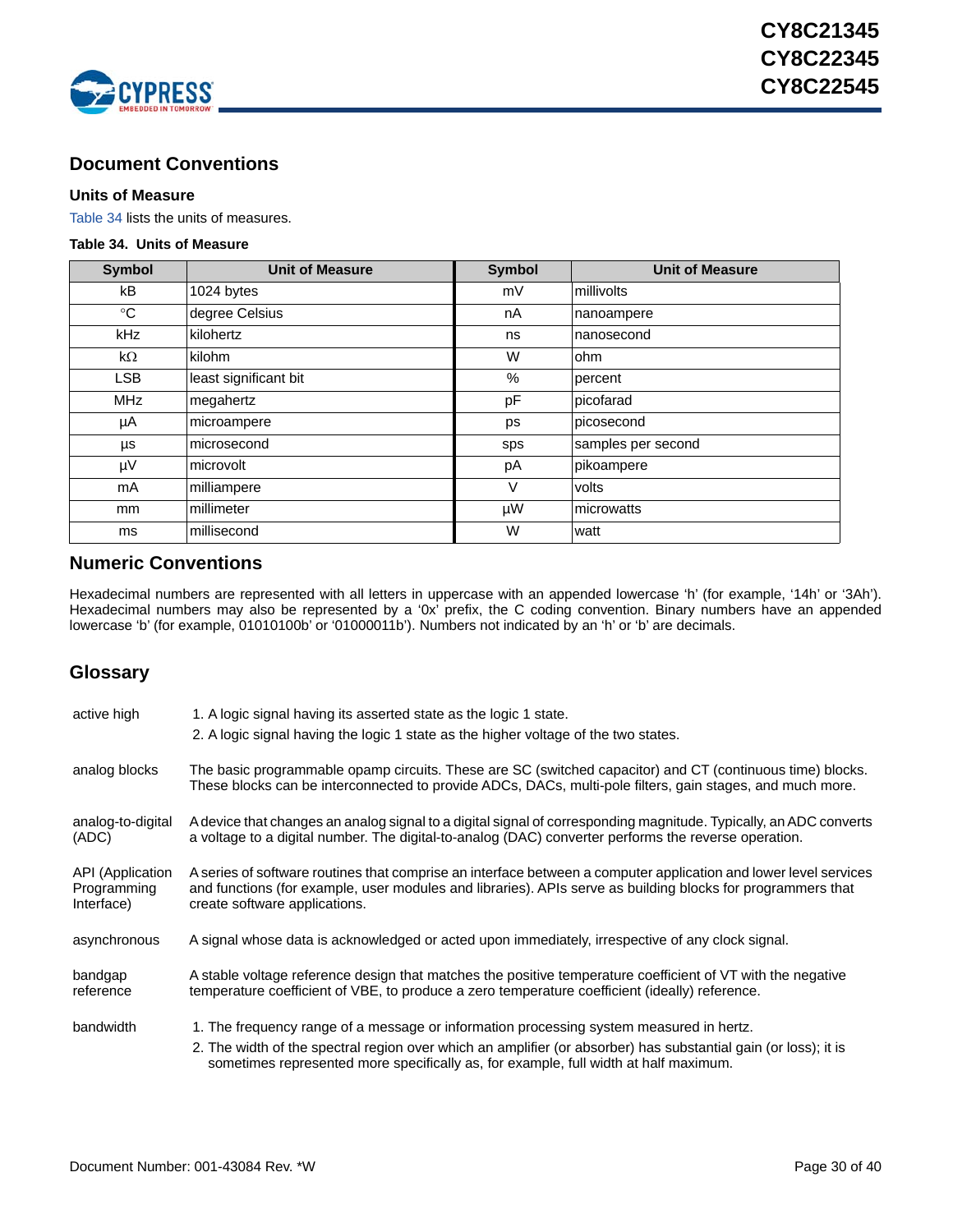

| bias                       | 1. A systematic deviation of a value from a reference value.                                                                                                                                                                                         |
|----------------------------|------------------------------------------------------------------------------------------------------------------------------------------------------------------------------------------------------------------------------------------------------|
|                            | 2. The amount by which the average of a set of values departs from a reference value.<br>3. The electrical, mechanical, magnetic, or other force (field) applied to a device to establish a reference level to<br>operate the device.                |
| block                      | 1. A functional unit that performs a single function, such as an oscillator.                                                                                                                                                                         |
|                            | 2. A functional unit that may be configured to perform one of several functions, such as a digital PSoC block or<br>an analog PSoC block.                                                                                                            |
| buffer                     | 1. A storage area for data that is used to compensate for a speed difference, when transferring data from one<br>device to another. Usually refers to an area reserved for IO operations, into which data is read, or from which<br>data is written. |
|                            | 2. A portion of memory set aside to store data, often before it is sent to an external device or as it is received<br>from an external device.                                                                                                       |
|                            | 3. An amplifier used to lower the output impedance of a system.                                                                                                                                                                                      |
| bus                        | 1. A named connection of nets. Bundling nets together in a bus makes it easier to route nets with similar routing<br>patterns.                                                                                                                       |
|                            | 2. A set of signals performing a common function and carrying similar data. Typically represented using vector<br>notation; for example, address[7:0].                                                                                               |
|                            | 3. One or more conductors that serve as a common connection for a group of related devices.                                                                                                                                                          |
| clock                      | The device that generates a periodic signal with a fixed frequency and duty cycle. A clock is sometimes used to<br>synchronize different logic blocks.                                                                                               |
| comparator                 | An electronic circuit that produces an output voltage or current whenever two input levels simultaneously satisfy<br>predetermined amplitude requirements.                                                                                           |
| compiler                   | A program that translates a high level language, such as C, into machine language.                                                                                                                                                                   |
| configuration<br>space     | In PSoC devices, the register space accessed when the XIO bit, in the CPU_F register, is set to '1'.                                                                                                                                                 |
| crystal oscillator         | An oscillator in which the frequency is controlled by a piezoelectric crystal. Typically a piezoelectric crystal is less<br>sensitive to ambient temperature than other circuit components.                                                          |
| check (CRC)                | cyclic redundancy A calculation used to detect errors in data communications, typically performed using a linear feedback shift<br>register. Similar calculations may be used for a variety of other purposes such as data compression.              |
| data bus                   | A bi-directional set of signals used by a computer to convey information from a memory location to the central<br>processing unit and vice versa. More generally, a set of signals used to convey data between digital functions.                    |
| debugger                   | A hardware and software system that allows the user to analyze the operation of the system under development.<br>A debugger usually allows the developer to step through the firmware one step at a time, set break points, and<br>analyze memory.   |
| dead band                  | A period of time when neither of two or more signals are in their active state or in transition.                                                                                                                                                     |
| digital blocks             | The 8-bit logic blocks that can act as a counter, timer, serial receiver, serial transmitter, CRC generator,<br>pseudo-random number generator, or SPI.                                                                                              |
| digital-to-analog<br>(DAC) | A device that changes a digital signal to an analog signal of corresponding magnitude. The analog-to-digital (ADC)<br>converter performs the reverse operation.                                                                                      |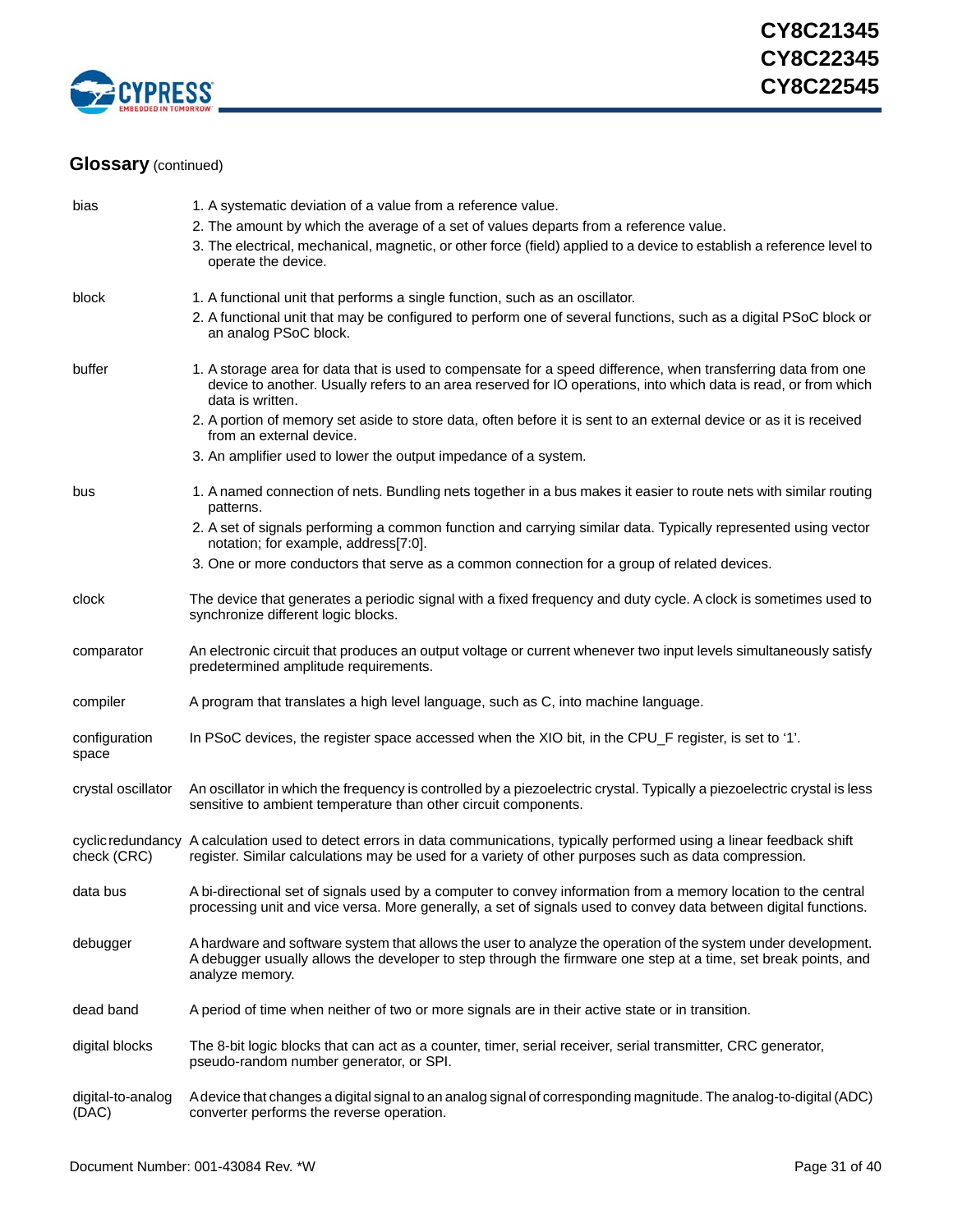

| duty cycle                         | The relationship of a clock period high time to its low time, expressed as a percent.                                                                                                                                                                                                                                                                                                                                                                                                                                                                                                 |  |  |
|------------------------------------|---------------------------------------------------------------------------------------------------------------------------------------------------------------------------------------------------------------------------------------------------------------------------------------------------------------------------------------------------------------------------------------------------------------------------------------------------------------------------------------------------------------------------------------------------------------------------------------|--|--|
| emulator                           | Duplicates (provides an emulation of) the functions of one system with a different system, so that the second<br>system appears to behave like the first system.                                                                                                                                                                                                                                                                                                                                                                                                                      |  |  |
| external reset<br>(XRES)           | An active high signal that is driven into the PSoC device. It causes all operation of the CPU and blocks to stop<br>and return to a pre-defined state.                                                                                                                                                                                                                                                                                                                                                                                                                                |  |  |
| flash                              | An electrically programmable and erasable, non-volatile technology that provides users with the programmability<br>and data storage of EPROMs, plus in-system erasability. Non-volatile means that the data is retained when power<br>is off.                                                                                                                                                                                                                                                                                                                                         |  |  |
| Flash block                        | The smallest amount of Flash ROM space that may be programmed at one time and the smallest amount of Flash<br>space that may be protected. A Flash block holds 64 bytes.                                                                                                                                                                                                                                                                                                                                                                                                              |  |  |
| frequency                          | The number of cycles or events per unit of time, for a periodic function.                                                                                                                                                                                                                                                                                                                                                                                                                                                                                                             |  |  |
| gain                               | The ratio of output current, voltage, or power to input current, voltage, or power, respectively. Gain is usually<br>expressed in dB.                                                                                                                                                                                                                                                                                                                                                                                                                                                 |  |  |
| $I^2C$                             | A two-wire serial computer bus by Philips Semiconductors (now NXP Semiconductors). I2C is an Inter-Integrated<br>Circuit. It is used to connect low-speed peripherals in an embedded system. The original system was created in<br>the early 1980s as a battery control interface, but it was later used as a simple internal bus system for building<br>control electronics. I2C uses only two bi-directional pins, clock and data, both running at +5 V and pulled high<br>with resistors. The bus operates at 100 kbits/second in standard mode and 400 kbits/second in fast mode. |  |  |
| <b>ICE</b>                         | The in-circuit emulator that allows users to test the project in a hardware environment, while viewing the debugging<br>device activity in a software environment (PSoC Designer).                                                                                                                                                                                                                                                                                                                                                                                                    |  |  |
|                                    | input/output (I/O) A device that introduces data into or extracts data from a system.                                                                                                                                                                                                                                                                                                                                                                                                                                                                                                 |  |  |
| interrupt                          | A suspension of a process, such as the execution of a computer program, caused by an event external to that<br>process, and performed in such a way that the process can be resumed.                                                                                                                                                                                                                                                                                                                                                                                                  |  |  |
| interrupt service<br>routine (ISR) | A block of code that normal code execution is diverted to when the M8C receives a hardware interrupt. Many<br>interrupt sources may each exist with its own priority and individual ISR code block. Each ISR code block ends<br>with the RETI instruction, returning the device to the point in the program where it left normal program execution.                                                                                                                                                                                                                                   |  |  |
| jitter                             | 1. A misplacement of the timing of a transition from its ideal position. A typical form of corruption that occurs on<br>serial data streams.                                                                                                                                                                                                                                                                                                                                                                                                                                          |  |  |
|                                    | 2. The abrupt and unwanted variations of one or more signal characteristics, such as the interval between<br>successive pulses, the amplitude of successive cycles, or the frequency or phase of successive cycles.                                                                                                                                                                                                                                                                                                                                                                   |  |  |
| low-voltage<br>detect (LVD)        | A circuit that senses Vdd and provides an interrupt to the system when Vdd falls below a selected threshold.                                                                                                                                                                                                                                                                                                                                                                                                                                                                          |  |  |
| M8C                                | An 8-bit Harvard-architecture microprocessor. The microprocessor coordinates all activity inside a PSoC by<br>interfacing to the Flash, SRAM, and register space.                                                                                                                                                                                                                                                                                                                                                                                                                     |  |  |
| master device                      | A device that controls the timing for data exchanges between two devices. Or when devices are cascaded in<br>width, the master device is the one that controls the timing for data exchanges between the cascaded devices<br>and an external interface. The controlled device is called the <b>slave device.</b>                                                                                                                                                                                                                                                                      |  |  |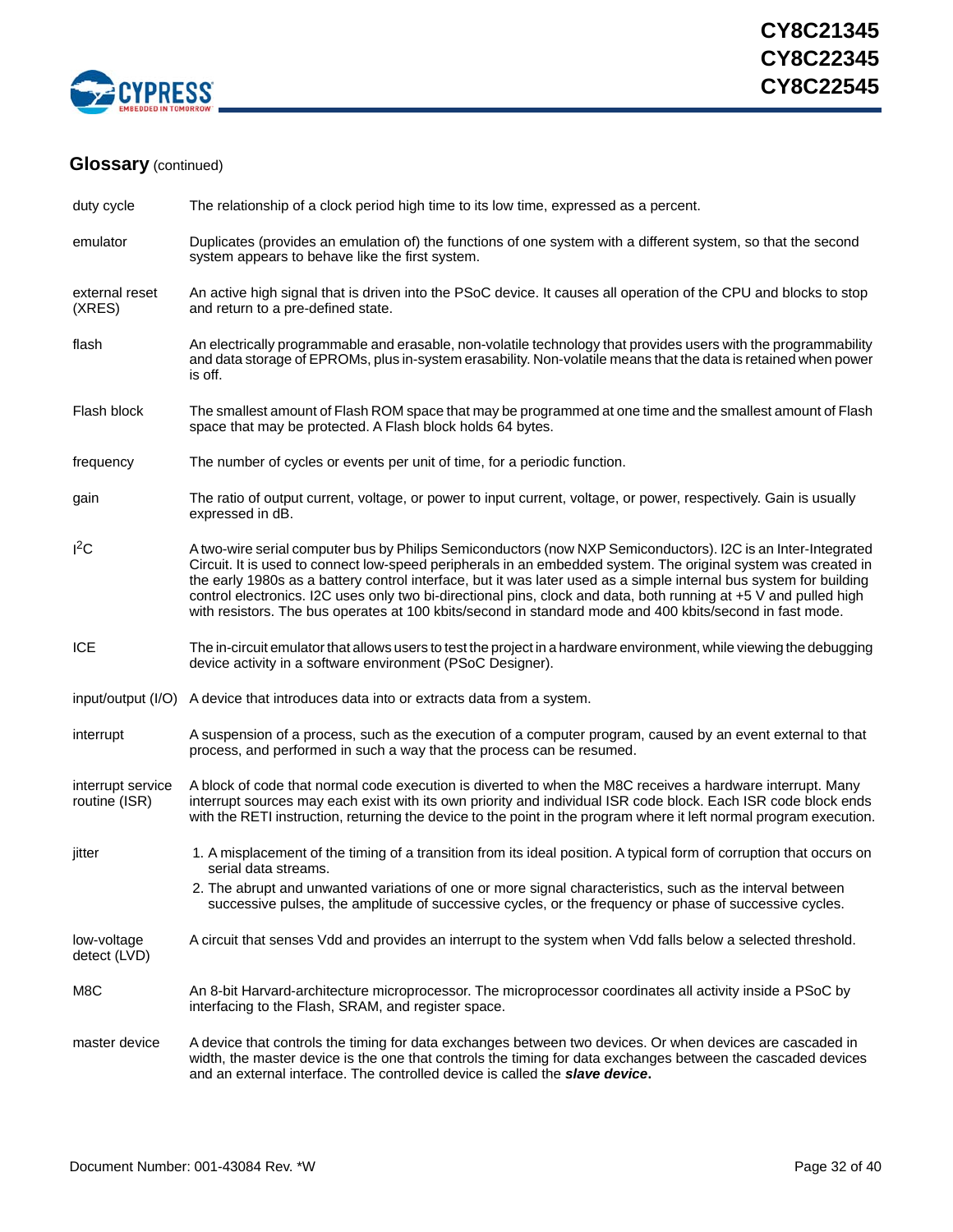

| microcontroller                | An integrated circuit chip that is designed primarily for control systems and products. In addition to a CPU, a<br>microcontroller typically includes memory, timing circuits, and IO circuitry. The reason for this is to permit the<br>realization of a controller with a minimal quantity of chips, thus achieving maximal possible miniaturization. This<br>in turn, reduces the volume and the cost of the controller. The microcontroller is normally not used for<br>general-purpose computation as is a microprocessor. |  |  |
|--------------------------------|---------------------------------------------------------------------------------------------------------------------------------------------------------------------------------------------------------------------------------------------------------------------------------------------------------------------------------------------------------------------------------------------------------------------------------------------------------------------------------------------------------------------------------|--|--|
| mixed-signal                   | The reference to a circuit containing both analog and digital techniques and components.                                                                                                                                                                                                                                                                                                                                                                                                                                        |  |  |
| modulator                      | A device that imposes a signal on a carrier.                                                                                                                                                                                                                                                                                                                                                                                                                                                                                    |  |  |
| noise                          | 1. A disturbance that affects a signal and that may distort the information carried by the signal.<br>2. The random variations of one or more characteristics of any entity such as voltage, current, or data.                                                                                                                                                                                                                                                                                                                  |  |  |
| oscillator                     | A circuit that may be crystal controlled and is used to generate a clock frequency.                                                                                                                                                                                                                                                                                                                                                                                                                                             |  |  |
| parity                         | A technique for testing transmitting data. Typically, a binary digit is added to the data to make the sum of all the<br>digits of the binary data either always even (even parity) or always odd (odd parity).                                                                                                                                                                                                                                                                                                                  |  |  |
| phase-locked<br>loop (PLL)     | An electronic circuit that controls an <i>oscillator</i> so that it maintains a constant phase angle relative to a reference<br>signal.                                                                                                                                                                                                                                                                                                                                                                                         |  |  |
| pinouts                        | The pin number assignment: the relation between the logical inputs and outputs of the PSoC device and their<br>physical counterparts in the printed circuit board (PCB) package. Pinouts involve pin numbers as a link between<br>schematic and PCB design (both being computer generated files) and may also involve pin names.                                                                                                                                                                                                |  |  |
| port                           | A group of pins, usually eight.                                                                                                                                                                                                                                                                                                                                                                                                                                                                                                 |  |  |
| power on reset<br>(POR)        | A circuit that forces the PSoC device to reset when the voltage is below a pre-set level. This is one type of hardware<br>reset.                                                                                                                                                                                                                                                                                                                                                                                                |  |  |
| PSoC®                          | Cypress Semiconductor's PSoC <sup>®</sup> is a registered trademark and Programmable System-on-Chip™ is a trademark<br>of Cypress.                                                                                                                                                                                                                                                                                                                                                                                              |  |  |
|                                | PSoC Designer <sup>™</sup> The software for Cypress' Programmable System-on-Chip technology.                                                                                                                                                                                                                                                                                                                                                                                                                                    |  |  |
| pulse width<br>modulator (PWM) | An output in the form of duty cycle which varies as a function of the applied measurand.                                                                                                                                                                                                                                                                                                                                                                                                                                        |  |  |
| <b>RAM</b>                     | An acronym for random access memory. A data-storage device from which data can be read out and new data<br>can be written in.                                                                                                                                                                                                                                                                                                                                                                                                   |  |  |
| register                       | A storage device with a specific capacity, such as a bit or byte.                                                                                                                                                                                                                                                                                                                                                                                                                                                               |  |  |
| reset                          | A means of bringing a system back to a know state. See hardware reset and software reset.                                                                                                                                                                                                                                                                                                                                                                                                                                       |  |  |
| <b>ROM</b>                     | An acronym for read only memory. A data-storage device from which data can be read out, but new data cannot<br>be written in.                                                                                                                                                                                                                                                                                                                                                                                                   |  |  |
| serial                         | 1. Pertaining to a process in which all events occur one after the other.                                                                                                                                                                                                                                                                                                                                                                                                                                                       |  |  |
|                                | 2. Pertaining to the sequential or consecutive occurrence of two or more related activities in a single device or<br>channel.                                                                                                                                                                                                                                                                                                                                                                                                   |  |  |
| settling time                  | The time it takes for an output signal or value to stabilize after the input has changed from one value to another.                                                                                                                                                                                                                                                                                                                                                                                                             |  |  |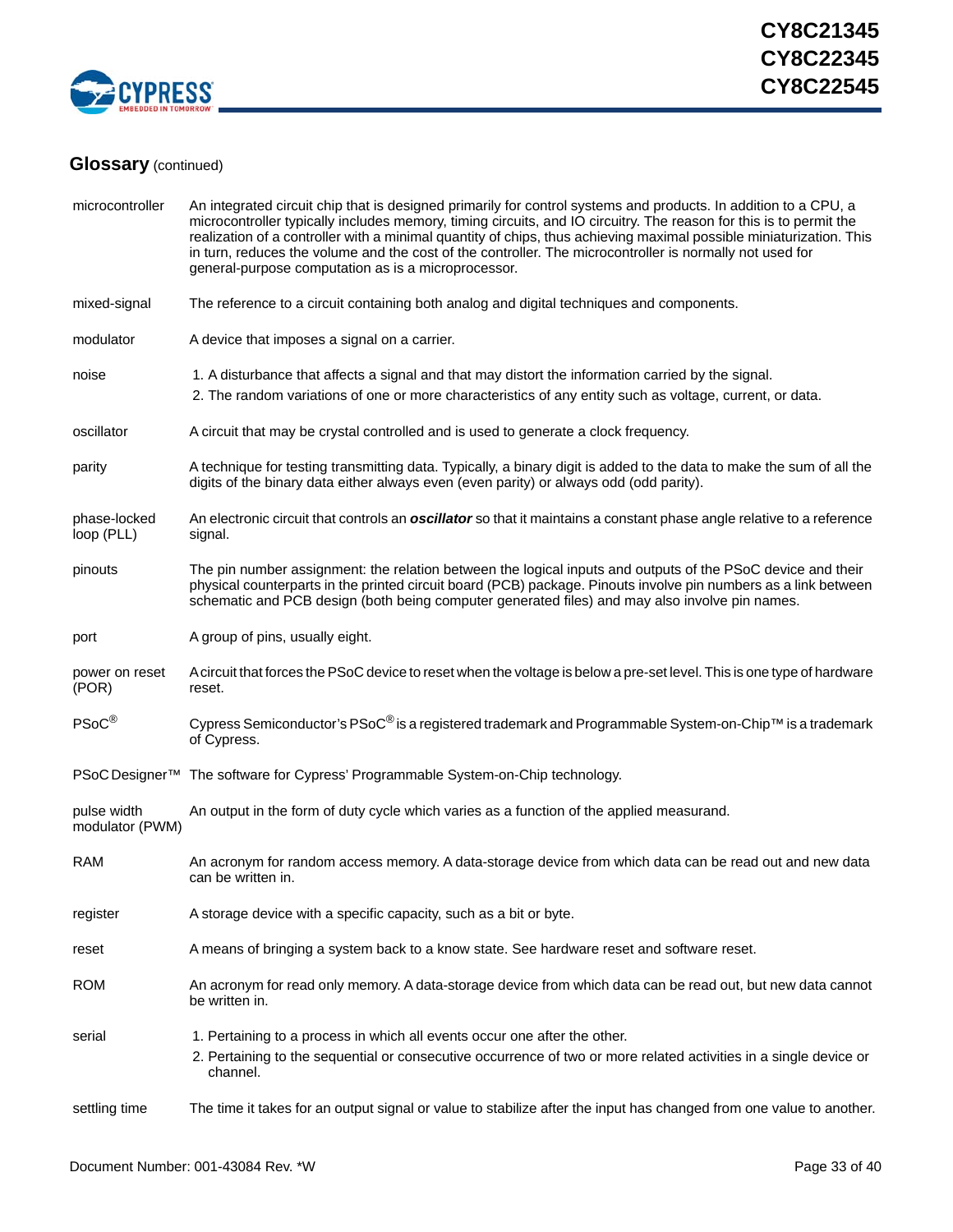![](_page_33_Picture_0.jpeg)

| shift register | A memory storage device that sequentially shifts a word either left or right to output a stream of serial data.                                                                                                                                                                                                                                              |
|----------------|--------------------------------------------------------------------------------------------------------------------------------------------------------------------------------------------------------------------------------------------------------------------------------------------------------------------------------------------------------------|
| slave device   | A device that allows another device to control the timing for data exchanges between two devices. Or when<br>devices are cascaded in width, the slave device is the one that allows another device to control the timing of data<br>exchanges between the cascaded devices and an external interface. The controlling device is called the master<br>device. |
| <b>SRAM</b>    | An acronym for static random access memory. A memory device allowing users to store and retrieve data at a<br>high rate of speed. The term static is used because, after a value has been loaded into an SRAM cell, it remains<br>unchanged until it is explicitly altered or until power is removed from the device.                                        |
| <b>SROM</b>    | An acronym for supervisory read only memory. The SROM holds code that is used to boot the device, calibrate<br>circuitry, and perform Flash operations. The functions of the SROM may be accessed in normal user code,<br>operating from Flash.                                                                                                              |
| stop bit       | A signal following a character or block that prepares the receiving device to receive the next character or block.                                                                                                                                                                                                                                           |
| synchronous    | 1. A signal whose data is not acknowledged or acted upon until the next active edge of a clock signal.<br>2. A system whose operation is synchronized by a clock signal.                                                                                                                                                                                     |
| tri-state      | A function whose output can adopt three states: 0, 1, and Z (high-impedance). The function does not drive any<br>value in the Z state and, in many respects, may be considered to be disconnected from the rest of the circuit,<br>allowing another output to drive the same net.                                                                            |
| <b>UART</b>    | A UART or universal asynchronous receiver-transmitter translates between parallel bits of data and serial bits.                                                                                                                                                                                                                                              |
| user modules   | Pre-build, pre-tested hardware/firmware peripheral functions that take care of managing and configuring the lower<br>level Analog and Digital PSoC Blocks. User Modules also provide high level API (Application Programming<br><b>Interface)</b> for the peripheral function.                                                                               |
| user space     | The bank 0 space of the register map. The registers in this bank are more likely to be modified during normal<br>program execution and not just during initialization. Registers in bank 1 are most likely to be modified only during<br>the initialization phase of the program.                                                                            |
| $V_{DD}$       | A name for a power net meaning "voltage drain." The most positive power supply signal. Usually 5 V or 3.3 V.                                                                                                                                                                                                                                                 |
| $V_{SS}$       | A name for a power net meaning "voltage source." The most negative power supply signal.                                                                                                                                                                                                                                                                      |
| watchdog timer | A timer that must be serviced periodically. If it is not serviced, the CPU resets after a specified period of time.                                                                                                                                                                                                                                          |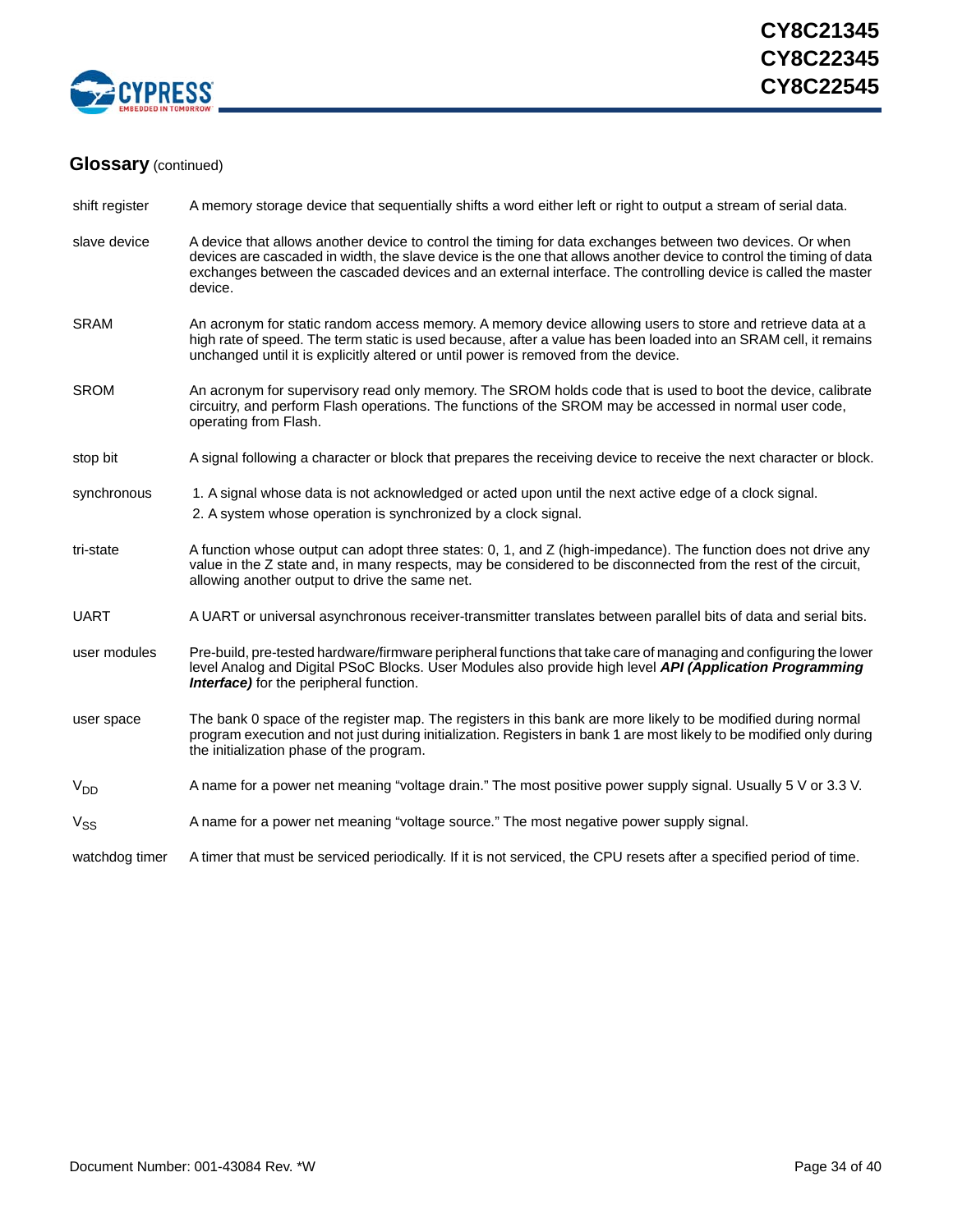![](_page_34_Picture_0.jpeg)

## <span id="page-34-0"></span>**Errata**

This section describes the errata for the CY8C21x45, CY8C22x45 family of PSoC devices. Details include errata trigger conditions, scope of impact, available workaround, and silicon revision applicability.

Contact your local Cypress Sales Representative if you have questions.

### <span id="page-34-1"></span>**Part Numbers Affected**

| <b>Part Number</b> | <b>Device Characteristics</b> |
|--------------------|-------------------------------|
| CY8C21345          | All Variants                  |
| CY8C22345          | All Variants                  |
| CY8C22545          | All Variants                  |

### <span id="page-34-2"></span>**CY8C21x45, CY8C22x45 Qualification Status**

Product Status: In Production

### <span id="page-34-3"></span>**Errata Summary**

The following table defines the errata applicable for this PSoC family device.

| <b>Items</b>                                                                                           | <b>Part Number</b>       | <b>Silicon Revision</b> | <b>Fix Status</b>                           |
|--------------------------------------------------------------------------------------------------------|--------------------------|-------------------------|---------------------------------------------|
| 1. Free Running Nonstop Reading<br>cause 7 LSB Pseudo Code Variation I devices affected<br>in SAR10ADC | All CY8C21x45, CY8C22x45 | All                     | Silicon fix not planned. Use<br>workaround. |
| 2. Internal Main Oscillator (IMO)<br>Tolerance Deviation at Temperature   devices affected<br>Extremes | All CY8C21x45, CY8C22x45 | All                     | Silicon fix not planned. Use<br>workaround. |

### **1. Free Running Nonstop Reading cause 7 LSB Pseudo Code Variation in SAR10ADC**

### ■ **Problem Definition**

In free running mode, there can be a variation of up to 7 LSB in the digital output of SAR10 ADC.

### ■ **Parameters Affected**

### Code Variation. This is not a specified parameter.

It is defined as the number of unique output codes generated by the ADC for a given constant input voltage, in addition to the correct code. For example, for an input voltage of 2.000 V, the expected code is 190hex and the ADC generates three codes: 191hex, 190hex, and 192hex. The code variation is 2 LSB.

### ■ **Trigger Condition(S)**

SAR10 ADC is configured in the free running mode. When ADC is operated in free running mode, for a constant input voltage output of ADC can have a variation of up to 7LSB. This can be resolved by using the averaging technique or by disabling the free running mode before reading the data and enabling again after reading the data.

### ■ **Scope of Impact**

Inaccurate output is possible.

### ■ Workaround

This issue can be averted by using one or both of the following workarounds. Consult a Cypress representative for additional assistance.

❐ Use the averaging technique. That is, take multiple samples of the input, and use a digital averaging filter.

❐ Disable the free running mode before reading data out, and enable the free running mode after completing the read operation.

### ■ **Fix Status**

No silicon fix is planned.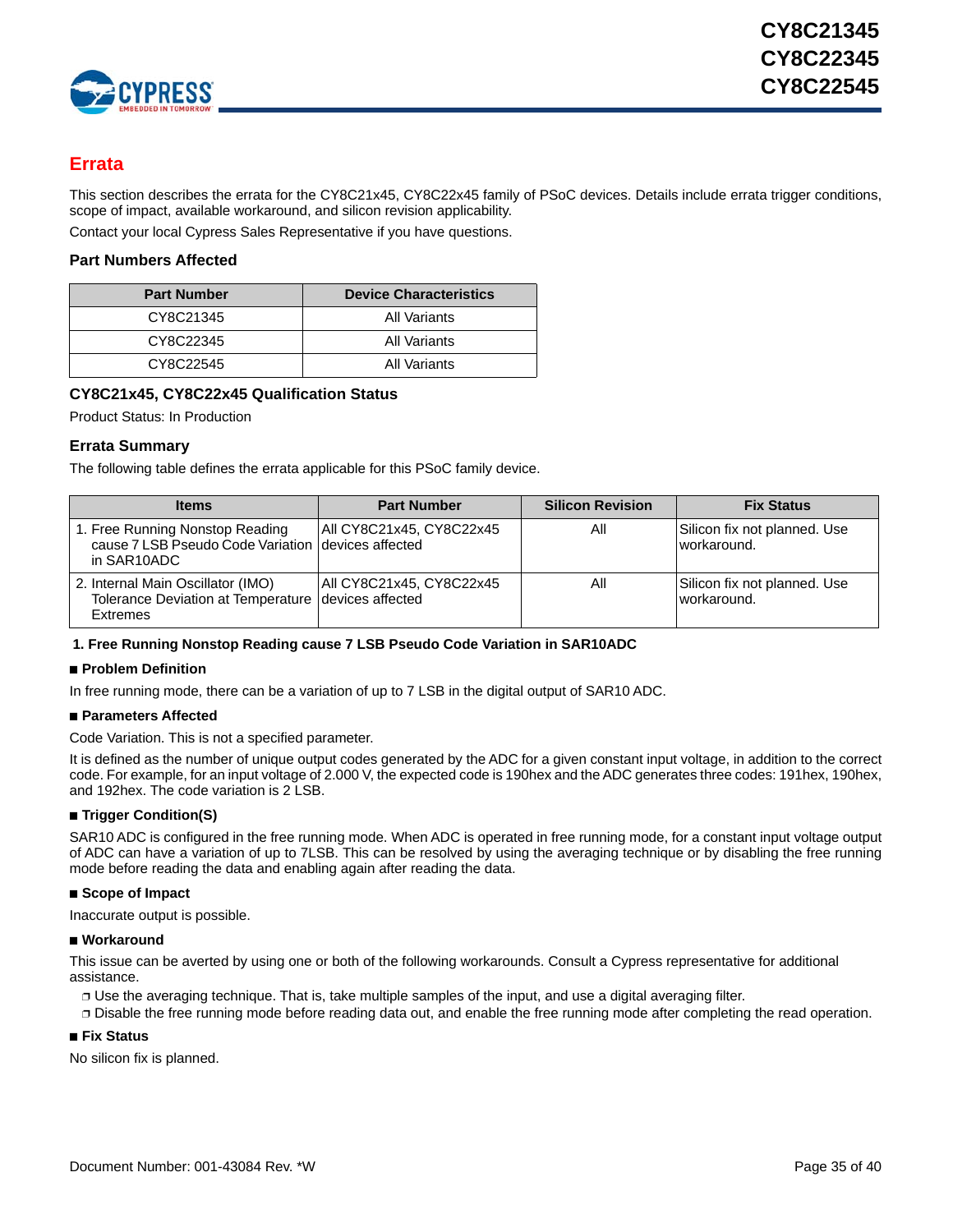![](_page_35_Picture_0.jpeg)

### **2. Internal Main Oscillator (IMO) Tolerance Deviation at Temperature Extremes**

### ■ **Problem Definition**

Asynchronous Digital Communications Interfaces may fail framing beyond 0 to 70 °C. This problem does not affect end-product usage between 0 and 70 °C.

### ■ **Parameters Affected**

The IMO frequency tolerance. The worst case deviation when operated below 0 °C and above +70 °C and within the upper and lower datasheet temperature range is ±5%.

### ■ **Trigger Condiiton(S)**

The asynchronous Rx/Tx clock source IMO frequency tolerance may deviate beyond the datasheet limit of ±2.5% when operated beyond the temperature range of 0 to +70 °C.

### ■ **Scope of Impact**

This problem may affect UART, IrDA, and FSK implementations.

### ■ Workaround

Implement a quartz crystal stabilized clock source on at least one end of the asynchronous digital communications interface.

### ■ **Fix Status**

The cause of this problem and its solution has been identified. No silicon fix is planned to correct the deficiency in silicon.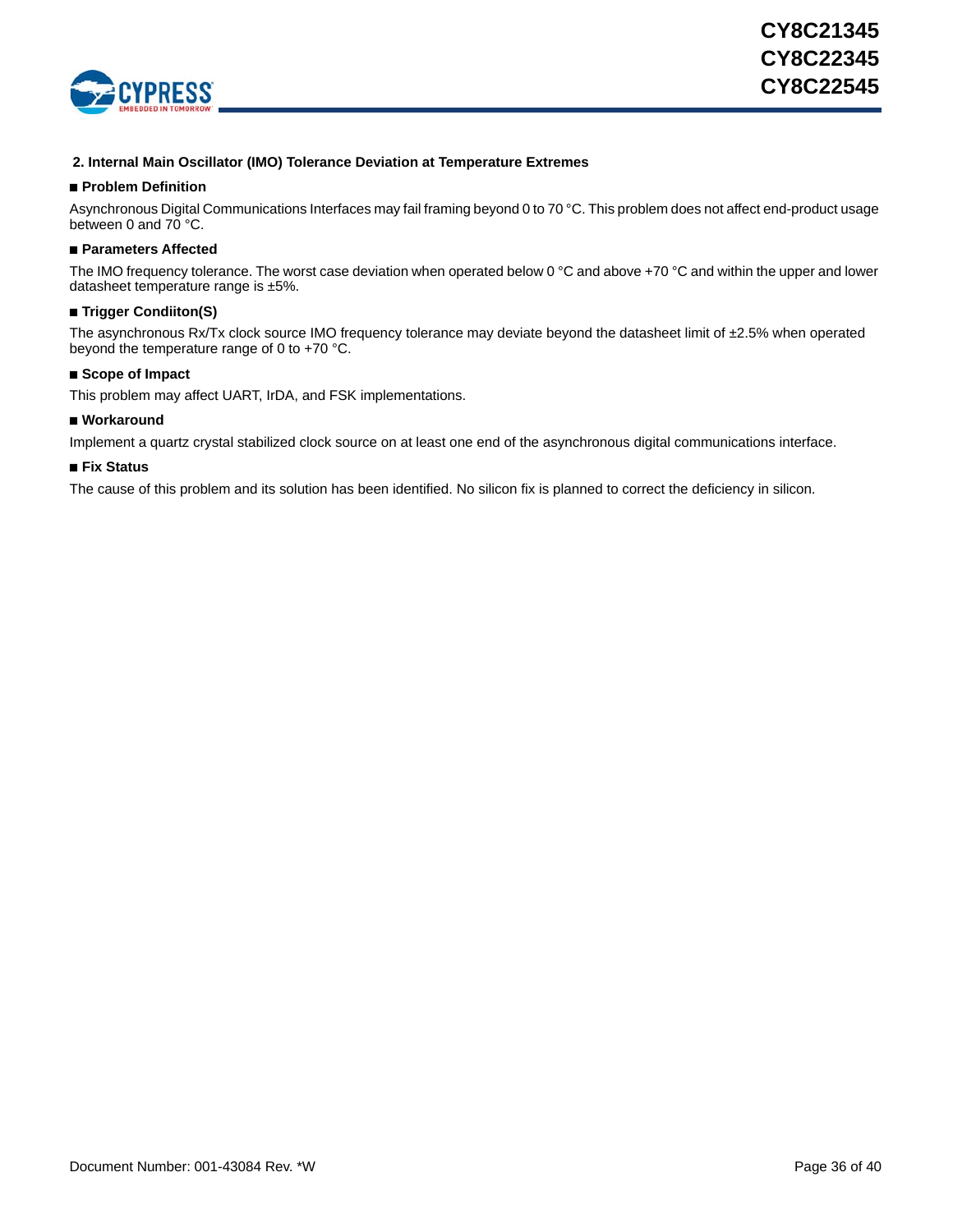![](_page_36_Picture_0.jpeg)

## <span id="page-36-0"></span>**Document History Page**

|                        | Document Number: 001-43084 |                       |                                  | Document Title: CY8C21345/CY8C22345/CY8C22545, PSoC® Programmable System-on-Chip                                                                                                                                                                                                                                                                                                                                                                               |
|------------------------|----------------------------|-----------------------|----------------------------------|----------------------------------------------------------------------------------------------------------------------------------------------------------------------------------------------------------------------------------------------------------------------------------------------------------------------------------------------------------------------------------------------------------------------------------------------------------------|
| <b>Revision</b>        | <b>ECN</b>                 | Orig. of<br>Change    | <b>Submission</b><br><b>Date</b> | <b>Description of Change</b>                                                                                                                                                                                                                                                                                                                                                                                                                                   |
| $***$                  | 2251907                    | PMP/<br><b>AESA</b>   | See ECN                          | New data sheet.                                                                                                                                                                                                                                                                                                                                                                                                                                                |
| $^{\star}$ A           | 2506377                    | EIJ / AESA            | See ECN                          | Changed data sheet status to "Preliminary". Changed part numbers to<br>CY8C22x45. Updated data sheet template.<br>Added 56-Pin OCD information. Added: "You must put filters on intended ADC<br>input channels for anti-aliasing. This ensures that any out-of-band content is<br>not folded into the Input Signal Band." To Section Analog System on page 4.<br>Corrected Minimum Electro Static Discharge Voltage in Table 7 on page 14.                     |
| *B                     | 2558750                    | PMP/<br><b>AESA</b>   | 08/28/2008                       | Updated Features on page 1, PSoC Core on page 3, Analog System on page 4.<br>Changed DBB to DBC, and DCB to DCC in Register Tables Table 5 on page<br>11 and Table 6 on page 12.<br>Removed INL at 8 bit reference in Table 15 on page 18.<br>Changed IDD3 value Table 17 on page 19 Typ:3.3 mA, Max 6 mA<br>Added "3.0 V < Vdd < 3.6 V and -40C < $T_A$ < 85C, IMO can guarantee 5%<br>accuracy only" to Table 20 on page 21.<br>Updated data sheet template. |
| $^\ast\mathrm{C}$      | 2606793                    | NUQ/<br><b>AESA</b>   | 11/19/2008                       | Updated data sheet status to "Final". Updated block diagram on page 1.<br>Removed CY8C22045 56-Pin OCD information. Added part numbers<br>CY8C21345, CY8C22345, and CY8C22545. For more details, see CDT<br>31271.                                                                                                                                                                                                                                             |
| *D                     | 2615697                    | PMP/<br><b>AESA</b>   | 12/03/2008                       | Confirmed CY8C22345 and CY8C21345 have same pinout on page 8.<br>Confirmed that IMO has 5% accuracy in Table 20 on page 21.                                                                                                                                                                                                                                                                                                                                    |
| *E                     | 2631733                    | PMP/<br><b>PYRS</b>   | 01/07/2009                       | Updated Table 16. SAR10 ADC DC Specifications and Table 29 AC<br>Programming Specifications. Title changed to "CY8C21345, CY8C22345,<br>CY8C22545 PSoC® Programmable System-on-Chip™"                                                                                                                                                                                                                                                                          |
| *F                     | 2648800                    | JHU/<br><b>AESA</b>   | 01/28/2009                       | Updated INL, DNL information in Table 15 on page 18, Development Tools on<br>page 6, and T <sub>DSCLK</sub> parameter in Table 28 on page 25.                                                                                                                                                                                                                                                                                                                  |
| $\ ^{\ast }\mathrm{G}$ | 2658078                    | HMI/<br><b>AESA</b>   | 02/11/2009                       | Updated section Features on page 1.                                                                                                                                                                                                                                                                                                                                                                                                                            |
| $*H$                   | 2667311                    | JHU/<br><b>AESA</b>   | 03/16/2009                       | Added parameter "F <sub>32KU</sub> " and added Min% and Max % to parameter "F <sub>IMO6</sub> "<br>in Table 20 on page 21, according to updated SLIMO spec.                                                                                                                                                                                                                                                                                                    |
| $\mathbf{r}$           | 2748976                    | JZHU /<br><b>PYRS</b> | 08/06/2009                       | Updated $F_{32K1}$ max rating in Table 20 on page 21.                                                                                                                                                                                                                                                                                                                                                                                                          |
| *J                     | 2786560                    | <b>JZHU</b>           | 10/23/2009                       | Added DC <sub>ILO</sub> , T <sub>ERASEALL</sub> , T <sub>PROGRAM_HOT</sub> , T <sub>PROGRAM_COLD</sub> , SR <sub>POWERUP</sub> ,<br>$I_{OH}$ , and $I_{OL}$ parameters.<br>Added Tape and Reel parts in Ordering Information table                                                                                                                                                                                                                             |
| *K                     | 2901653                    | <b>NJF</b>            | 03/30/2010                       | <b>Updated PSoC Designer Software Subsystems.</b><br>Added T <sub>BAKETEMP</sub> and T <sub>BAKETIME</sub> parameters in Absolute Maximum Ratings<br>Modified Note 6 on page 17.<br>Added F <sub>OUT48M</sub> parameter in 5 V and 3.3 V AC Chip-Level Specifications.<br>Removed AC Analog Mux Bus Specifications.<br><b>Updated Ordering Code Definitions.</b><br>Updated links in Sales, Solutions, and Legal Information.                                  |
| *L                     | 3114978                    | <b>NJF</b>            | 12/19/10                         | Added DC I <sup>2</sup> C Specifications.<br>Added Tjit_IMO specification, removed existing jitter specifications.<br>Updated DC Programming Specifications.<br>Updated AC Digital Block Specifications.<br>Updated I <sup>2</sup> C Timing Diagram.<br>Added Solder Reflow Peak Temperature table.<br>Updated Units of Measure, Acronyms, Glossary, and References sections.                                                                                  |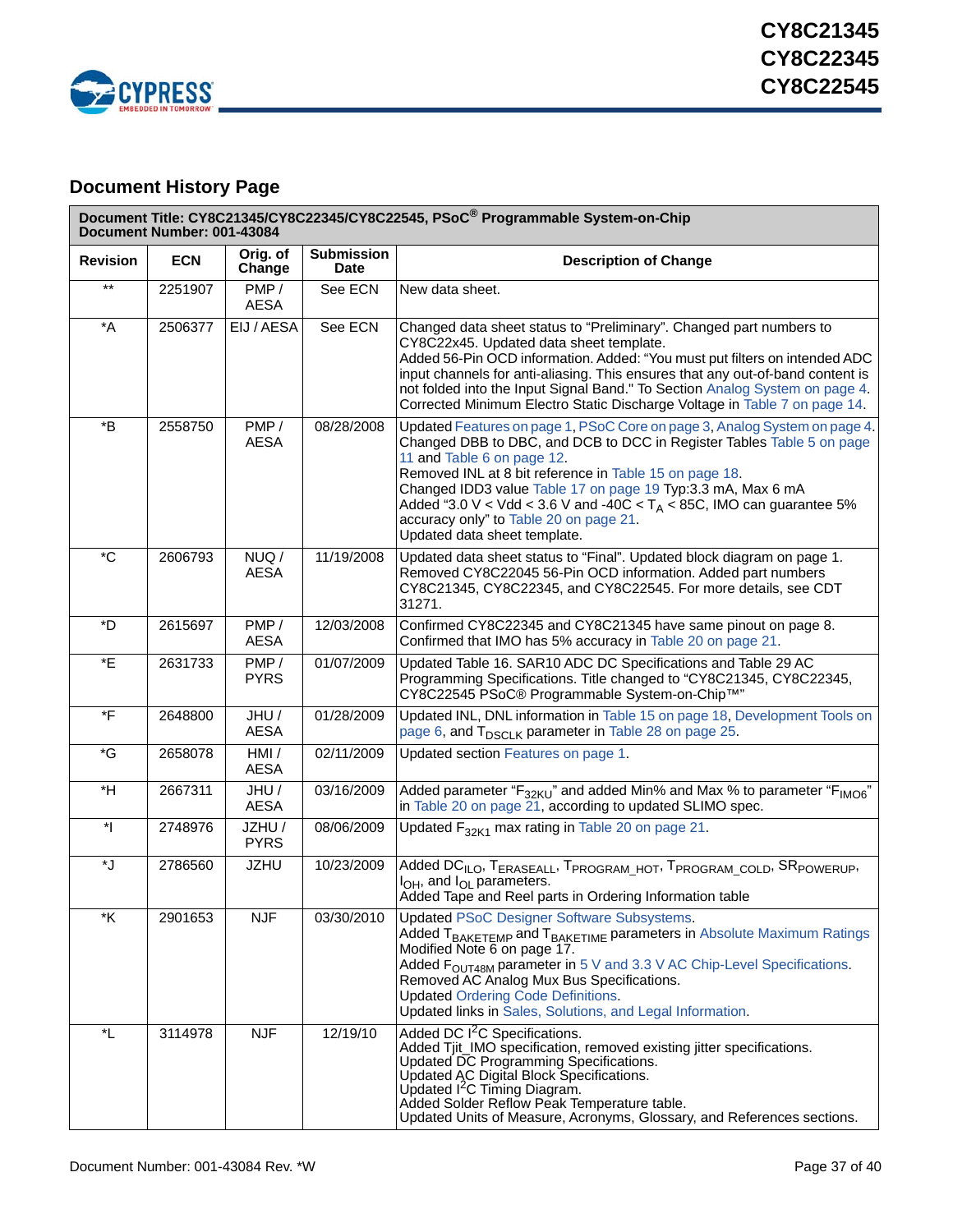![](_page_37_Picture_0.jpeg)

## **Document History Page (continued)**

| Document Title: CY8C21345/CY8C22345/CY8C22545, PSoC® Programmable System-on-Chip<br>Document Number: 001-43084 |            |                       |                                  |                                                                                                                                                                                                                                                                                                                                                                                                                                                                                                                                                                                                                                                                                             |  |  |
|----------------------------------------------------------------------------------------------------------------|------------|-----------------------|----------------------------------|---------------------------------------------------------------------------------------------------------------------------------------------------------------------------------------------------------------------------------------------------------------------------------------------------------------------------------------------------------------------------------------------------------------------------------------------------------------------------------------------------------------------------------------------------------------------------------------------------------------------------------------------------------------------------------------------|--|--|
| <b>Revision</b>                                                                                                | <b>ECN</b> | Orig. of<br>Change    | <b>Submission</b><br><b>Date</b> | <b>Description of Change</b>                                                                                                                                                                                                                                                                                                                                                                                                                                                                                                                                                                                                                                                                |  |  |
| $*_{M}$                                                                                                        | 3231771    | BOBH/<br><b>ECU</b>   | 04/18/11                         | Updated analog inputs column in Table 32 on page 28 and included reference<br>to Note 24.<br>Updated the following sections: Getting Started, Development Tools, and<br>Designing with PSoC Designer as all the System level designs have been<br>de-emphasized.<br>Updated Table 31, "Solder Reflow Specifications," on page 28.<br>Updated package diagrams:<br>51-85026 to *F<br>51-85064 to *E                                                                                                                                                                                                                                                                                          |  |  |
| *N                                                                                                             | 3578757    | <b>PMAD</b>           | 04/11/2012                       | Removed reference to AN2012 as the document is in obsolete status.<br>Updated template.<br>No technical updates. Completing sunset review.                                                                                                                                                                                                                                                                                                                                                                                                                                                                                                                                                  |  |  |
| *O                                                                                                             | 3598230    | LURE /<br><b>XZNG</b> | 04/24/2012                       | Changed the PWM description string from "8- to 32-bit" to "8- and 16-bit".                                                                                                                                                                                                                                                                                                                                                                                                                                                                                                                                                                                                                  |  |  |
| *P                                                                                                             | 3915358    | <b>SAMP</b>           | 02/27/2013                       | <b>Updated Electrical Specifications (Updated DC Electrical Characteristics</b><br>(Updated DC GPIO Specifications (Updated Table 10 (Updated Notes for $V_{OH}$<br>and $V_{OL}$ parameters)))).                                                                                                                                                                                                                                                                                                                                                                                                                                                                                            |  |  |
| *Q                                                                                                             | 3959550    | SAMP                  | 04/09/2013                       | <b>Added Errata.</b>                                                                                                                                                                                                                                                                                                                                                                                                                                                                                                                                                                                                                                                                        |  |  |
| $\overline{R}$                                                                                                 | 4081559    | <b>PMAD</b>           | 07/30/2013                       | Added Errata footnotes (Note 1, 11, 15).<br><b>Updated Features:</b><br>Added Note 1 and referred the same note in +5% under "Precision,<br>programmable clocking".<br><b>Updated Electrical Specifications:</b><br><b>Updated DC Electrical Characteristics:</b><br>Updated SAR10 ADC DC Specifications:<br>Added Note 11 and referred the same note in SPS parameter.<br><b>Updated AC Electrical Characteristics:</b><br><b>Updated AC Chip Level Specifications:</b><br>Added Note 15 and referred the same note in $F_{IMO24}$ parameter.<br><b>Updated Packaging Information:</b><br>spec 51-85026 $-$ Changed revision from *F to *G.<br>Updated Errata.<br>Updated in new template. |  |  |
| $\overline{\mathsf{S}}$                                                                                        | 4416752    | <b>RAHU</b>           | 06/26/2014                       | <b>Updated Pinouts:</b><br>Updated CY8C22345, CY8C21345 28-pin SOIC:<br>Updated Note 6.<br>Updated CY8C22545 44-pin TQFP:<br>Updated Table 3:<br>Replaced "TC" with "ISSP" in description of pin 16 and pin 18.<br><b>Updated Packaging Information:</b><br>spec 51-85026 – Changed revision from $*G$ to $*H$ .<br>spec 51-85064 – Changed revision from $E$ to $E$ .                                                                                                                                                                                                                                                                                                                      |  |  |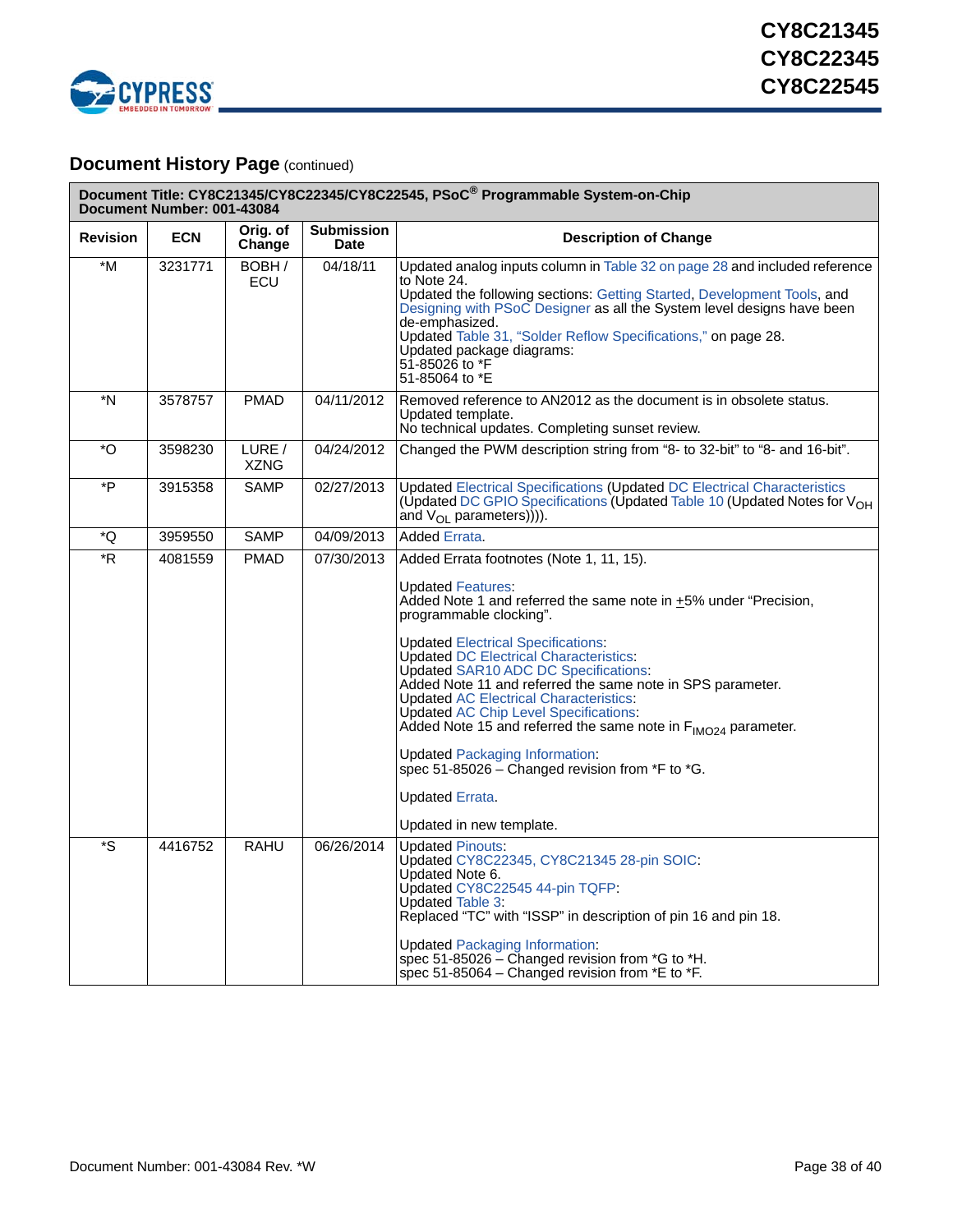![](_page_38_Picture_0.jpeg)

## **Document History Page (continued)**

| Document Title: CY8C21345/CY8C22345/CY8C22545, PSoC® Programmable System-on-Chip<br>Document Number: 001-43084 |            |                    |                                  |                                                                                                                                                                                                                                                                                                                                                                                                                                                                                                                                                                                                                                                                                          |  |  |
|----------------------------------------------------------------------------------------------------------------|------------|--------------------|----------------------------------|------------------------------------------------------------------------------------------------------------------------------------------------------------------------------------------------------------------------------------------------------------------------------------------------------------------------------------------------------------------------------------------------------------------------------------------------------------------------------------------------------------------------------------------------------------------------------------------------------------------------------------------------------------------------------------------|--|--|
| <b>Revision</b>                                                                                                | <b>ECN</b> | Orig. of<br>Change | <b>Submission</b><br><b>Date</b> | <b>Description of Change</b>                                                                                                                                                                                                                                                                                                                                                                                                                                                                                                                                                                                                                                                             |  |  |
| $\mathsf{F}^*$                                                                                                 | 4473295    | <b>MSUR</b>        | 08/13/2014                       | <b>Updated Getting Started:</b><br>Updated description.<br><b>Updated Application Notes:</b><br>Updated description.<br><b>Updated Development Kits:</b><br>Updated description.<br><b>Updated Electrical Specifications:</b><br><b>Updated DC Electrical Characteristics:</b><br><b>Updated DC GPIO Specifications:</b><br>Updated Table 10:<br>Added Note 9 and referred the same note in Table 10.<br><b>Updated AC Electrical Characteristics:</b><br><b>Updated AC Chip Level Specifications:</b><br>Updated Table 20:<br>Renamed $T_{XRST}$ as $T_{XRFS}$ and added details in "Notes" column for the same<br>parameter.<br>Removed F <sub>OUT48M</sub> parameter and its details. |  |  |
| *U                                                                                                             | 4515350    | <b>MSUR</b>        | 09/26/2014                       | <b>Updated Electrical Specifications:</b><br><b>Updated DC Electrical Characteristics:</b><br><b>Added DC IDAC Specifications.</b><br><b>Updated DC GPIO Specifications:</b><br>Updated Table 10:<br>Removed reference of Note 9 from table caption.<br>Referred Note 9 in $R_{PD}$ , $V_{IL}$ , $V_{IH}$ , $V_{H}$ , $I_{IL}$ , $C_{IN}$ parameters.                                                                                                                                                                                                                                                                                                                                    |  |  |
| *V                                                                                                             | 4599794    | <b>DIMA</b>        | 12/17/2014                       | <b>Updated Pinouts:</b><br>Updated CY8C22345, CY8C21345 28-pin SOIC:<br>Updated Table 2:<br>Added Note 5 and referred the same note in description of pin 9 and pin 14.<br>Updated CY8C22545 44-pin TQFP:<br><b>Updated Table 3:</b><br>Added Note 7 and referred the same note in caption of Table 3.                                                                                                                                                                                                                                                                                                                                                                                   |  |  |
| $*W$                                                                                                           | 5733894    | <b>DIMA</b>        | 05/12/2017                       | <b>Updated Packaging Information</b><br>Changed Spec 51-85064 from *F to *G.<br>Updated Cypress Logo and Copyright.                                                                                                                                                                                                                                                                                                                                                                                                                                                                                                                                                                      |  |  |